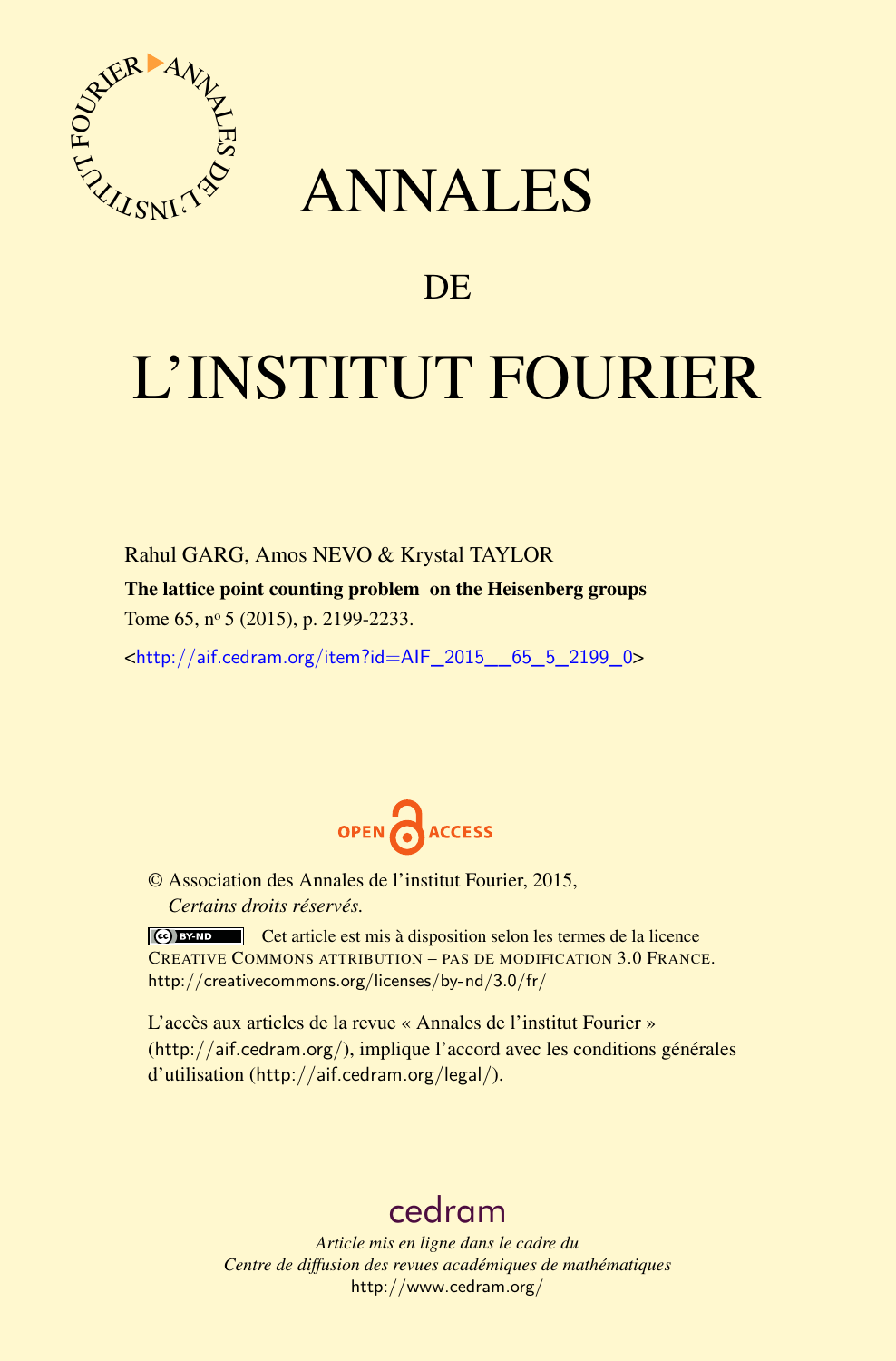#### <span id="page-1-0"></span>THE LATTICE POINT COUNTING PROBLEM ON THE HEISENBERG GROUPS

#### **by Rahul GARG, Amos NEVO & Krystal TAYLOR (\*)**

Abstract. — We consider radial and Heisenberg-homogeneous norms on the Heisenberg groups given by  $N_{\alpha,A}((z,t)) = (|z|^{\alpha} + A |t|^{\alpha/2})^{1/\alpha}$ , for  $\alpha \ge 2$  and  $A >$ 0. This natural family includes the canonical Cygan-Korányi norm, corresponding to  $\alpha = 4$ . We study the lattice points counting problem on the Heisenberg groups, namely establish an error estimate for the number of points that the lattice of integral points has in a ball of large radius *R*. The exponent we establish for the error in the case  $\alpha = 2$  is the best possible, in all dimensions.

Résumé. — Nous considérons les normes radiales et Heisenberg-homogènes sur les groupes de Heisenberg données par  $N_{\alpha,A}((z,t)) = (|z|^{\alpha} + A|t|^{\alpha/2})^{1/\alpha}$ , pour  $\alpha \geq 2$  et  $A > 0$ . Cette famille naturelle inclut la norme canonique de Cygan-Korányi, qui correspond à  $\alpha = 4$ . Nous étudions le problème de dénombrement des points d'un réseau dans les groupes de Heisenberg, et nous établissons un terme d'erreur sur le nombre d'éléments du réseau des points entiers dans une boule de grand rayon *R*. L'exposant utilisé pour le terme d'erreur dans le cas *α* = 2 est optimal, en toute dimension.

#### **1. Introduction, notation, and statement of results**

#### **1.1. Euclidean and non-Euclidean lattice point counting problem**

The classical lattice point counting problem in Euclidean space considers a fixed compact convex set  $B \subset \mathbb{R}^n$  with  $0 \in B$  an interior point, and aims to establish an asymptotic of the form

$$
(1.1) \quad |\mathbb{Z}^n \cap tB| = t^n \operatorname{vol}(B) + O_{\theta'}\left(t^{n-\theta'}\right) = \operatorname{vol}(tB) + O_{\kappa'}\left(\left(\operatorname{vol}(tB)\right)^{\kappa'}\right)
$$

Keywords: Heisenberg groups, lattice points, Poisson summation formula, Cygan-Koranyi norm.

Math. classification: 11P21, 43A80, 42B99, 26D10.

<sup>(\*)</sup> This research is supported by ISF grant of the second author. The first author is supported in part by PBC postdoctoral fellowship, CHE, Israel. The third author is supported in part by postdoctoral fellowship, U.S.A.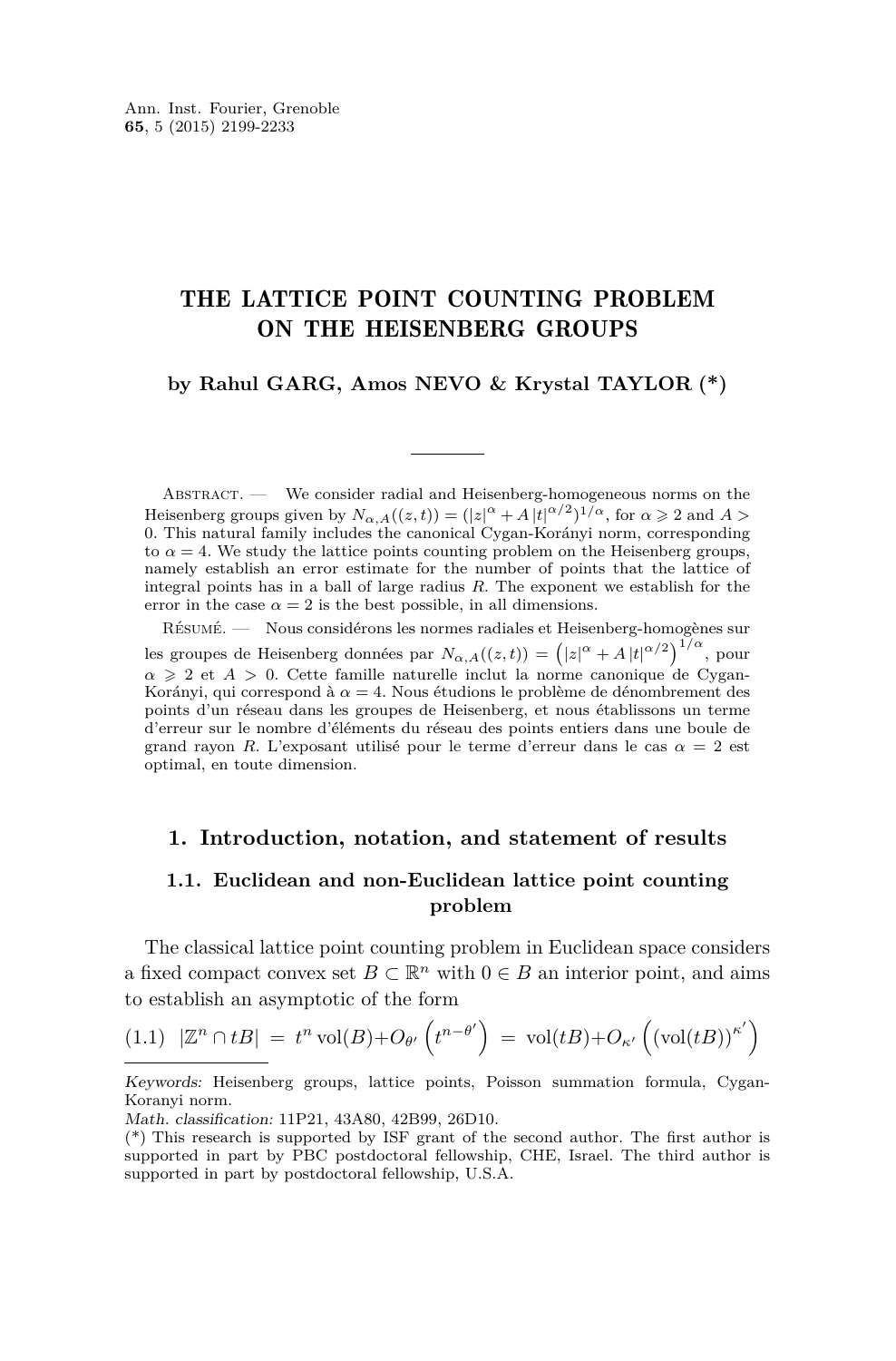with  $\theta' > 0$  as large as possible (or  $\kappa' < 1$  as small as possible) for large parameter *t*. We let  $\theta$  denote the supremum of  $\theta'$  that are admissible in [\(1.1\)](#page-1-0) (and  $\kappa$  the infimum of admissible  $\kappa'$ ).

This problem has a long history, and arises naturally in many applications. Among those, we mention just the following two.

- The problem of obtaining the asymptotics of the Laplace eigenvalue counting function for the torus  $\mathbb{R}^n/L$ , where L is a lattice, is equivalent to the lattice point counting problem in the ellipsoid associated with *L*. Thus here the error estimate in the lattice point counting problem amounts to estimating the error in Weyl's law for the corresponding torus.
- When *B* is given as the level set of a positive homogeneous form with integral coefficients and degree, for example  $x_1^k + \cdots + x_n^k$ , the lattice point counting problem is equivalent to the fundamental number-theoretic problem of bounding the error term in the average number of representations of positive integers by the form.

Let us note that three of the motivating themes in the development of this subject have been :

- (1) Obtaining error estimates which are as sharp as possible in the case of Euclidean balls  $tB^n \subset \mathbb{R}^n$ . Here the best possible value of  $\theta$  has been obtained for  $n \ge 4$ , and it is  $\theta = 2$  (namely  $\kappa = \frac{n-2}{n}$ ). The conjectured value for  $\mathbb{R}^2$  is  $\theta = 3/2$  (namely  $\kappa = 1/4$ ), and for  $\mathbb{R}^3$  it is  $\theta = 2$ (namely  $\kappa = 1/3$ ). We refer to [\[17\]](#page-34-0) and [\[14\]](#page-34-0) for detailed information on the historical development and current best results.
- (2) Obtaining error estimates for Euclidean dilates of a general smooth compact convex body in  $\mathbb{R}^n$  whose boundary has everywhere non-vanishing Gaussian curvature. Starting with [\[13\]](#page-33-0), [\[12\]](#page-33-0), many different results have been obtained, including, for example, for ellipsoids and other bodies of revolution. For more information we refer to [\[14\]](#page-34-0) and the references therein, including [\[2\]](#page-33-0).
- (3) Obtaining error estimates for certain special bodies whose boundary surface contains points with vanishing Gaussian curvature. These include the unit balls of  $\ell^p$ -norms on  $\mathbb{R}^n$  and some generalizations, and the effect of vanishing curvature on the error estimates have been investigated extensively in e.g. [\[18\]](#page-34-0), [\[19\]](#page-34-0), [\[20\]](#page-34-0), [\[21\]](#page-34-0), [\[22\]](#page-34-0), [\[23\]](#page-34-0), [\[25\]](#page-34-0), [\[26\]](#page-34-0), [\[27\]](#page-34-0), [\[28\]](#page-34-0), [\[29\]](#page-34-0) and [\[30\]](#page-34-0).

It is natural to consider the following considerably more general set-up. Let  $G \subset GL_n$  denote any connected linear algebraic group defined over Q, such that the integral points  $\Gamma = G(\mathbb{Z})$  form a lattice subgroup in the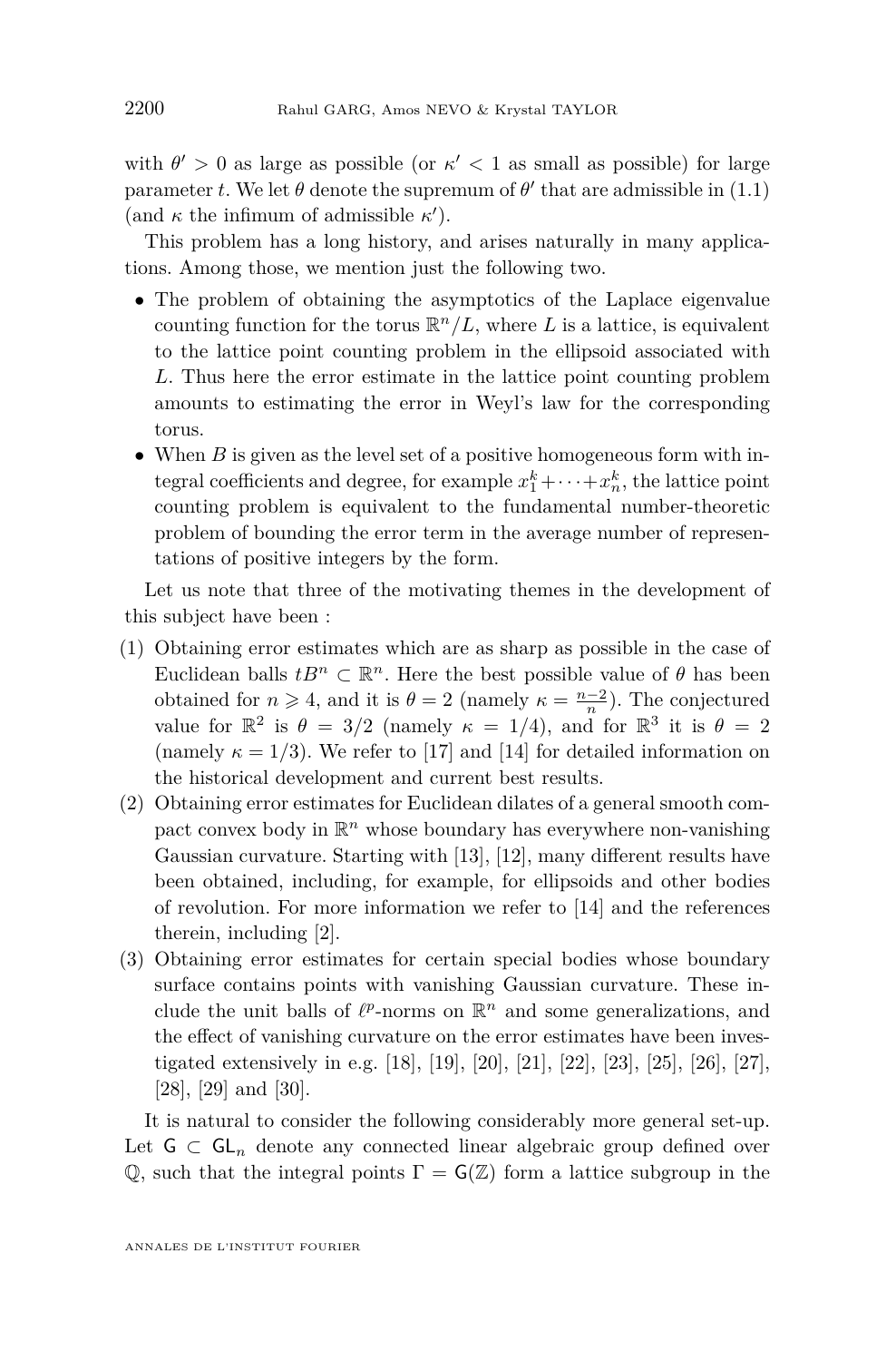group  $G = \mathsf{G}(\mathbb{R}) \subset GL_n(\mathbb{R})$  of real points. For interesting gauge functions, for example a natural left-invariant distance dist on *G*, a natural problem is to establish an asymptotic of the form

(1.2) 
$$
|\Gamma \cap B_t| = m_G(B_t) + O((m_G(B_t))^\kappa)
$$

with  $B_t = \{g \in G : dist(g, e) < t\}$ , and  $m_G$  Haar measure on *G*, normalized so that the measure of a fundamental domain of Γ in *G* has measure 1.

When the group in question is a (non-compact) semi-simple algebraic group, a general solution to the problem of estimating *κ* has been developed in [\[10\]](#page-33-0). For simple groups of real rank at least two, this estimate is the best currently available. However, it should be noted that the best possible *κ* has never been established even in a single example, for any left-invariant distance on any (non-compact) simple Lie group.

Our purpose in the present paper is to investigate aspects of the lattice point counting problem (1.2) on the Heisenberg groups. Let us first note that unlike the Euclidean case, this problem is completely different from the eigenvalue counting problem for the natural Laplacian on compact Heisenberg homogeneous spaces *G/*Γ. The latter problem has been studied in detail, see [\[15\]](#page-34-0) and the references therein. We note further that there has been considerable recent interest in geometric group theory in specific lattice point counting results in the Heisenberg groups. These pertain to Carnot-Carathéodory distances arising from word metrics on the lattice subgroup, and we refer to [\[1\]](#page-33-0), [\[7\]](#page-33-0), and the references therein for more on this topic. These counting problems are completely different from those we will consider in the present paper.

The lattice point counting problem on the Heisenberg groups that we will consider is that of counting in balls defined by natural radial Heisenberghomogeneous gauge functions, and as far as the authors are aware, no prior results have been established regarding this problem. Let us now turn to describe our set-up, notation and results.

#### **1.2. The Heisenberg group**

The Heisenberg group, denoted  $H_d$ , has several equivalent descriptions which we will use below. One is given by

$$
\mathsf{H}_d = \mathbb{R}^d \times \mathbb{R}^d \times \mathbb{R} = \{ (x, y, t) : x, y \in \mathbb{R}^d, t \in \mathbb{R} \}
$$

with multiplication given by

$$
(x, y, t)(x', y', t') = (x + x', y + y', t + t' + \langle x, y' \rangle),
$$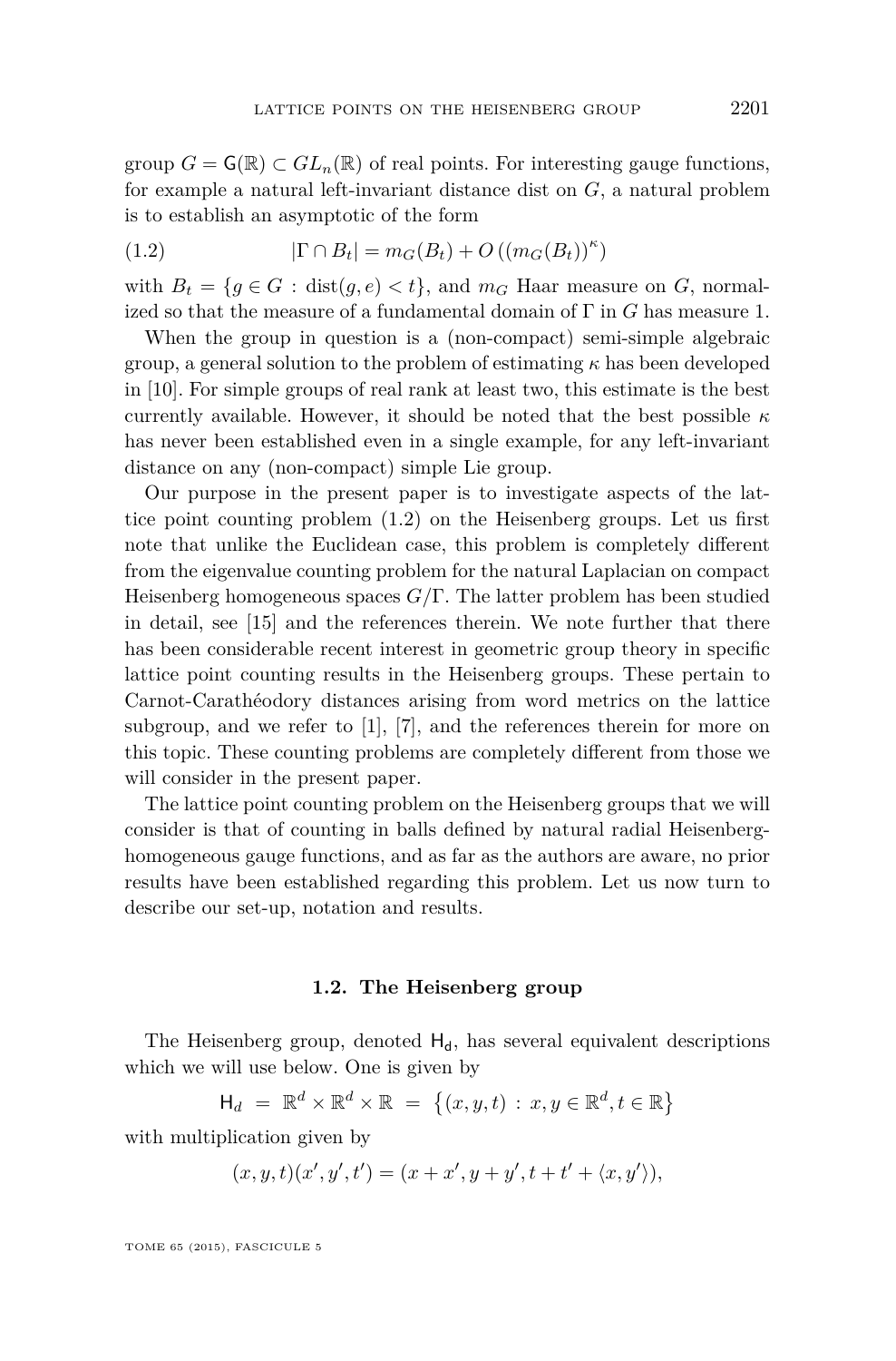$\langle x, y' \rangle$  being the standard inner product on  $\mathbb{R}^d$ . An equivalent formulation is given by the isomorphic group

$$
\mathsf{H}_d = \mathbb{C}^d \times \mathbb{R} = \{(z, t) : x + iy = z \in \mathbb{C}^d, t \in \mathbb{R}\}
$$

with multiplication

$$
(z,t) \cdot (z',t') = (z + z', t + t' + 2 \operatorname{Im}(z \cdot \bar{z}'))
$$

so that the multiplication can also be described by the symplectic form :

$$
(x,y,t)(x',y',t')=(x+x',y+y',t+t'-2(\langle x,y'\rangle-\langle x',y\rangle)).
$$

The Heisenberg dilations are defined by  $(z, t) \mapsto \phi_a(z, t) = (az, a^2t)$  for any given  $a \in \mathbb{R}_+$ , and constitute a group of automorphisms of  $H_d$ . Another important group of automorphisms of  $H_d$  is the unitary group  $U_d(\mathbb{C})$ , whose action is given by  $(z, t) \mapsto (Uz, t)$ , for  $U \in U_d(\mathbb{C})$ .

#### 1.2.1. Heisenberg-homogeneous radial norms

The action of the dilation group gives rise to a natural notion of homogeneity on the Heisenberg group, where  $f : H_d \to \mathbb{C}$  is homogeneous of degree  $\mu$  if it satisfies  $f(az, a^2t) = a^{\mu} f(z, t)$ . The action of  $U_d(\mathbb{C})$  gives rise to a natural notion of radiality on the Heisenberg group, where a function  $f: H_d \to \mathbb{C}$  is radial if it satisfies  $f(Uz, t) = f(z, t)$ , namely is invariant under the  $U_d(\mathbb{C})$ -action.

One of the most natural family of gauge functions on the Heisenberg group, the family we shall call Heisenberg norms, is given by, for  $\alpha$ ,  $A > 0$ :

$$
N_{\alpha,A}((z,t)) = (|z|^{\alpha} + A |t|^{\alpha/2})^{1/\alpha}.
$$

Clearly, Heisenberg norms  $N_{\alpha,A}$  are radial and homogeneous of degree 1. For notational simplicity, at some places we will focus our attention on the family  $N_{\alpha} = N_{\alpha,1}$ , but the family  $N_{\alpha,A}$  satisfies the same properties, and below we will point out briefly at the appropriate places that the arguments we use need only non-essential modifications. However, naturally the estimates involved are locally but not globally uniform in *A*.

An interesting special case arises when  $\alpha = 2$ , a gauge that was considered by a number of authors. For the balls associated with the Heisenberg norm  $N_2$ , we shall obtain the best possible result on the error estimate in the lattice point counting problem.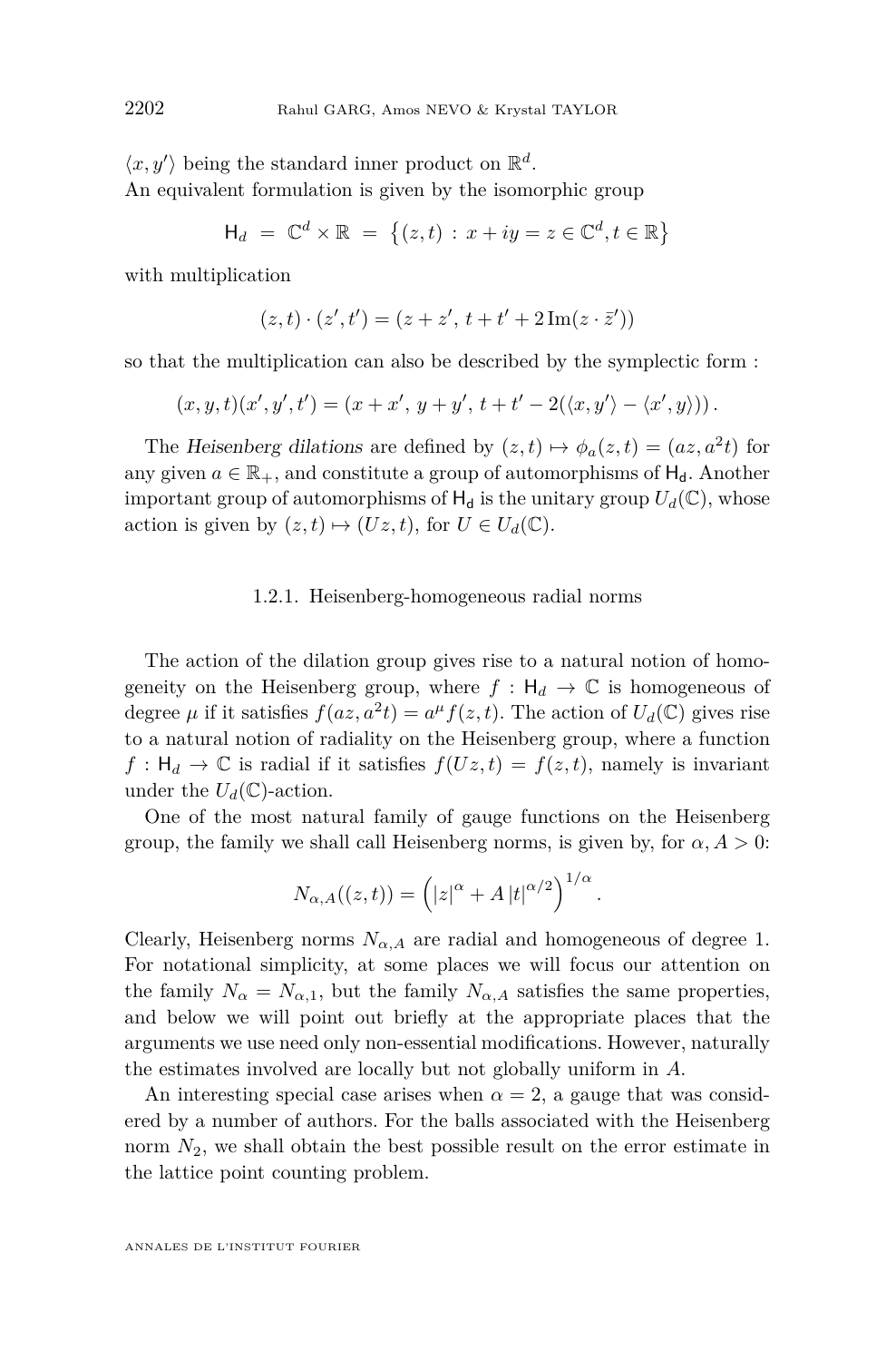#### 1.2.2. The Cygan-Korányi Heisenberg-norm

The most natural gauge function on the Heisenberg group arises when  $\alpha = 4$ , namely  $N_{4, A}((z, t)) = (|z|^4 + A |t|^2)^{1/4}$ . This norm was considered by Cygan [\[6\]](#page-33-0), [\[5\]](#page-33-0) and Korányi [\[16\]](#page-34-0), and is often referred to as the Korányi norm, or Cygan-Korányi norm (see [\[24\]](#page-34-0)), which is the designation we shall adopt. To gauge its full significance the reader should consult [\[4,](#page-33-0) §2, §3], [\[24\]](#page-34-0) and [\[31\]](#page-34-0), and here let us just mention the following. View the Heisenberg group as part of the Iwasawa *AN* group of the simple Lie group  $SU(d,1)$ , and embed it as a subset of the boundary of the complex hyperbolic space in the usual way. The Cygan-Korányi norm *N*4*,A*, for suitable *A* depending on the structure constant associated with the symplectic form defining the bracket in the Lie algebra, can then be characterized uniquely in geometric terms, and appears in the explicit expression defining the following canonical geometric objects :

- (1) the conformal inversion on  $N \setminus \{e\},\$
- (2) the Radon-Nikodym derivative of the conformal inversion acting on *N*,
- (3) the Busemann cocycle and the density of the Patterson-Sullivan measure on the boundary of complex hyperbolic space,
- (4) the cross ratio on *N*.

In addition to the above, the Cygan-Korányi norm has attracted a lot of attention in the context of the harmonic analysis on the Heisenberg group. For example, it appears in the expression defining the fundamental solution of a natural sublaplacian on the Heisenberg group and in other natural kernels, see [\[31\]](#page-34-0) and [\[3\]](#page-33-0) for an exposition and [\[9\]](#page-33-0) and the references therein for recent results.

#### **1.3. Statement of the main result**

Let us recall that the Haar measure on  $H_d$  can be identified with the Lebesgue measure on  $\mathbb{R}^{2d+1}$ . We denote by |B| the Haar measure (= Euclidean volume) of a set  $B \subset H_d$ , and recall that it scales under dilations according to the homogeneous dimension, not the Euclidean dimension. In particular, if  $B_R^{\alpha, A} = \{(z, t) \in H_d : |z|^{\alpha} + A |t|^{\alpha/2} \leq R^{\alpha}\}\$ is the  $N_{\alpha, A}$ -ball of radius  $R$  in  $H_d$ , which is also the Heisenberg dilate of the unit ball namely  $\phi_R(B_1^{\alpha,A}), \text{ then } \left| B_R^{\alpha,A} \right| = R^{2d+2} \left| B_1^{\alpha,A} \right|.$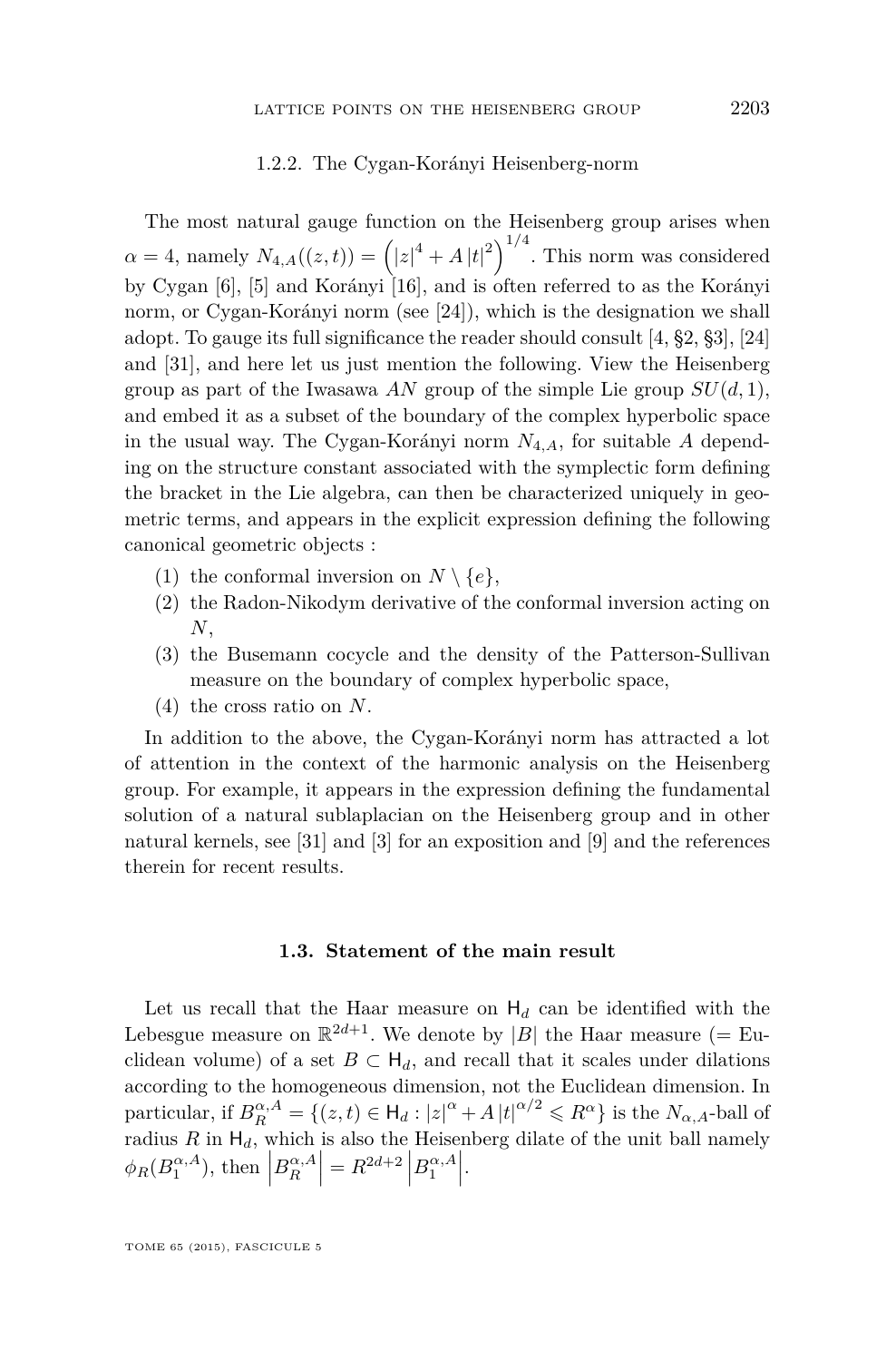<span id="page-6-0"></span>Notation. — We let  $#(A)$  denote the size of a finite set  $A \subset \mathbb{R}^{2d+1}$ . We write  $f \leq g$  if there exists a constant C such that  $f \leq Cg$ , and  $f \sim g$  if  $f \lesssim g, g \lesssim f$ .

Keeping the notation introduced above, we now state our main result on upper bounds on the error in the lattice point counting problem.

THEOREM  $1.1.$  — The error term in the lattice point counting problem in  $B_R^{\alpha,A}$  is estimated as follows.

(1) For  $d \ge 1$  and  $\alpha = 2$ ,

$$
\left| \# \left( \mathbb{Z}^{2d+1} \cap B_R^{2,A} \right) - \left| B_R^{2,A} \right| \right| \lesssim R^{2d}.
$$

Furthermore, this result is the best possible.

(2) For  $d = 1$  and  $\alpha > 2$ ,

$$
\left| \# \left( \mathbb{Z}^3 \cap B^{\alpha, A}_R \right) - \left| B^{\alpha, A}_R \right| \right| \lesssim R^{2 + \max\{0, \delta(\alpha)\}} \log(R) .
$$

Here  $\delta(\alpha) = \frac{1-\frac{4}{\alpha}}{\frac{3}{2}-\frac{2}{\alpha}}$ , so that in particular max $\{0, \delta(\alpha)\} = 0$  for  $2 < \alpha \leqslant 4.$ 

(3) For 
$$
d \geq 2
$$
 and  $\alpha > 0$ ,

$$
\left| \#\left(\mathbb{Z}^{2d+1}\cap B_R^{\alpha,A}\right) - \left|B_R^{\alpha,A}\right| \right| \lesssim \begin{cases} R^4 (\log(R))^{2/3} & ; \text{ for } d=2\\ R^{2d} & ; \text{ for } d\geqslant 3 \,. \end{cases}
$$

We remark, that in the case of  $H_1$ , when  $\alpha$  is sufficiently large it is possible to improve the error estimate  $R^{2+\delta(\alpha)}$  given above. We will explain this further in § [5.](#page-27-0)

#### 1.3.1. On the method of proof

Let us first remark that since the Heisenberg group  $H_d$  is parametrized by Euclidean space  $\mathbb{R}^{2d+1}$ , and the lattice  $\Gamma$  of integral points is parametrized by  $\mathbb{Z}^{2d+1}$ , the problem we consider can also be viewed as counting elements in the Euclidean lattice  $\mathbb{Z}^{2d+1}$  contained in the family of increasing bodies  $B_R^{\alpha,A} \subset R^{2d+1}$  as  $R \to \infty$ . Nevertheless, no Euclidean counting result of lattice points in dilates of convex bodies is directly relevant to our problem, since the Heisenberg dilations used to expand the given body  $B_1^{\alpha,A}$  are materially different than the Euclidean dilations.

Our method of bounding the error term in the lattice point counting problem in  $B_R^{\alpha,A} \subset \mathsf{H}_d$  uses a blend of Euclidean and Heisenberg notions. In §2, we will estimate the Euclidean Fourier transform of the characteristic function of  $B_1^{\alpha,A}$ . In §3, we will dominate the lattice point count in  $B_R^{\alpha,A}$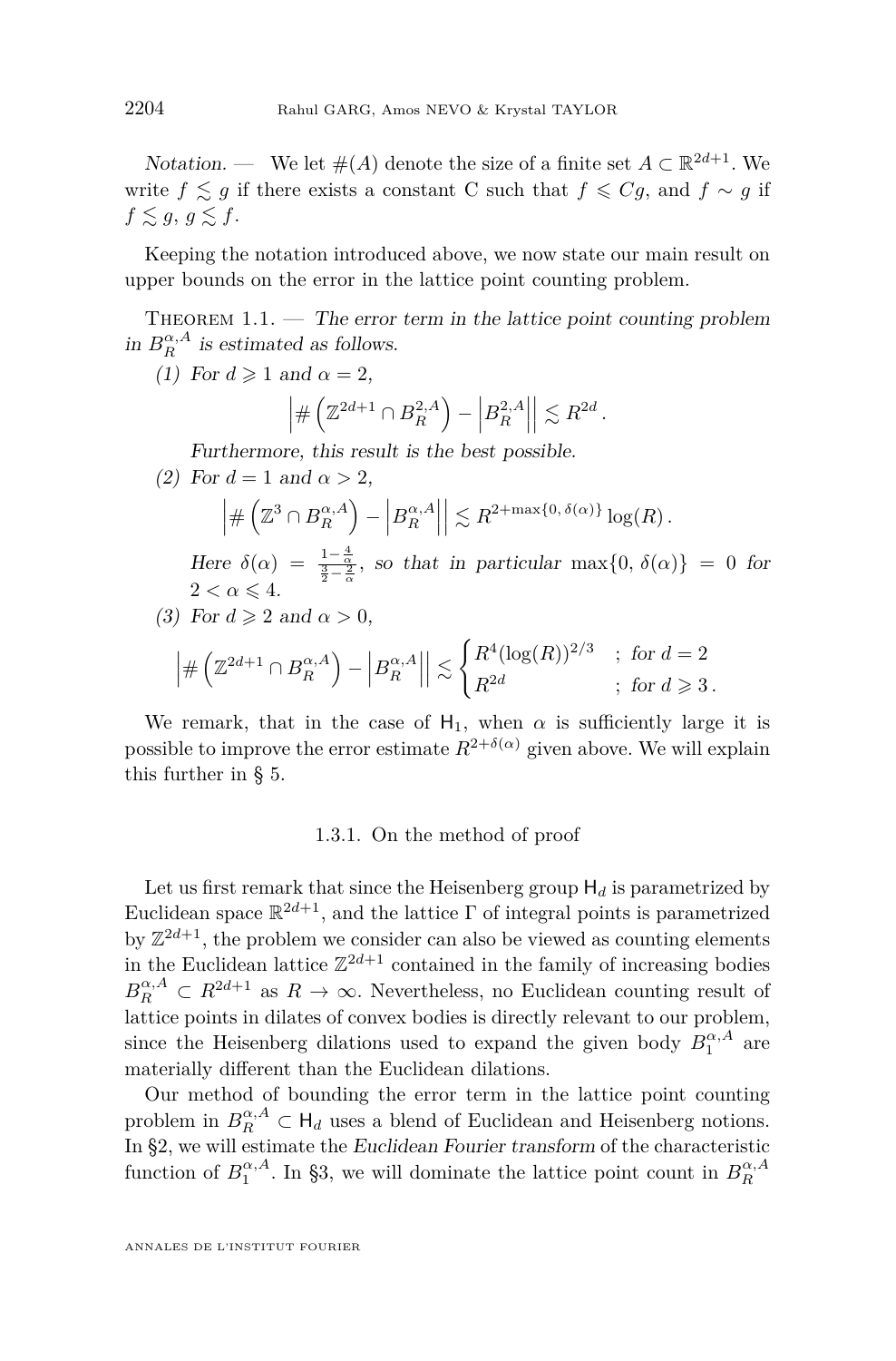<span id="page-7-0"></span>from the above and below by the Euclidean convolution  $\chi_{B_R^{\alpha,A}} * \rho_{\epsilon}$ , where  $\rho_{\epsilon}$  is a bump function. A key new point here is that  $\rho_{\epsilon}$  is defined using Heisenberg dilations, rather than the Euclidean ones. We will then apply the Euclidean Poisson summation formula to  $\chi_{B_R^{\alpha,A}} * \rho_{\epsilon}$ , and estimate the resulting product expression using the spectral decay estimates established in §2. We will argue separately in several different regions, whose structure reflects the fact that  $\rho_{\epsilon}$  was defined using Heisenberg dilations. In §4, we will compare our upper bound on the error term with the upper bound that can be obtained from slicing - namely by viewing our lattice point problem in each hyperplane  $(z, t)$  with  $t$  fixed separately. In the hyperplane we apply the known results regarding the classical Euclidean sum-of-squares problem in  $\mathbb{R}^{2d}$ .

Let us remark that estimating the decay of the Euclidean Fourier transform of  $\chi_{B_1^{\alpha,A}}$  is crucial to our argument, but we have not found in the literature any result that applies directly to this problem. Indeed, as we shall see, it turns out that the bodies  $B_1^{\alpha, A}, \alpha \geq 2$ , are in fact Euclideanconvex bodies of revolution, but their surfaces have points of vanishing curvature, and this renders the elaborate results on the Fourier transform decay for bodies with surfaces of non-vanishing Gaussian curvature irrelevant. In fact, the surface of each  $B_1^{\alpha, A}, \alpha > 2$ , has the property that the curvature vanishes to maximal order at some points, namely the Hessian is zero at those points. Our spectral decay estimates are direct and are based on the observation that the condition of radiality reduces the problem to estimating oscillatory integrals in the variables  $(|z|, |t|)$ . We analyze the latter using ideas developed in estimating oscillatory integrals on plane curves initiated in [\[32\]](#page-34-0), using van-der-Corput classical results. The estimates we obtain exceed, in our particular situation, those that can be deduced from the current standard estimates for the decay of the Fourier transform of a general Euclidean convex body whose surface has points of zero Gaussian curvature to maximal order.

The closest point of comparison to our spectral decay result for  $B_R^{\alpha,A}$ would seem to be spectral decay results for special Euclidean bodies such as  $\ell^p$ -balls and other related bodies, which were considered in e.g. [\[27\]](#page-34-0), [\[28\]](#page-34-0), [\[18\]](#page-34-0), [\[19\]](#page-34-0), [\[21\]](#page-34-0), [\[22\]](#page-34-0). As we shall show in §6, our method, when applied to the Euclidean lattice point counting problem in some of these bodies, actually yields the same (main) error estimate obtained for some of them in the references cited. We should note however that the analysis in these references is much more elaborate and produces a secondary summand in the asymptotic expansion.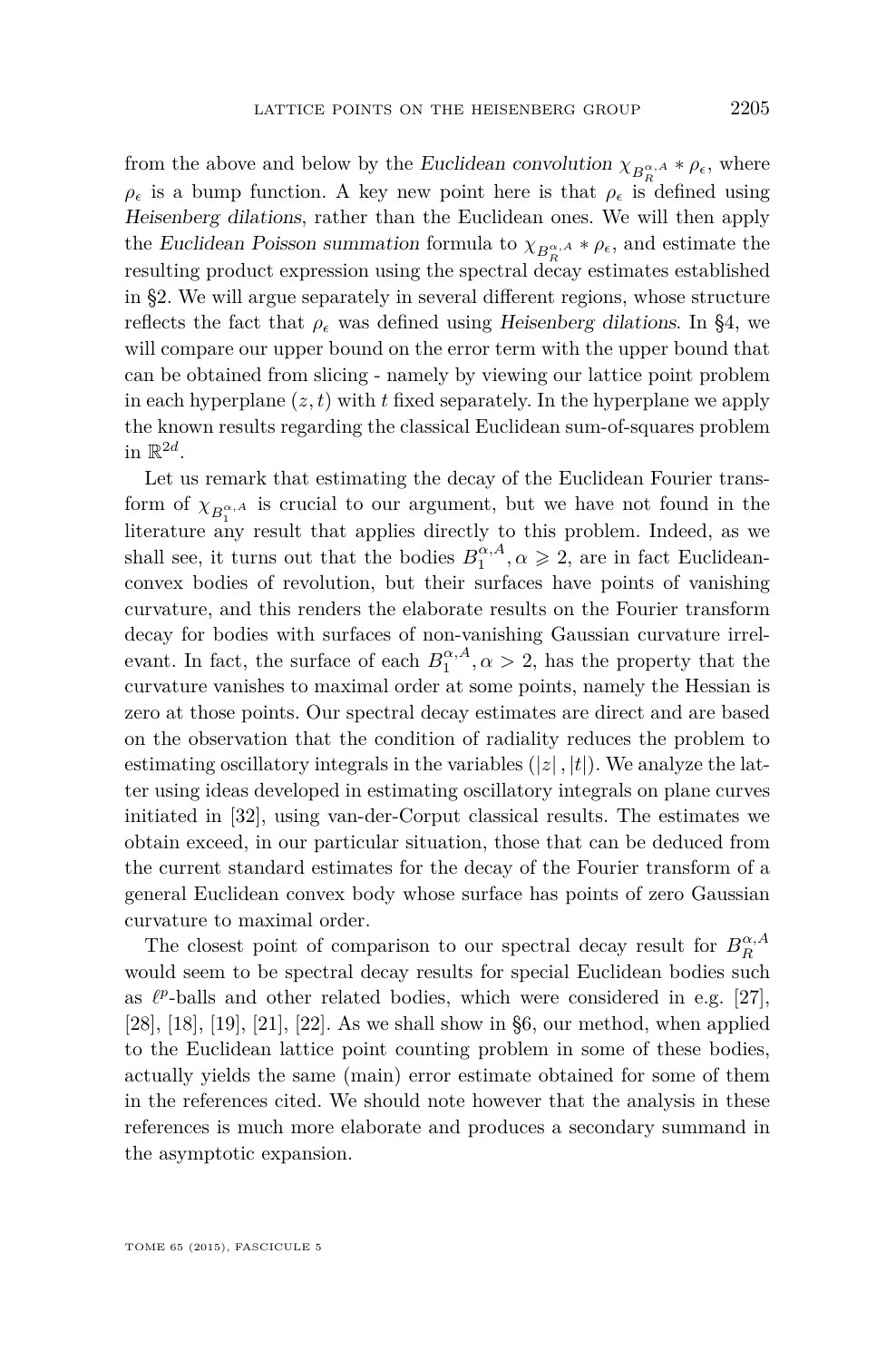#### **2. Harmonic analysis of Heisenberg norm balls**

#### **2.1. Properties of Heisenberg norm balls**

Let us begin by establishing three properties of the norm balls  $B_1^{\alpha,A}$  =  $\{(z,t) \in H_d : N_{\alpha,A}((z,t)) \leq 1\}$  that are the subject of our discussion. Essential use will be made of the third property later on.

#### 2.1.1. Euclidean convexity of the  $N_{\alpha,A}$ -norm balls

PROPOSITION 2.1. — In every Heisenberg group  $H_d$ ,  $d \ge 1$ , the unit balls  $B_1^{\alpha, A}$  are Euclidean-convex if and only if  $\alpha \geq 2$ .

Proof. — Let  $\alpha \geqslant 2$ , fix  $(z, t)$ ,  $(w, s) \in B_1^{\alpha, A}$  and  $0 < \lambda < 1$ , and write

$$
(N_{\alpha,A}(\lambda(z,t) + (1 - \lambda)(w,s)))^{\alpha}
$$
  
=  $(N_{\alpha,A}((\lambda z + (1 - \lambda)w, \lambda t + (1 - \lambda)s)))^{\alpha}$   
=  $|\lambda z + (1 - \lambda)w|^{\alpha} + A |\lambda t + (1 - \lambda)s|^{\alpha/2}$   
 $\leq (\lambda |z| + (1 - \lambda) |w|)^{\alpha} + A (\lambda |t| + (1 - \lambda) |s|)^{\alpha/2}.$ 

Using the convexity of  $x \mapsto x^{\alpha}$  and  $x \mapsto x^{\alpha/2}$  for  $\alpha \geq 2$ , the latter expression is bounded by

$$
\lambda |z|^{\alpha} + (1 - \lambda) |w|^{\alpha} + A\lambda |t|^{\alpha/2} + A(1 - \lambda) |s|^{\alpha/2}
$$

which equals

$$
\lambda \left( N_{\alpha,A}((z,t)) \right)^{\alpha} + \left( 1 - \lambda \right) \left( N_{\alpha,A}((w,s)) \right)^{\alpha}.
$$

Thus if  $N_{\alpha,A}((z,t)) \leq 1$  and  $N_{\alpha,A}((w,s)) \leq 1$  then also  $N_{\alpha,A}(\lambda(z,t))$  $(1 - \lambda)(w, s)$ )  $\leq 1$ , and the unit  $N_{\alpha, A}$ -norm ball is Euclidean-convex.

To see the non-convexity of  $B_1^{\alpha,A}$  in the case  $\alpha < 2$ , consider the set  $D_{\alpha,A} = \{(a,b) \in \mathbb{R}^2 : a,b \geqslant 0 \text{ and } a^{\alpha} + A b^{\alpha/2} \leqslant 1\}.$  It can be isometrically identified with the intersection of the unit ball  $B_1^{\alpha,A}$  with the set  $U =$  $\{(z, t) : z = a(1, 0, ..., 0) \text{ and } a, t \geq 0\}, \text{ and } U \text{ is clearly a Euclidean-convex } \}$ set. If the unit ball  $B_1^{\alpha,A}$  was Euclidean-convex as well, then  $D_{\alpha,A}$  being the intersection of two Euclidean-convex sets would also be a Euclideanconvex subset of  $\mathbb{R}^2$ . But, for  $\alpha < 2$  this is not the case as can easily be verified directly. Thus the unit balls for the  $N_{\alpha,A}$ -norm are convex if and only if  $\alpha \geqslant 2$ .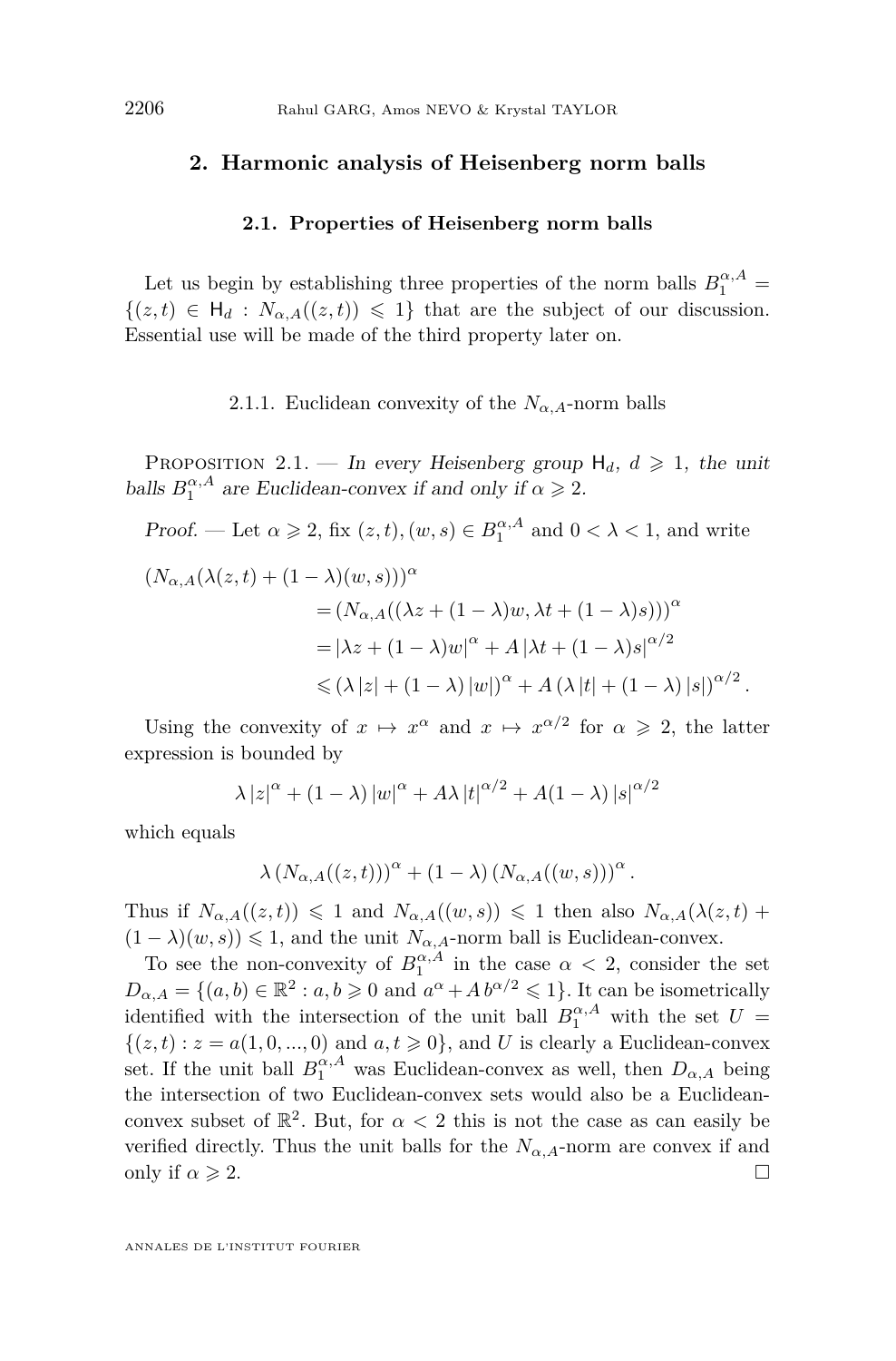#### 2.1.2. Vanishing of principal and Gaussian curvatures for  $N_{\alpha,A}$ -norm balls

Considering the curvature of the surface bounding the body  $B_1^{\alpha,A}$  for  $d \geq 1$  and  $\alpha > 2$ , we note the following.

The north and south poles. The Gaussian curvature of the surface of  $B_1^{\alpha,A} \subset \mathbb{R}^{2d+1}$  vanishes at both the points of intersection of  $B_1^{\alpha,A}$  and the *t*-axis, namely the north and south poles. In fact all of the 2*d* principal curvatures vanish at these two points, so that the Hessian of the defining equation at these points is the zero matrix. In view of the symmetry of the surface, it is enough to compute the principal curvatures at the point  $t = -1$ . The surface near the point  $t = -1$  (after translation) is given by

$$
t = \varphi(X) = \varphi(X_1, ..., X_{2d}) = A^{-2/\alpha} \left( 1 - (1 - |X|^{\alpha})^{2/\alpha} \right),
$$

with  $\varphi(\vec{0}) = 0 = \nabla \varphi(\vec{0})$ . Differentiating directly, the Hessian matrix  $H =$  *∂* <sup>2</sup>*ϕ*  $\frac{\partial^2 \varphi}{\partial X_i \partial X_j}$  obtained at the origin is the zero matrix, so that the principal curvatures at the origin all vanish, being the eigenvalues of the Hessian.

The equator. On the equator of the surface, namely the intersection of  $B_1^{\alpha,A}$  with the hyperplane  $t=0$ , the Gaussian curvature vanishes as well, but here only one principal curvature vanishes. Indeed, isolating the first variable  $X_1$ , the surface near the point  $X_1 = 1$  (after translation) is given by

$$
X_1 = \psi(X_2, \dots, X_{2d}, t)
$$
  
=  $1 - \left( \left( 1 - A |t|^{\alpha/2} \right)^{2/\alpha} - \left( X_2^2 + \dots + X_{2d}^2 \right) \right)^{1/2},$ 

with  $\psi(\vec{0}) = 0 = \nabla \psi(\vec{0})$ . Differentiating directly, the Hessian matrix at origin is in fact diagonal, and only one diagonal entry is 0, namely  $\psi_{tt}$ . All other diagonal entries, i.e.  $\psi_{X_i X_j}$  are non-zero. Thus, the equator forms a curve where the Gaussian curvature vanishes to the first order.

#### 2.1.3. Euclidean subadditivity of the  $N_{\alpha,A}$ -norm balls

Our analysis below will involve Euclidean convolution with a special family  $\rho_{\epsilon}$  of bump functions, defined as follows. Let us fix a bump function  $\rho : \mathbb{R}^{2d} \times \mathbb{R} \to \mathbb{R}$ , which is a smooth non-negative function with support contained in the unit ball  $B_1^{\alpha, A}$ , such that  $\rho(0) > 0$  and  $\int_{B_1^{\alpha, A}} \rho(z, t) dz dt =$ 1. We then consider the family of functions defined by the normalized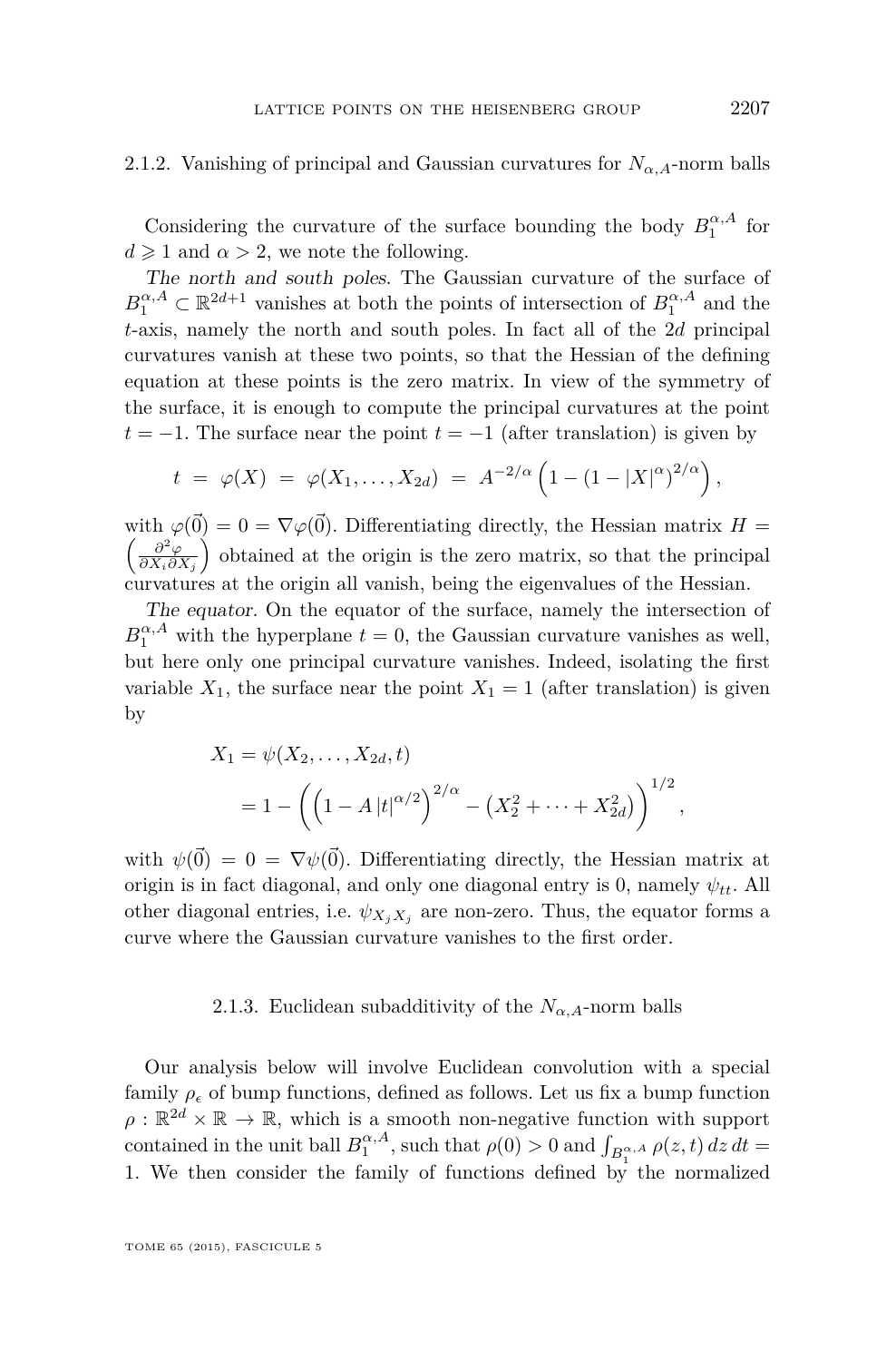<span id="page-10-0"></span>Heisenberg dilates of  $\rho$ , namely

$$
\rho_{\epsilon}(z,t) = \frac{1}{\epsilon^{2d+2}} \rho\left(\frac{z}{\epsilon},\frac{t}{\epsilon^2}\right) = \frac{1}{\epsilon^{2d+2}} \rho \circ \phi_{1/\epsilon}(z,t).
$$

Clearly,  $\rho_{\epsilon}$  is supported in the ball  $B_{\epsilon}^{\alpha,A}$ , and of course,  $\int_{\mathbb{R}^{2d+1}} \rho_{\epsilon}(z,t) dz dt =$ 1 for all  $\epsilon > 0$ .

We can now state the following :

PROPOSITION 2.2. — For every  $d \ge 1$ , and  $\alpha \ge 1$ ,

(1) the  $N_{\alpha,A}$ -norms are subadditive on  $\mathbb{R}^{2d+1}$  with respect to Euclidean addition, namely :

$$
N_{\alpha,A}((z,t) + (w,s)) \leq N_{\alpha,A}((z,t)) + N_{\alpha,A}((w,s)).
$$

(2) The balls  $B_R^{\alpha, A}$  satisfy the following two-sided inequality with respect to Euclidean convolution :  $\chi_{B_{R-\epsilon}^{\alpha,A}} * \rho_{\epsilon} \leq \chi_{B_R^{\alpha,A}} \leq \chi_{B_{R+\epsilon}^{\alpha,A}} * \rho_{\epsilon}$ .

 $Proof. - To see that the Heisenberg norms are subadditive with respect$ to Euclidean addition, fix any  $(z, t)$ ,  $(w, s) \in \mathbb{R}^{2d+1} = \mathsf{H}_d$ . Then

$$
N_{\alpha,A}((z,t) + (w,s)) = (|z+w|^{\alpha} + A |t+s|^{\alpha/2})^{1/\alpha}
$$
  
\n
$$
\leq ((|z| + |w|)^{\alpha} + A ((|t| + |s|)^{1/2})^{\alpha})^{1/\alpha}
$$
  
\n
$$
\leq ((|z| + |w|)^{\alpha} + (A^{1/\alpha} |t|^{1/2} + A^{1/\alpha} |s|^{1/2})^{\alpha})^{1/\alpha}
$$
  
\n
$$
\leq (|z|^{\alpha} + A |t|^{\alpha/2})^{1/\alpha} + (|w|^{\alpha} + A |s|^{\alpha/2})^{1/\alpha}
$$
  
\n
$$
= N_{\alpha,A}((z,t)) + N_{\alpha,A}((w,s)),
$$

where we have used  $(a + b)^{1/2} \leq a^{1/2} + b^{1/2}$  for  $a, b \geq 0$ , and following that we have used the triangle inequality in  $l_{\alpha}(\mathbb{R}^2)$  applied to the vectors  $(|z|, A^{1/\alpha} |t|^{1/2})$  and  $(|w|, A^{1/\alpha} |s|^{1/2}).$ 

To prove the second inequality of part (2), note first that if  $(z, t) \notin B_R^{\alpha, A}$ , then the inequality holds trivially. Taking  $(z, t) \in B_R^{\alpha, A}$ , we have

$$
\chi_{B_{R+\epsilon}^{\alpha,A}} * \rho_{\epsilon}(z,t) = \int_{B_{R+\epsilon}^{\alpha,A}} \rho_{\epsilon}(z-w,t-s) dw ds
$$
  
= 
$$
\int_{(z,t)-B_{R+\epsilon}^{\alpha,A}} \rho_{\epsilon}(w,s) dw ds
$$
  

$$
\geqslant \int_{B_{\epsilon}^{\alpha,A}} \rho_{\epsilon}(w,s) dw ds,
$$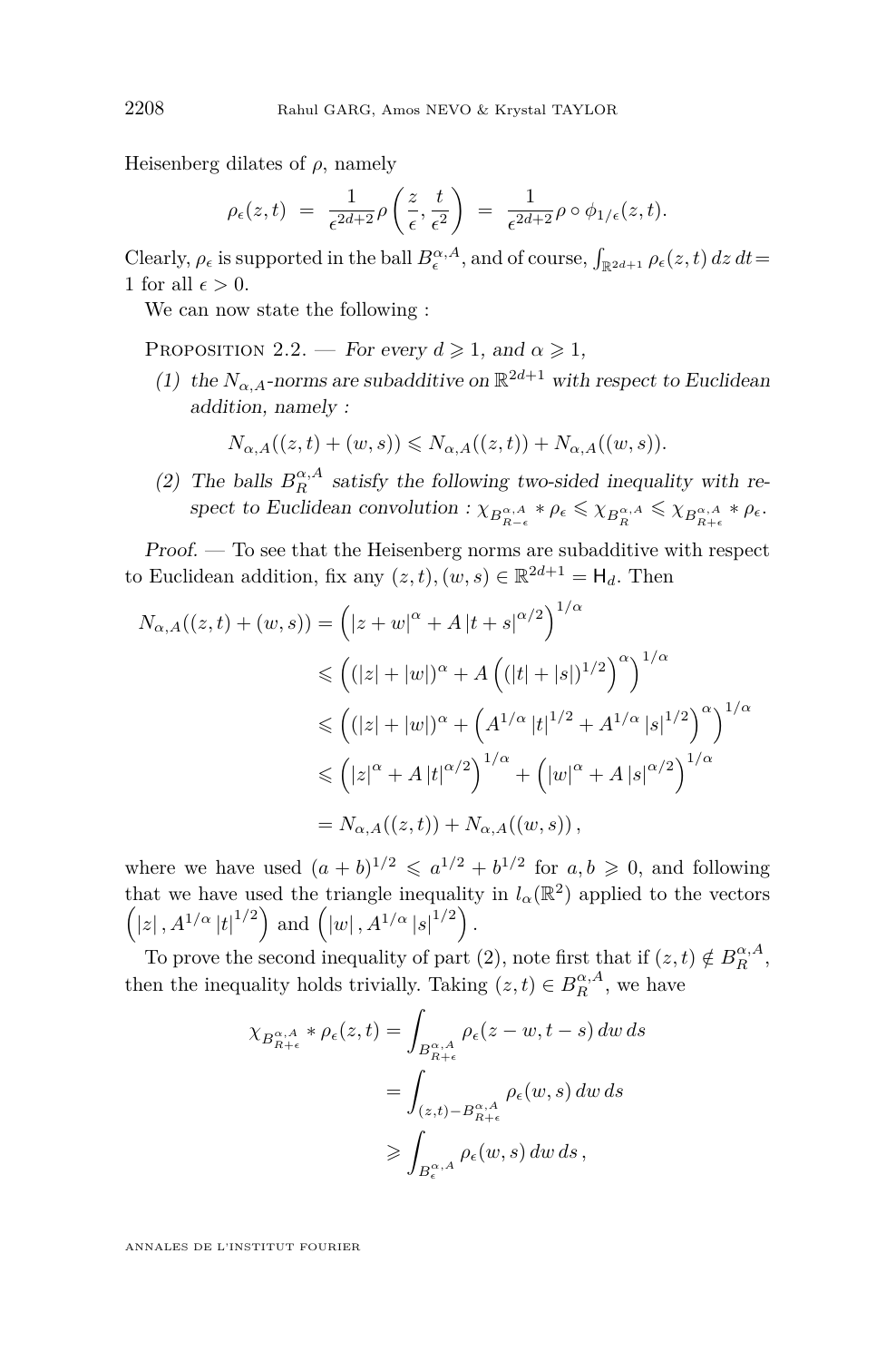<span id="page-11-0"></span>where the last step holds true because of the non-negativity of  $\rho_{\epsilon}$  and the Euclidean subadditivity of the  $N_{\alpha,A}$ -norms, which implies that for  $(z, t) \in$  $B_R^{\alpha,A}$ , the set  $(z,t) - B_{R+\epsilon}^{\alpha,A}$  contains  $B_{\epsilon}^{\alpha,A}$ . Thus,

$$
\chi_{B_{R+\epsilon}^{\alpha,A}} * \rho_{\epsilon}(z,t) \geq \int_{B_{\epsilon}^{\alpha,A}} \rho_{\epsilon}(w,s) \, dw \, ds \ = \ 1 \ = \ \chi_{B_{R}^{\alpha,A}}(z,t).
$$

Finally, note that for any  $(z, t) \in B_R^{\alpha, A}$ , the first inequality follows from the fact that  $\chi_{B_{R-\epsilon}^{\alpha,A}} * \rho_{\epsilon} \leq \int \rho_{\epsilon} = 1$ , whereas for  $(z, t) \notin B_R^{\alpha,A}$ ,

$$
\chi_{B_{R-\epsilon}^{\alpha,A}} * \rho_{\epsilon}(z,t) = \int_{(z,t)-B_{R-\epsilon}^{\alpha,A}} \rho_{\epsilon}(w,s) dw ds
$$
  

$$
\leq \int_{\mathbb{R}^{2d+1} \setminus B_{\epsilon}^{\alpha,A}} \rho_{\epsilon}(w,s) dw ds
$$
  

$$
= 0.
$$

This completes the proof of Proposition [2.2.](#page-10-0)  $\Box$ 

#### **2.2. Decay of Fourier transforms of Heisenberg norm balls**

We continue to view the Heisenberg-homogeneous norm balls

$$
B_1^{\alpha, A} = \{(w, s) \in \mathbb{R}^{2d} \times \mathbb{R} : |w|^{\alpha} + A |s|^{\alpha/2} \leq 1 \},
$$

as subsets of  $\mathbb{R}^{2d+1}$ , and in the present section we will give estimates on the rate of decay of the Euclidean Fourier transform of  $\chi_{B_1^{\alpha,A}}$ . These decay estimates will be applied in the next section to the problem of finding the error term in the lattice point counting problem in the sets  $B_R^{\alpha,A}$  $\phi_R(B_1^{\alpha,A})$ , where  $\phi_R(z,t) = (Rz, R^2t)$  is the Heisenberg dilation.

Notation. — We write  $B_1^{\alpha}$  and  $B_R^{\alpha}$  to denote  $B_1^{\alpha,1}$  and  $B_R^{\alpha,1}$  respectively.

The set  $\{(w, s) : w \in \mathbb{R}^{2d}, s \in \mathbb{R}\}$  parametrizes the unitary characters of  $\mathbb{R}^{2d+1}$ . Let  $\widehat{f}$  denote the Euclidean Fourier transform of a function  $f$ , in the form

$$
\widehat{f}(w,s) = \int_{\mathbb{R}^{2d+1}} e^{-2\pi i(\langle z,w\rangle + ts)} f(z,t) dz dt.
$$

We first record here the following useful identity :

(2.1) 
$$
\widehat{\chi_{B_1^{\alpha,A}}}(w,s) = A^{-2/\alpha} \widehat{\chi_{B_1^{\alpha}}}\left(w, A^{-2/\alpha}s\right)
$$

which relates the Euclidean Fourier transform of  $\chi_{B_1^{\alpha,A}}$  with that of  $\chi_{B_1^{\alpha}}$ . We divide the parameter space into three subsets and argue separately in each. The domains of our consideration are given by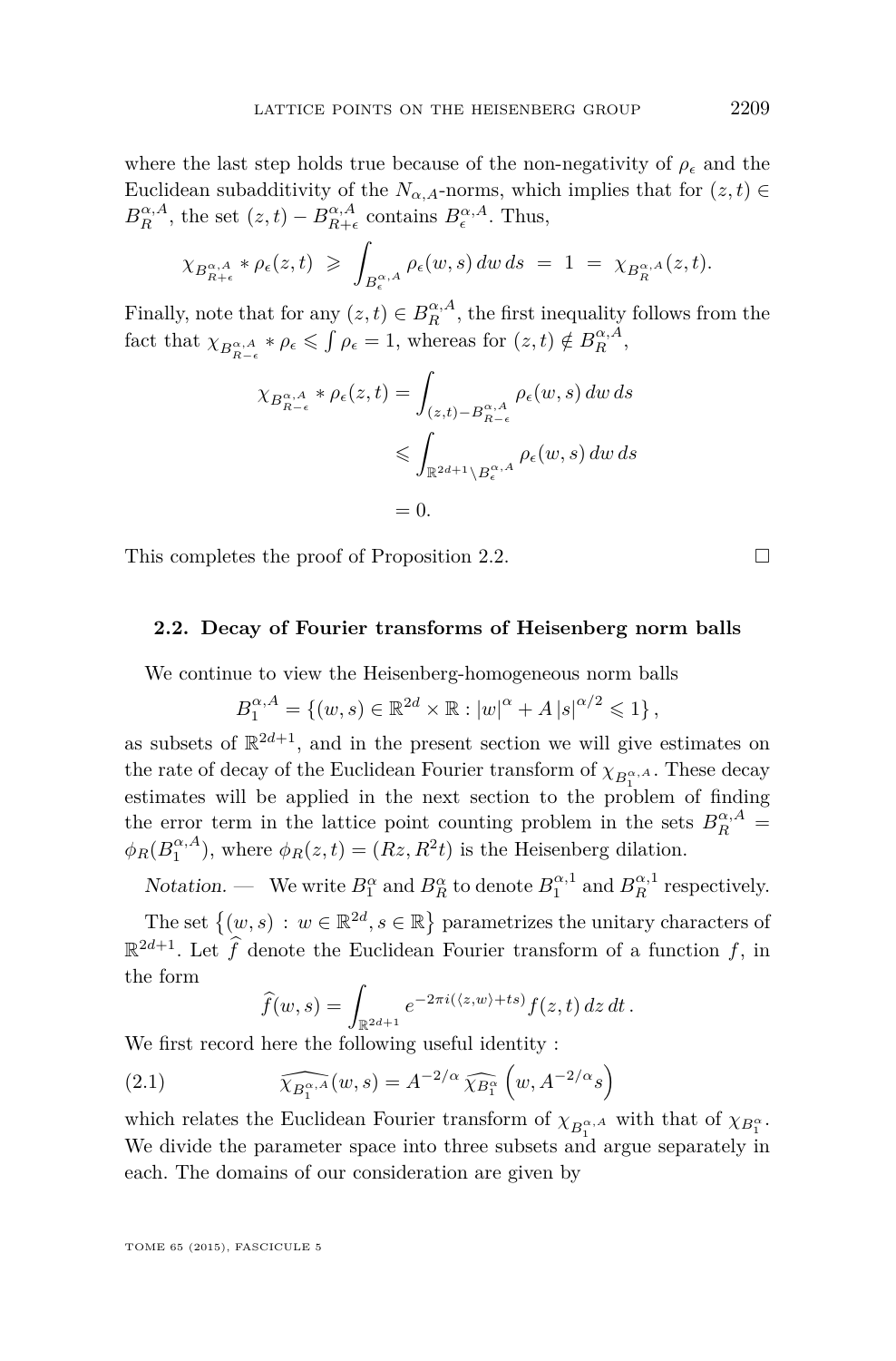- <span id="page-12-0"></span>(1)  $w = \vec{0}$ , namely the *s*-axis,
- (2) the hyperplane  $s = 0$ ,
- (3) the set  $|w| \geq 1$  and  $|s| \geq A^{2/\alpha}$ .

As we shall see below, this decomposition is natural in the context of the Heisenberg group and is dictated by the decomposition of  $\mathbb{R}^{2d+1}$  to eigenspaces of the Heisenberg dilation. Furthermore, since after applying the Euclidean Poisson summation formula we will be interested in summing the Fourier transform over the points in the integer (dual) lattice, estimates on the sets listed above will suffice.

2.2.1. Decay of the Fourier transform along *s*-axis

LEMMA 2.3. — For  $\alpha > 0, |s| \geqslant A^{2/\alpha}$ ,

$$
\left| \widehat{\chi_{B_1^{\alpha,A}}}(\vec{0},s) \right| \lesssim |s|^{-\left(1+\min\left\{\frac{2d}{\alpha},\frac{\alpha}{2}\right\}\right)} .
$$

However, for a positive integer  $\alpha \in 4\mathbb{N}$  we have a better estimate

$$
\left| \widehat{\chi_{B_1^{\alpha,A}}}(\vec{0},s) \right| \lesssim |s|^{-\left(1+\frac{2d}{\alpha}\right)} .
$$

Proof. — In view of identity  $(2.1)$ , it suffices to establish the lemma for  $A = 1$ . Now,

$$
\widehat{\chi_{B_1^{\alpha}}}(\vec{0}, s) = \int_{B_1^{\alpha}} e^{-2\pi i t s} dz dt
$$
  
= 
$$
\int_{-1}^{1} e^{-2\pi i t s} \left( \int_{|z| \le (1 - |t|^{\alpha/2})^{1/\alpha}} dz \right) dt
$$
  
= 
$$
C_d \int_{-1}^{1} e^{-2\pi i t s} \left( 1 - |t|^{\alpha/2} \right)^{2d/\alpha} dt.
$$

Before beginning the proof, let us first note that for  $\alpha = 4$ , the integral above is, up to a constant, the Fourier transform of the Euclidean unit ball in  $\mathbb{R}^{d+1}$  evaluated at  $(\vec{0}, s)$ ; in this case, the decay is well-known and agrees with the claim. Proceeding with the analysis of a general  $\alpha > 0$  and  $B_1^{\alpha}$ , we consider the following two cases :

Case I. — When  $\alpha = 4k$  for some positive integer k, then we write  $\frac{2d}{\alpha} = \frac{d}{2k} = m + \mu$  for  $m \in \mathbb{N}, 0 < \mu \leq 1$  and apply integration by parts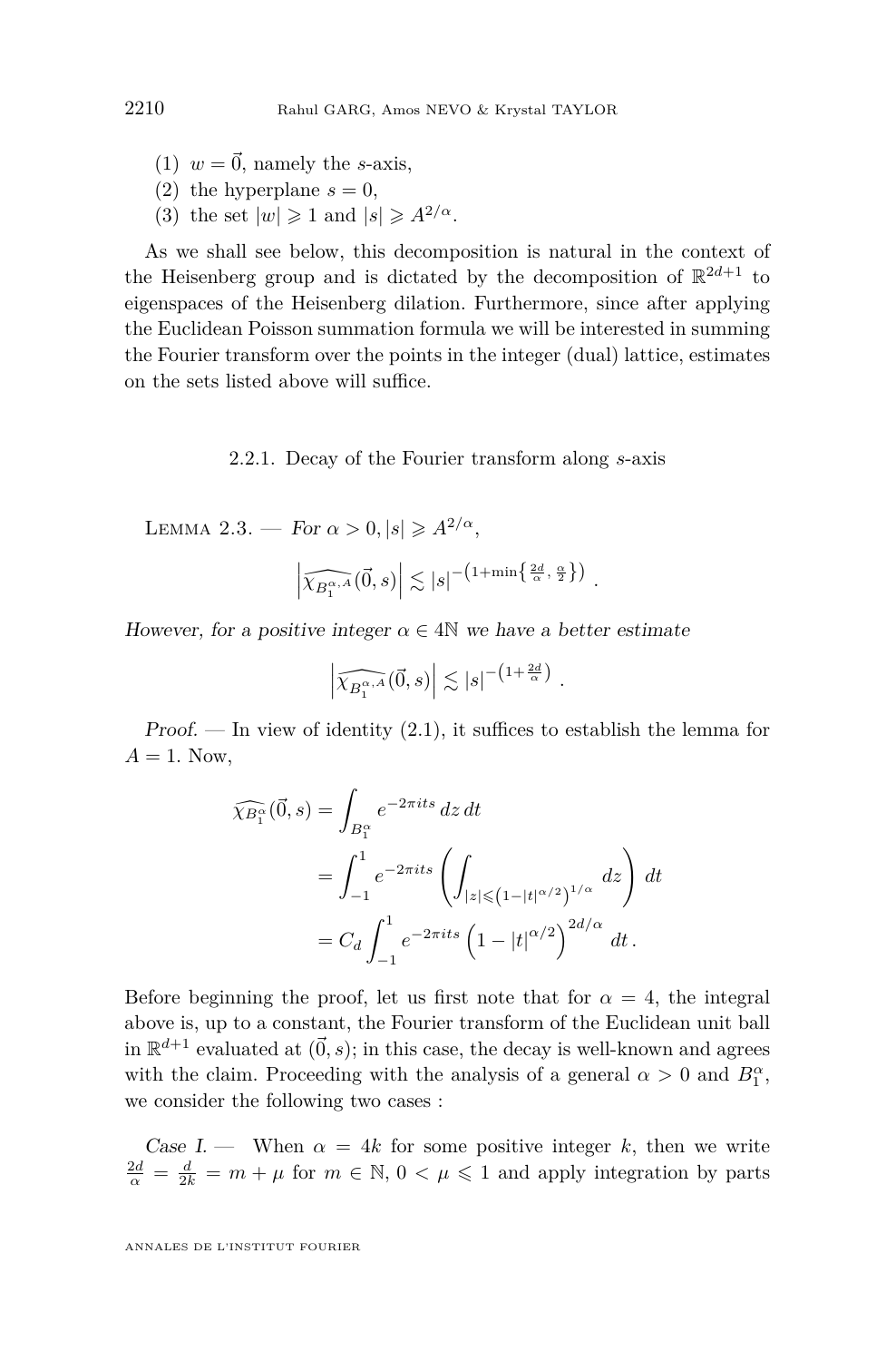<span id="page-13-0"></span> $m + 1$ -times to get

$$
\widehat{\chi_{B_1^{\alpha}}}(\vec{0},s) = \frac{C_{k,d}}{s^{m+1}} \int_{-1}^1 e^{-2\pi i t s} (1-t^{2k})^{\mu-1} P(t) dt
$$
  
\n
$$
= \frac{C_{k,d}}{s^{m+1}} \int_0^1 e^{-2\pi i t s} (1-t)^{\mu-1} \left\{ \left( \sum_{j=0}^{2k-1} t^j \right)^{\mu-1} P(t) \right\} dt
$$
  
\n
$$
+ \frac{C_{k,d}}{s^{m+1}} \int_{-1}^0 e^{-2\pi i t s} (1+t)^{\mu-1} \left\{ \left( \sum_{j=0}^{2k-1} (-t)^j \right)^{\mu-1} P(t) \right\} dt
$$

for some polynomial *P*. We now use the standard estimates of oscillatory integrals stated below, which apply to integrals having singularity at one of the end points. In case  $\mu = 1$ , the integrals have no singularity and we integrate by parts once more. Thus, we have shown that the above integrals decay at least at the rate of  $|s|^{-\mu}$  which proves the claimed estimate in the case of an integer  $\alpha \in 4\mathbb{N}$ .

Case II. — In general, we consider the following integral for  $\beta, \gamma > 0$ :

$$
I_{\beta,\gamma}(s) = \int_0^1 \cos(ts) (1-t^{\beta})^{\gamma} dt.
$$

Let *q* ≥ 1 be the integer for which  $-1 < \min\{\beta - q, \gamma - q\} \le 0$ . Applying integration by parts *q*-times we get

$$
I_{\beta,\gamma}(s) = \frac{1}{s^q} \int_0^1 F(ts)t^{\beta-q} (1-t^{\beta})^{\gamma-q} \left\{ \sum_{j=0}^{q-1} C_{q,j}(t^{\beta})^j \right\} dt
$$
  

$$
= \frac{1}{s^q} \int_{\frac{1}{2}}^1 F(ts) (1-t)^{\gamma-q} \left\{ \left( \frac{1-t^{\beta}}{1-t} \right)^{\gamma-q} \sum_{j=1}^q C_{q,j} t^{j\beta-q} \right\} dt
$$
  

$$
+ \frac{1}{s^q} \sum_{j=1}^q C_{q,j} \int_0^{\frac{1}{2}} F(ts)t^{j\beta-q} \left\{ (1-t^{\beta})^{\gamma-q} \right\} dt.
$$

Here  $F(s) = \cos(s)$  if *q* is even, otherwise  $F(s) = \sin(s)$ . An argument similar to that of Case I then implies that the above integrals in the expression of  $I_{\beta,\gamma}(s)$  decay at least at the rate of  $|s|^{-(1+\min{\{\beta-q,\gamma-q\}})}$ . Substituting the appropriate values of  $\beta$  and  $\gamma$  completes the proof of Lemma [2.3.](#page-12-0)  $\Box$ 

#### 2.2.2. Estimates of oscillatory integrals with singularities at one endpoint.

It is well known that one can use the method of stationary phase to prove the following estimates (for full details regarding even more refined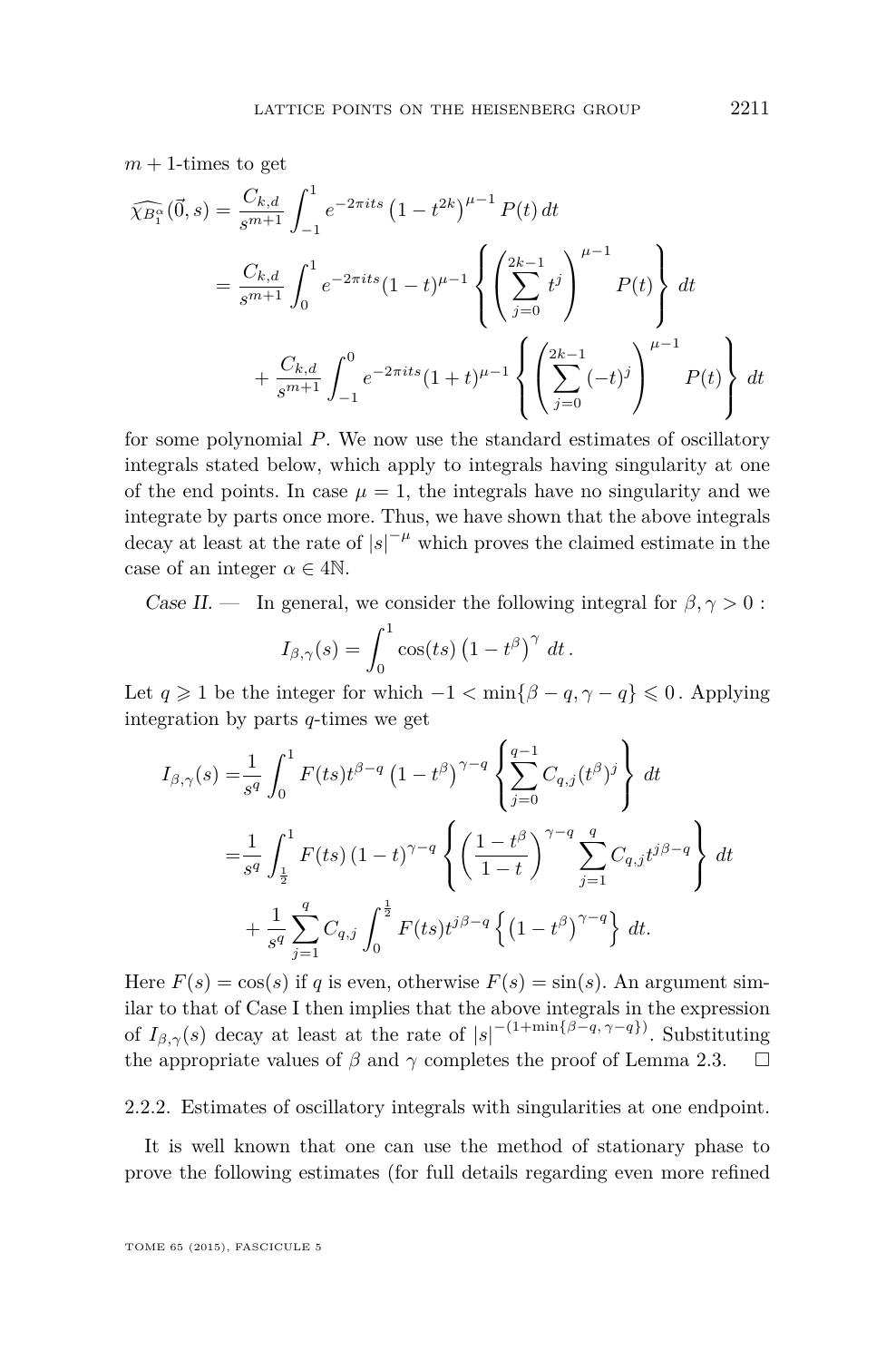<span id="page-14-0"></span>asymptotic estimates, see e.g. [\[8\]](#page-33-0), Sec 2.8). For any  $0 < \lambda \leq 1$ , and  $-\infty <$  $a < b < \infty$ , we have

(2.2) 
$$
\left| \int_{a}^{b} e^{-ist} (t-a)^{\lambda-1} dt \right| \leq C_{\lambda} |s|^{-\lambda}.
$$

Here the constant  $C_{\lambda}$  does not depend on *a* and *b*. From this one can easily deduce that for any differentiable function  $g$  on  $[a, b]$  such that  $g'$  is integrable on [*a, b*]

$$
(2.3) \qquad \left| \int_a^b e^{-ist} (t-a)^{\lambda-1} g(t) dt \right| \leq C_{\lambda} \left( |g(b)| + \int_a^b |g'(t)| dt \right) |s|^{-\lambda}.
$$

In fact, the integral in (2.3) can be written as  $\int_a^b F'(t)g(t) dt$  with

$$
F(t) = \int_{a}^{t} e^{-isr} (r - a)^{\lambda - 1} dr; \qquad a < t < b.
$$

The estimate of (2.3) then follows by doing integration by parts and using (2.2).

#### 2.2.3. Decay of the Fourier transform on the hyperplane  $s=0$

We begin by re-writing  $\widehat{\chi_{B_1^{\alpha}}}(w, s)$  as follows, and we use this expression the next two lemmas. in the next two lemmas.

$$
\widehat{\chi_{B_1^{\alpha}}}(w,s) = \int_{B_1^{\alpha}} e^{-2\pi i (z,w) + ts} dz dt \n= \int_{|z| \le 1} e^{-2\pi i (z,w)} \left( \int_{|t| \le (1-|z|^{\alpha})^{2/\alpha}} e^{-2\pi i ts} dt \right) dz \n= \int_0^1 \left( \int_{S^{2d-1}} e^{-2\pi i r \theta \cdot w} d\theta \right) \left( \int_{|t| \le (1-r^{\alpha})^{2/\alpha}} e^{-2\pi i ts} dt \right) r^{2d-1} dr \n= \int_0^1 \left( \int_{S^{2d-1}} e^{-2\pi i r \theta \cdot w} d\theta \right) \frac{2 \sin (2\pi s (1-r^{\alpha})^{2/\alpha})}{2\pi s} r^{2d-1} dr \n= \int_0^1 \widehat{\sigma}(rw) \frac{2 \sin (2\pi s (1-r^{\alpha})^{2/\alpha})}{2\pi s} r^{2d-1} dr,
$$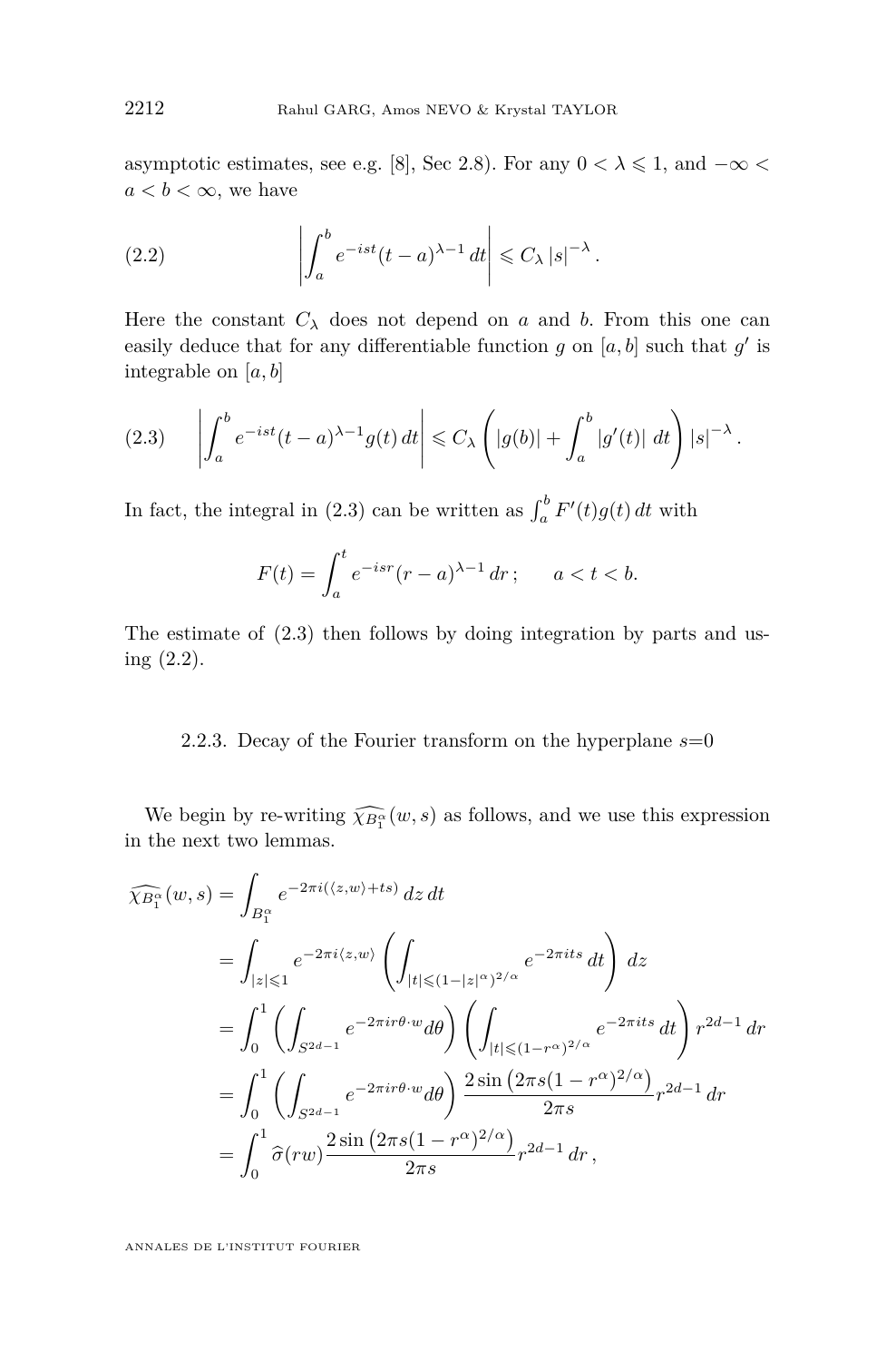<span id="page-15-0"></span>where  $\sigma$  denotes the surface measure on the  $(2d - 1)$ −dimensional sphere. Notice that by the rotation invariance of  $\sigma$ , and hence of  $\hat{\sigma}$ ,

$$
\hat{\sigma}(rw) = \int_{S^{2d-1}} e^{-2\pi ir|w|\theta \cdot e_1} d\theta
$$
  
=  $c_d \int_0^{\pi} e^{-2\pi ir|w|\cos(\phi)} (\sin(\phi))^{2d-2} d\phi$   
=  $c_d \int_{-1}^1 e^{-2\pi ir|w|u} (1 - u^2)^{\frac{2d-3}{2}} du.$ 

By definition of the Bessel function  $J_{d-1}$ , the last integral equals to a constant multiple of  $(2\pi r |w|)^{-(d-1)} J_{d-1}(2\pi r |w|)$ .

We now state the estimate along the hyperplane.

LEMMA 2.4. — For any  $\alpha > 2$  we have for  $|w| \geq 1$ ,

$$
\left|\widehat{\chi_{B_1^{\alpha,A}}}(w,0)\right| \lesssim \begin{cases} |w|^{-2d} & ; \text{ if } \frac{2}{\alpha} > d - \frac{1}{2} \\ |w|^{-(d + \frac{1}{2} + \frac{2}{\alpha})} & ; \text{ if } \frac{2}{\alpha} \leq d - \frac{1}{2} \end{cases}
$$

Moreover, for  $\alpha = 2$ , one has the following identity

$$
\widehat{\chi_{B_1^{2,A}}}(w,0) = C_{d,A} \, \frac{J_{d+1}(2\pi |w|)}{|w|^{d+1}}.
$$

Proof. — In view of  $(2.1)$ , it again suffices to prove the lemma for  $A = 1$ . Putting  $s = 0$  in the expression derived for  $\widehat{\chi_{B_1^{\alpha}}} (w, s)$  in the beginning of this costion, we have this section, we have

$$
\widehat{\chi_{B_1^{\alpha}}}(w,0) = \frac{C_d}{|w|^{d-1}} \int_0^1 J_{d-1}(2\pi r \, |w|) \left(1 - r^{\alpha}\right)^{2/\alpha} r^d \, dr.
$$

Recall first that the Bessel functions satisfy following identity (see e.g [\[11\]](#page-33-0) Appendix B.3, p. 427) :

$$
\int_0^1 J_\mu(rs)(1-r^2)^\nu r^{\mu+1} dr = C_\nu \frac{J_{\mu+\nu+1}(s)}{s^{\nu+1}},
$$

for any  $\mu > -1/2$ ,  $\nu > -1$ . From this identity we get in the case  $\alpha = 2$ ,

$$
\widehat{\chi_{B_1^2}}(w,0) = C_d \frac{J_{d+1}(2\pi |w|)}{|w|^{d+1}}.
$$

In general, for any  $\alpha > 2$ , we are left to study the bound (as  $1 \leq \xi \to \infty$ ) for

$$
I(\xi) = \int_0^1 J_{d-1}(\xi r) (1 - r^{\alpha})^{2/\alpha} r^d dr.
$$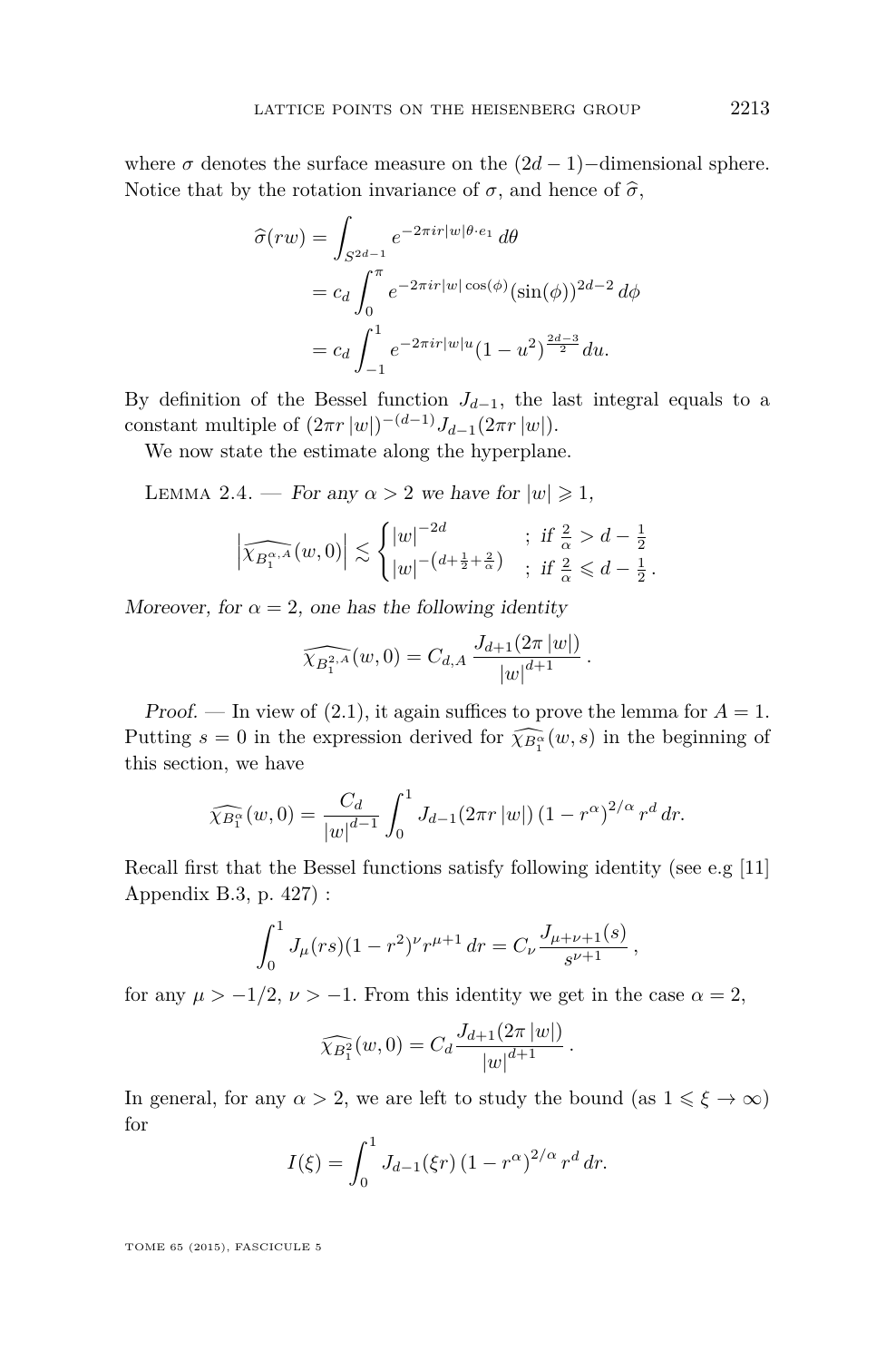The proof will be completed once we show that

$$
|I(\xi)| \lesssim \begin{cases} \xi^{-(d+1)} & ; \text{ if } \frac{2}{\alpha} > d - \frac{1}{2} \\ \xi^{-(\frac{3}{2} + \frac{2}{\alpha})} & ; \text{ if } \frac{2}{\alpha} \leq d - \frac{1}{2}. \end{cases}
$$

In order to prove the above estimate, we utilize the asymptotic expansion of  $J_{d-1}$  which is valid when  $\xi r \geq 1$ . Therefore, we divide the integration over  $r \in [0, 1]$  to two parts : on the interval  $[0, \delta]$  and on the interval  $[\delta, 1]$ , where  $\delta \geqslant \xi^{-1}$  is fixed and will be chosen momentarily. Since  $J_{d-1}$  is a bounded function, we clearly have

$$
\left|\int_0^\delta J_{d-1}(\xi r)\left(1-r^{\alpha}\right)^{2/\alpha}r^d\,dr\right| \,\lesssim\, \int_0^\delta r^d dr\,\lesssim\, \delta^{d+1}\,.
$$

To estimate the second interval, we recall the following asymptotic expression for  $J_{d-1}(\xi r)$ , valid when  $\xi r \geq 1$  [\[31,](#page-34-0) p. 356] :

$$
J_{d-1}(\xi r) \sim \left(\frac{\pi \xi r}{2}\right)^{-1/2} \cos \left(\xi r - \frac{(d-1)\pi}{2} - \frac{\pi}{4}\right) \sum_{j=0}^{\infty} a_j \left(\xi r\right)^{-2j} + \left(\frac{\pi \xi r}{2}\right)^{-1/2} \sin \left(\xi r - \frac{(d-1)\pi}{2} - \frac{\pi}{4}\right) \sum_{j=0}^{\infty} b_j \left(\xi r\right)^{-2j-1}.
$$

with the implied constant independent of *ξr*.

We make use of the first two terms in the above asymptotic expression. The estimate in question then becomes equivalent to

$$
\int_{\delta}^{1} \left[ e^{i\xi r} \left( \sum_{k=0}^{1} c_j (\xi r)^{-(k+\frac{1}{2})} \right) + O\left( (\xi r)^{-5/2} \right) \right] (1 - r^{\alpha})^{2/\alpha} r^d dr.
$$

We estimate the *O*-term as follows :

$$
\left|\xi^{-5/2} \int_{\delta}^{1} r^{d-5/2} dr\right| = \left|\xi^{-5/2} \left|\frac{1-\delta^{d-3/2}}{d-3/2}\right|\right| \leq 2 \begin{cases} \xi^{-5/2} \delta^{-1/2} & ; \text{ if } d = 1\\ \xi^{-5/2} & ; \text{ if } d > 1. \end{cases}
$$

The main term can be written as the difference of two integrals over the intervals of [0, 1] and [0,  $\delta$ ]. The integral over the interval [0,  $\delta$ ] is bounded by

$$
\sum_{k=0}^{1} |c_j| \xi^{-(k+\frac{1}{2})} \int_0^{\delta} r^{d-k-\frac{1}{2}} dr = \sum_{k=0}^{1} \frac{|c_j|}{d-k+\frac{1}{2}} \xi^{-(k+\frac{1}{2})} \delta^{d-k+\frac{1}{2}}.
$$

Finally we proceed with the main term over the interval [0*,* 1] :

$$
\sum_{k=0}^{1} c_j \xi^{-(k+\frac{1}{2})} \int_0^1 e^{i\xi r} r^{d-k-\frac{1}{2}} (1-r^{\alpha})^{2/\alpha} dr.
$$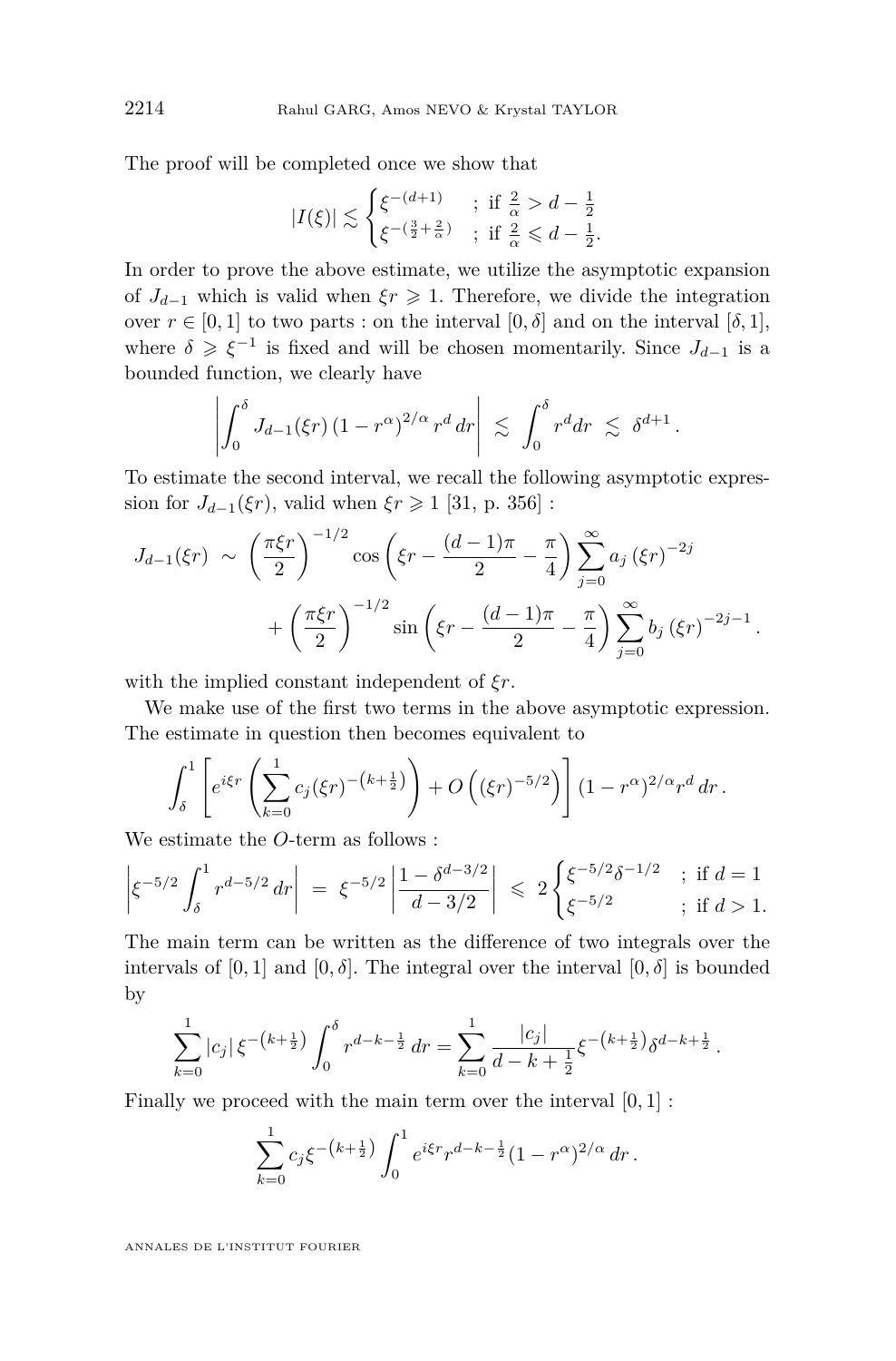<span id="page-17-0"></span>Now an argument similar to that of Case II in the proof of Lemma [2.3](#page-12-0) can be given to prove that

$$
\left| \int_0^1 e^{i\xi r} r^{d-k-\frac{1}{2}} (1-r^{\alpha})^{2/\alpha} dr \right| \lesssim \xi^{-\left(1+\min\left\{d-k-\frac{1}{2},\frac{2}{\alpha}\right\}\right)}
$$

Collecting all the bounds, we see that  $I(\xi) = \int_0^1 J_{d-1}(\xi r) (1 - r^{\alpha})^{2/\alpha} r^d dr$ is dominated by a finite sum of terms of the form

$$
\delta^{d+1}, \, \xi^{-\frac{5}{2}} \delta^{-\frac{1}{2}}, \, \xi^{-\left(k+\frac{1}{2}\right)} \delta^{d-k+\frac{1}{2}}, \, \xi^{-\left(k+\frac{3}{2}\right)} \xi^{-\min\left\{d-k-\frac{1}{2}, \frac{2}{\alpha}\right\}}
$$

for  $k = 0, 1$ . Choosing  $\delta = \xi^{-1}$ , we verify that

$$
|I(\xi)| \ \lesssim \ \begin{cases} \xi^{-(d+1)} & \text{; if } \frac{2}{\alpha} > d - \frac{1}{2} \\ \xi^{-(\frac{3}{2} + \frac{2}{\alpha})} & \text{; if } \frac{2}{\alpha} \leq d - \frac{1}{2}. \end{cases}
$$

This completes the of proof Lemma [2.4.](#page-15-0)  $\Box$ 

#### 2.2.4. Completion of the Fourier transform decay estimates

The third case we consider is establishing decay when  $|w| \geq 1$  and  $|s| \geq 1$  $A^{2/\alpha}$ .

LEMMA 2.5. — For any 
$$
\alpha \ge 2
$$
 and  $|w| \ge 1$  and  $|s| \ge A^{2/\alpha}$ ,

(2.4) 
$$
\left| \widehat{\chi_{B_1^{\alpha, A}}}(w, s) \right| \lesssim |w|^{-d} |s|^{-1}.
$$

Moreover, for  $\alpha = 2$ , we have the better decay estimate

$$
(2.5) \qquad \qquad \left| \widehat{\chi_{B_1^{2,A}}}(w,s) \right| \ \lesssim \ |w|^{-(d-\frac{1}{2})} \, |s|^{-1} \, |(w,s)|^{-1/2} \, .
$$

Proof. — As observed in the earlier lemmas, here also it suffices to prove the estimates for  $A = 1$ , thanks to  $(2.1)$ . As mentioned in the beginning of § [2.2.3,](#page-14-0) we have

$$
\widehat{\chi_{B_1^{\alpha}}}(w,s) = c_d |w|^{-(d-1)} s^{-1} \int_0^1 J_{d-1}(2\pi r |w|) \sin \left(2\pi s (1 - r^{\alpha})^{2/\alpha}\right) r^d dr.
$$

We divide the integration over  $r \in [0,1]$  to two parts : on the interval [0,  $\delta$ ] and on the interval  $[\delta, 1]$ .  $J_{d-1}(\cdot)$  and  $\sin(\cdot)$  being bounded functions on the interval, we clearly have

$$
\left| \int_0^\delta J_{d-1}(2\pi r \, |w|) \sin \left(2\pi s (1-r^{\alpha})^{2/\alpha}\right) r^d \, dr \right| \lesssim \int_0^\delta r^d \, dr = \frac{\delta^{d+1}}{d+1} \, .
$$

To estimate the integral on the interval  $[\delta, 1]$ , we once again make use of the asymptotic expression for the Bessel function  $J_{d-1}(\cdot)$  as we did in the proof of Lemma [2.4.](#page-15-0) This time we make use only of the first term. This

TOME 65 (2015), FASCICULE 5

*.*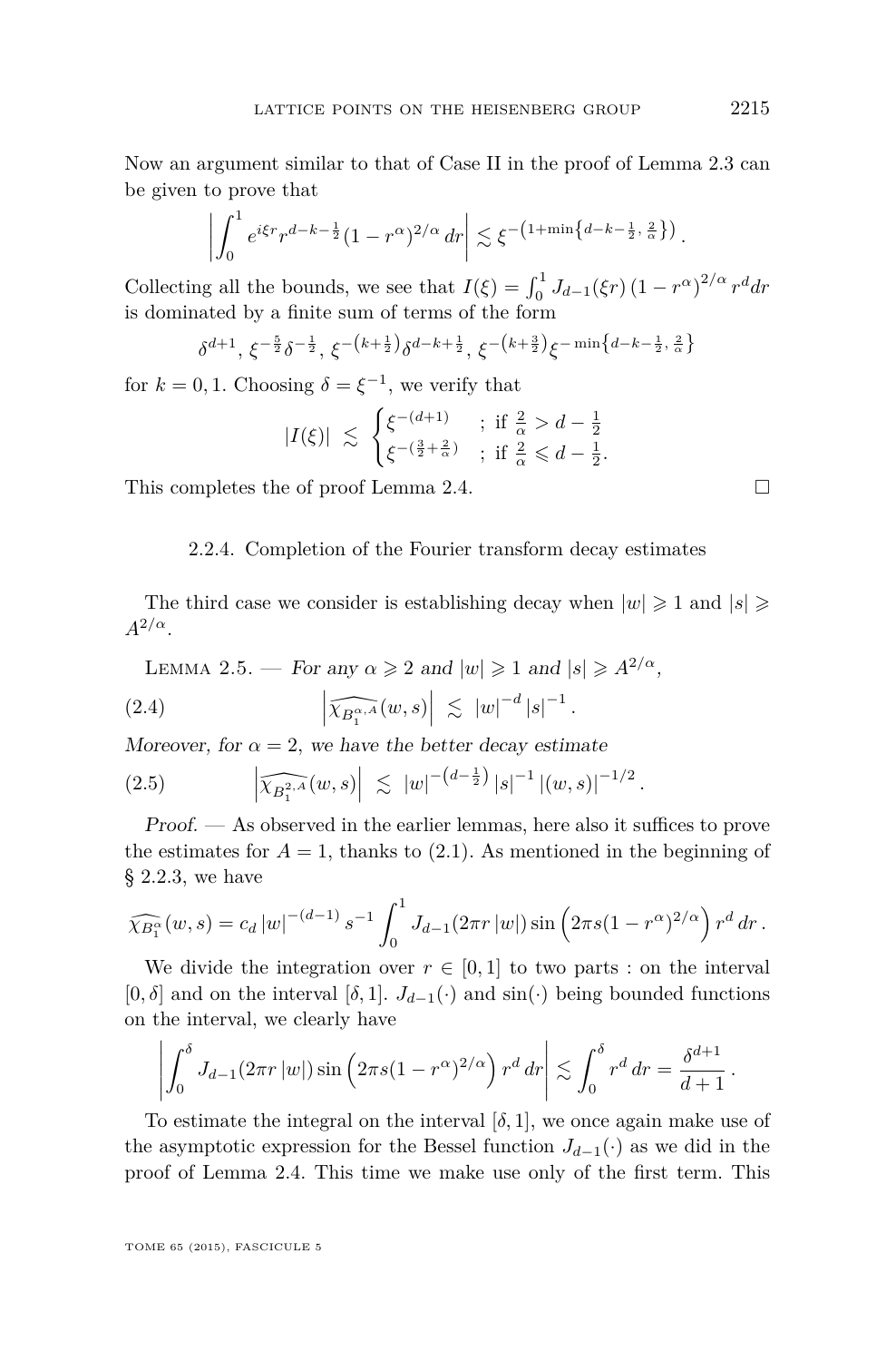integral can be written as the difference of two integrals over the intervals of  $[0, 1]$  and  $[0, \delta]$ . The integral over the interval  $[0, \delta]$  is bounded by

$$
|w|^{-1/2} \, \delta^{d+1/2}.
$$

The integral over  $[\delta, 1]$  is then bounded by

$$
\left(|w|^{-1/2} \int_0^1 e^{2\pi i |w| r} \sin \left(2\pi s (1 - r^{\alpha})^{2/\alpha}\right) r^{d - \frac{1}{2}} dr\right) + |w|^{-1/2} \delta^{d+1/2}.
$$

Now it suffices to estimate (from here onwards we drop the constant 2*π* for the sake of convenience)

$$
|w|^{-1/2} \int_0^1 e^{i|w|} e^{is(1-r^{\alpha})^{2/\alpha}} r^{d-\frac{1}{2}} dr,
$$

in both cases when *s* is positive or negative. The above integral is the same as

(2.6) 
$$
|w|^{-1/2} \int_0^1 \exp (i |w| \phi_{|w|,s}(r)) r^{d-\frac{1}{2}} dr,
$$

where the phase function is given by  $\phi_{|w|,s}(r) = r + \frac{s}{|w|}(1 - r^{\alpha})^{2/\alpha}$ .

We now use the van-der-Corput lemma to estimate this integral. Note that the derivative of the phase function is given by

$$
\phi'_{|w|,s}(r) = 1 - \frac{2s}{|w|} r^{\alpha - 1} (1 - r^{\alpha})^{\frac{2}{\alpha} - 1}.
$$

Clearly,  $\phi'_{|w|,s}(r) \geq 1$  for all  $r \in [0,1]$  when *s* is negative. The difficulty arises when *s* is positive. To handle this case, notice first that if  $\alpha \geq 2$ , then  $r^{\alpha-1}(1 - r^{\alpha})^{\frac{2}{\alpha}-1}$  is a monotonically increasing function for  $r \in [0,1)$ , as follows from the fact that its derivative is strictly positive in (0*,* 1). Assume for now that  $\alpha > 2$ , and we will take care of the case when  $\alpha = 2$ separately. When  $\alpha > 2$  the limit of the latter function as  $r \to 1^-$  is  $+\infty$ , and therefore there exists unique point  $r_0 \equiv r_0(|w|, s) \in (0, 1)$  at which  $r_0^{\alpha-1}(1-r_0^{\alpha})^{\frac{2}{\alpha}-1} = \frac{|w|}{4s}$  $\frac{w_1}{4s}$ . Then for  $r \in [0, r_0]$ , the first derivative is bounded from below by

$$
\left|\phi'_{|w|,s}(r)\right| \geqslant \frac{1}{2} \, .
$$

In the complementary range  $[r_0, 1)$ , we will now show that  $\left|\phi''_{|w|,s}(r)\right|$  is also bounded from below by  $1/2$ . Indeed, for  $\alpha > 2$ ,

$$
\phi''_{|w|,s}(r) = \frac{-2s}{|w|} r^{\alpha - 2} (1 - r^{\alpha})^{\frac{2}{\alpha} - 2} ((\alpha - 1) - r^{\alpha}).
$$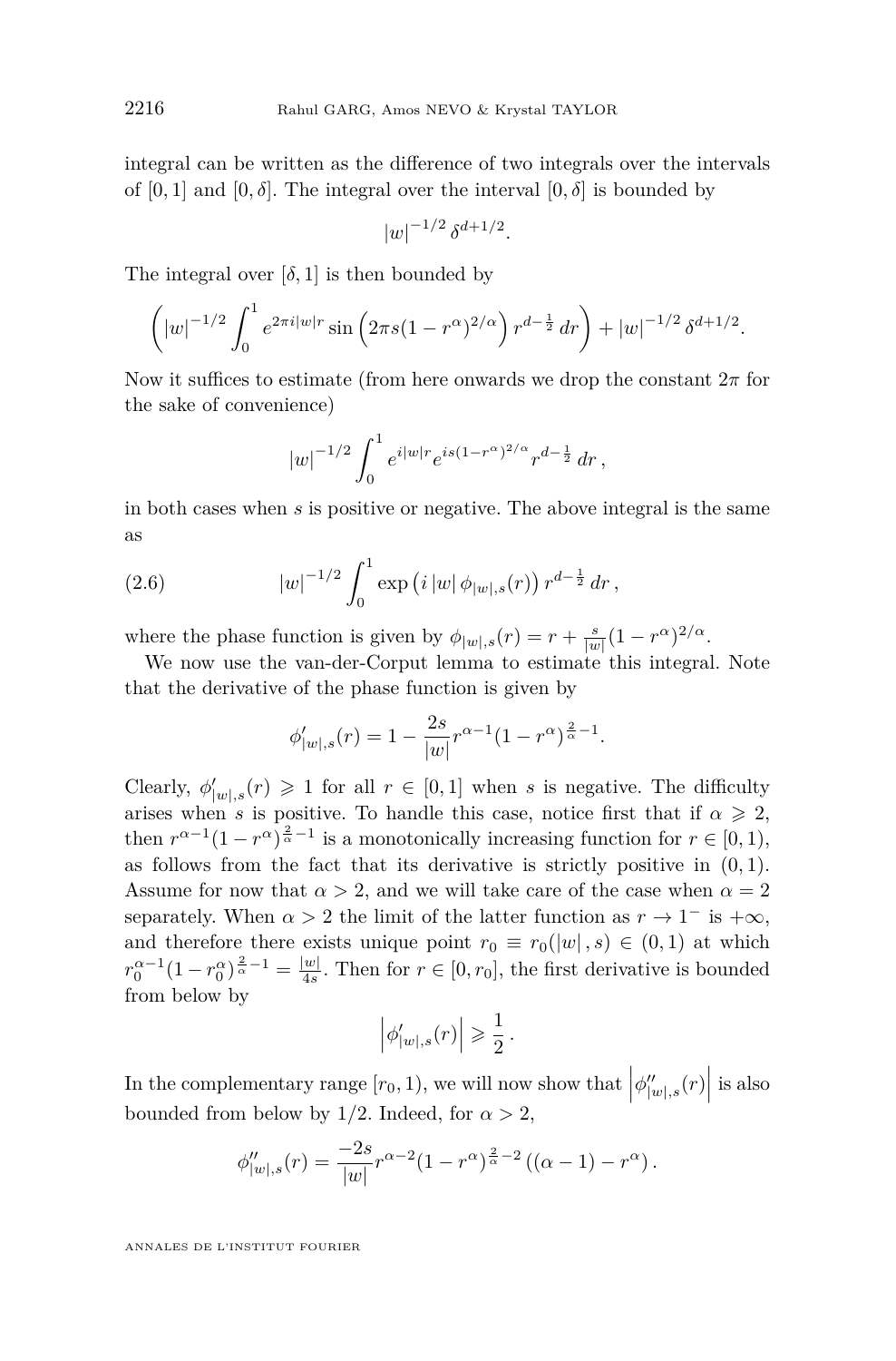Notice that  $\frac{(\alpha-1)-r^{\alpha}}{1-r^{\alpha}} \geq 1$ , and therefore for  $r \in [r_0, 1)$ , it is easy to verify that

$$
\Big|\phi_{|w|,s}''(r)\Big| \ \geqslant \ \frac{2s}{|w|}r^{\alpha-1}(1-r^{\alpha})^{\frac{2}{\alpha}-1} \ \geqslant \ \frac{1}{2}\,.
$$

In summary,

$$
\left| \phi'_{|w|,s}(r) \right| \geq \frac{1}{2} \text{ for } r \in [0, r_0],
$$
  

$$
\left| \phi''_{|w|,s}(r) \right| \geq \frac{1}{2} \text{ for } r \in [r_0, 1).
$$

So far we have seen that one can divide the interval [0*,* 1] into exactly two parts such that on one part  $|\phi'_{|w|,s}|$  is bounded below by 1/2, while on the other part  $|\phi''_{|w|,s}|$  is bounded below by 1/2. In addition,  $\phi'_{|w|,s}$  is monotone on  $(0, 1)$ , since  $\phi''_{|w|,s}$  has a constant sign there. We conclude that on each of such subintervals one can apply van-der Corput lemma (in the form stated e.g. in [\[31,](#page-34-0) p. 332-334], which is valid as long as there is a fixed positive lower bound for absolute values of all applicable derivatives), so that :

$$
\left|w\right|^{-1/2}\left|\int_0^1 \exp\left(i\left|w\right|\phi_{|w|,s}(r)\right)r^{d-\frac{1}{2}}\,dr\right| \;\lesssim\; \left|w\right|^{-1/2}\left|w\right|^{-1/2} \;=\; \left|w\right|^{-1}.
$$

As to the case  $\alpha = 2$ , let now  $|w| \phi_{|w|,s}(r) = \zeta(r) = |w| r + s(1 - r^2)$ . Again we should consider just the case where *s* is positive and  $s \geq 1$ , and then observe that if  $\frac{|w|}{4s} \geq 1$ , then  $\zeta'(r) \geq \frac{|w|}{2} \geq \frac{2}{\sqrt{17}} |(w, s)|$  for all  $r \in [0, 1]$ (here  $|(w, s)|$  is the Euclidean norm). On the other hand, if  $0 < \frac{|w|}{4s} \leq 1$ , then  $\zeta''(r) = 2s \geqslant \frac{2}{\sqrt{17}} |(w, s)|$  for all  $r \in [0, 1]$ . We now apply van-der Corput lemma on the interval [0*,* 1] and we have

$$
|w|^{-1/2}\left|\int_0^1 e^{i\zeta(r)}r^{d-\frac{1}{2}}\,dr\right|\lesssim |w|^{-1/2}\left|(w,s)\right|^{-1/2}.
$$

Finally, comparing all the bounds leads to the choice of  $\delta = |w|^{-1}$  and this completes the proof of Lemma [2.5.](#page-17-0)

#### **3. Counting lattice point result in Heisenberg norm balls**

In the present section we will prove the following result :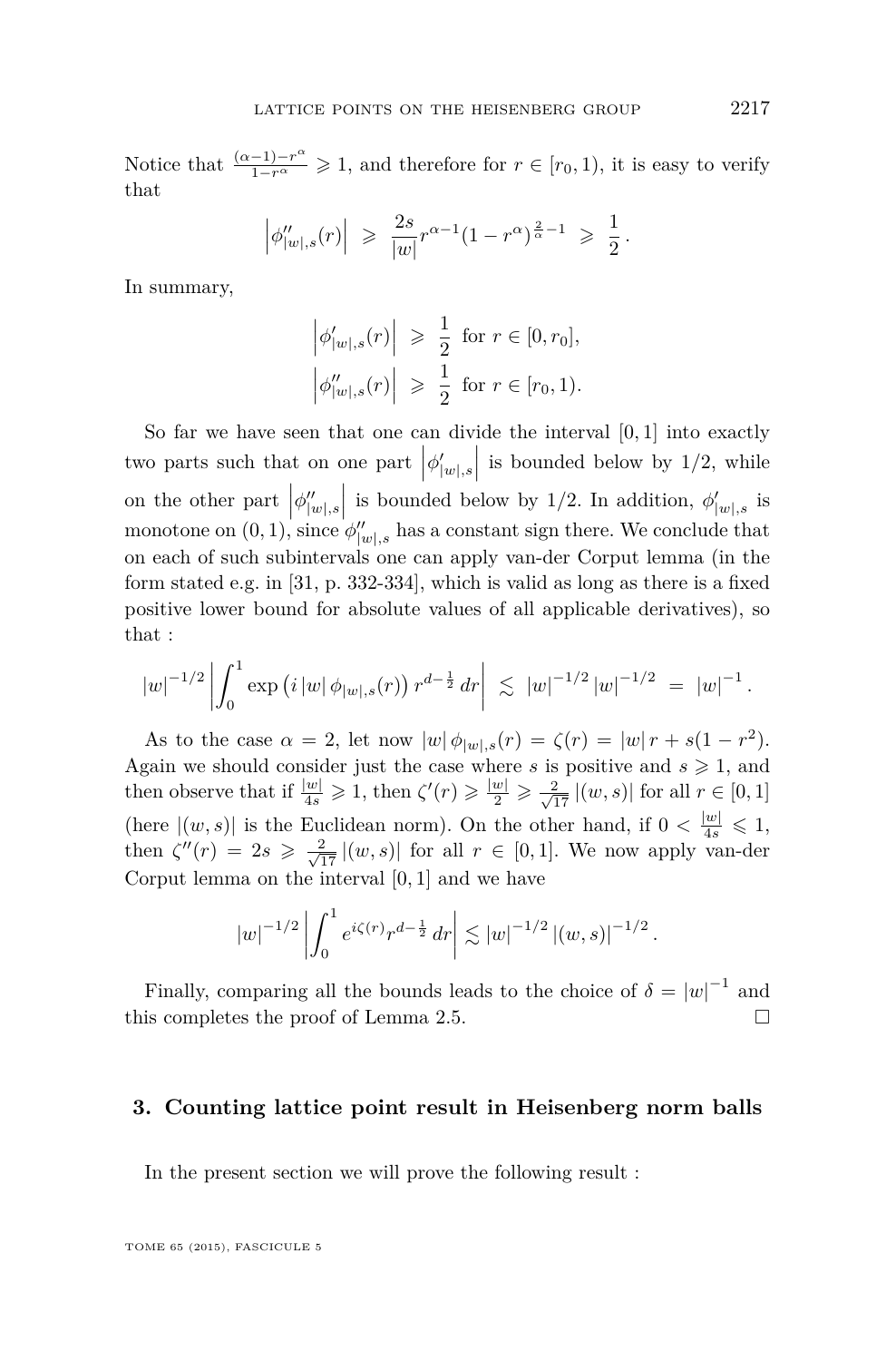<span id="page-20-0"></span>THEOREM 3.1. — For every  $d \ge 1$ , and  $\alpha \ge 2$ 

$$
\left| \#\left(\mathbb{Z}^{2d+1} \cap B_R^{\alpha,A}\right) - \left|B_R^{\alpha,A}\right| \right| \lesssim \begin{cases} R^{2d} & ; \text{ for } \alpha = 2 \\ R^{2d} \log(R) & ; \text{ for } 2 < \alpha \leq 4 \\ R^{2d+\delta} & ; \text{ for } \alpha > 4, \end{cases}
$$
  
we  $\delta = \delta(\alpha) = \frac{2(\frac{1}{2} - \frac{2}{\alpha})}{d + \frac{1}{2} - 2}$ .

 $where$  $d + \frac{1}{2} - \frac{2}{\alpha}$ 

We recall that the volume of  $B_R^{\alpha,A}$  is given by  $\left|B_R^{\alpha,A}\right| = R^{2d+2} \left|B_1^{\alpha,A}\right|$ . Our proof will utilize the spectral estimates of the (Euclidean) Fourier transform of the unit ball  $B_1^{\alpha, A}$  that were proved in the previous section, via the (Euclidean) Poisson summation formula, to which we now turn.

#### **3.1. Euclidean Poisson summation**

As noted in §2.1, we fix a bump function  $\rho : \mathbb{R}^{2d} \times \mathbb{R} \to \mathbb{R}$ , which is a smooth non-negative function with support contained in the unit ball  $B_1^{\alpha,A}$ , such that  $\rho(0) > 0$  and  $\int_{B_1^{\alpha,A}} \rho(z,t) dz dt = 1$ . We then consider the family of functions defined by the Heisenberg dilates of  $\rho$ , namely  $\rho_{\epsilon}(z,t)$  $\frac{1}{\epsilon^{2d+2}} \rho\left(\frac{z}{\epsilon}, \frac{t}{\epsilon^2}\right)$ .

Notation. — From here onward, to simplify the notation we write  $B_R$ to denote  $B_R^{\alpha,A}$ .

We begin by obtaining estimates for  $#(\mathbb{Z}^{2d+1} \cap B_R)$  from above and below using Euclidean convolution. First, observe that by Proposition [2.2](#page-10-0)

$$
\# \left( \mathbb{Z}^{2d+1} \cap B_R \right) = \sum_{k \in \mathbb{Z}^{2d+1}} \chi_{B_R}(k)
$$
  
\$\leqslant \sum\_{k \in \mathbb{Z}^{2d+1}} \chi\_{B\_{R+\epsilon}} \* \rho\_{\epsilon}(k)\$,

where  $\rho_{\epsilon}$  was defined above, and the convolution is Euclidean. Similarly,

$$
\# \left( \mathbb{Z}^{2d+1} \cap B_R \right) \geqslant \sum_{k \in \mathbb{Z}^{2d+1}} \chi_{B_{R-\epsilon}} * \rho_{\epsilon}(k).
$$

We now use the Euclidean Poisson summation formula, so that the upper bound becomes :

$$
\# \left( \mathbb{Z}^{2d+1} \cap B_R \right) \leqslant \sum_{k \in \mathbb{Z}^{2d+1}} \left( \chi_{B_{R+\epsilon}} * \rho_{\epsilon} \right) (k)
$$
\n
$$
= \sum_{k \in \mathbb{Z}^{2d+1} \setminus \{\vec{0}\}} \widehat{\chi_{B_{R+\epsilon}}}(k) \widehat{\rho_{\epsilon}}(k) + |B_{R+\epsilon}|.
$$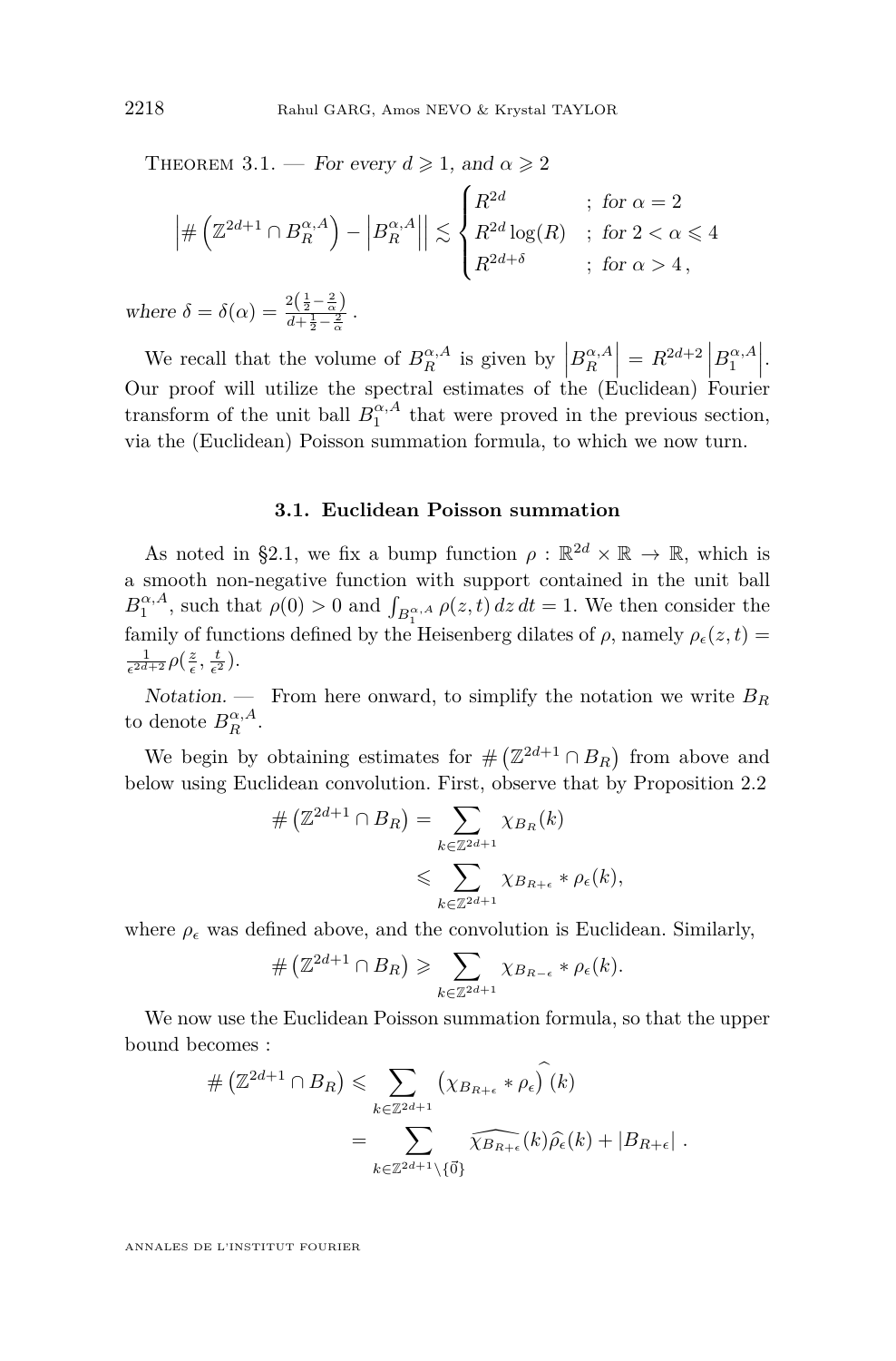<span id="page-21-0"></span>Since  $\rho$  is a compactly supported smooth bump function, the decay of the Fourier transform of  $\rho_{\epsilon}(z,t) = \epsilon^{-2d-2} \rho(z/\epsilon, t/\epsilon^2)$  for any  $N \in \mathbb{N}$  and any (*w, s*) is bounded by

(3.1) 
$$
|\widehat{\rho}_{\epsilon}(w,s)| = |\widehat{\rho}(\epsilon w,\epsilon^2 s)| \leq C_N \left(1 + |(\epsilon w,\epsilon^2 s)|\right)^{-N}.
$$

Continuing with the estimate, we have

$$
\# \left( \mathbb{Z}^{2d+1} \cap B_R \right) - |B_R| \leqslant \sum_{k \in \mathbb{Z}^{2d+1} \setminus \{\vec{0}\}} \widehat{\chi_{B_{R+\epsilon}}}(k) \widehat{\rho_{\epsilon}}(k) + |B_{R+\epsilon}| - |B_R|
$$

$$
= \sum_{k \in \mathbb{Z}^{2d+1} \setminus \{\vec{0}\}} \widehat{\chi_{B_{R+\epsilon}}}(k) \widehat{\rho_{\epsilon}}(k) + O \left( R^{2d+1} \epsilon \right).
$$

Similarly,

$$
\#\left(\mathbb{Z}^{2d+1}\cap B_R\right)-|B_R|\geqslant-\left|\sum_{k\in\mathbb{Z}^{2d+1}\setminus\{\vec{0}\}}\widehat{\chi_{B_{R-\epsilon}}}(k)\widehat{\rho_{\epsilon}}(k)\right|-O\left(R^{2d+1}\epsilon\right).
$$

Combining these observations, we conclude that  $\left| \# \left( \mathbb{Z}^{2d+1} \cap B_R \right) - |B_R| \right|$ is bounded from above by

$$
\left|\sum_{k\in\mathbb{Z}^{2d+1}\setminus\{\vec{0}\}}\widehat{\chi_{B_{R+\epsilon}}}(k)\widehat{\rho_{\epsilon}}(k)\right|+\left|\sum_{\sum_{k\in\mathbb{Z}^{2d+1}\setminus\{\vec{0}\}}}\widehat{\chi_{B_{R-\epsilon}}}(k)\widehat{\rho_{\epsilon}}(k)\right|+O\left(R^{2d+1}\epsilon\right).
$$

#### **3.2. Estimates**

Let us write for  $k \in \mathbb{Z}^{2d+1}$ ,  $k = (k', k'')$  where  $k' \in \mathbb{Z}^{2d}$  and  $k'' \in \mathbb{Z}$ . Our task is now to bound

$$
(3.2) \t R^{2d+2} \sum_{k \in \mathbb{Z}^{2d+1} \setminus \{\vec{0}\}} |\widehat{\chi_{B_1}}(Rk', R^2k'')| |\widehat{\rho}(\epsilon k', \epsilon^2 k'')| + O\left(R^{2d+1}\epsilon\right).
$$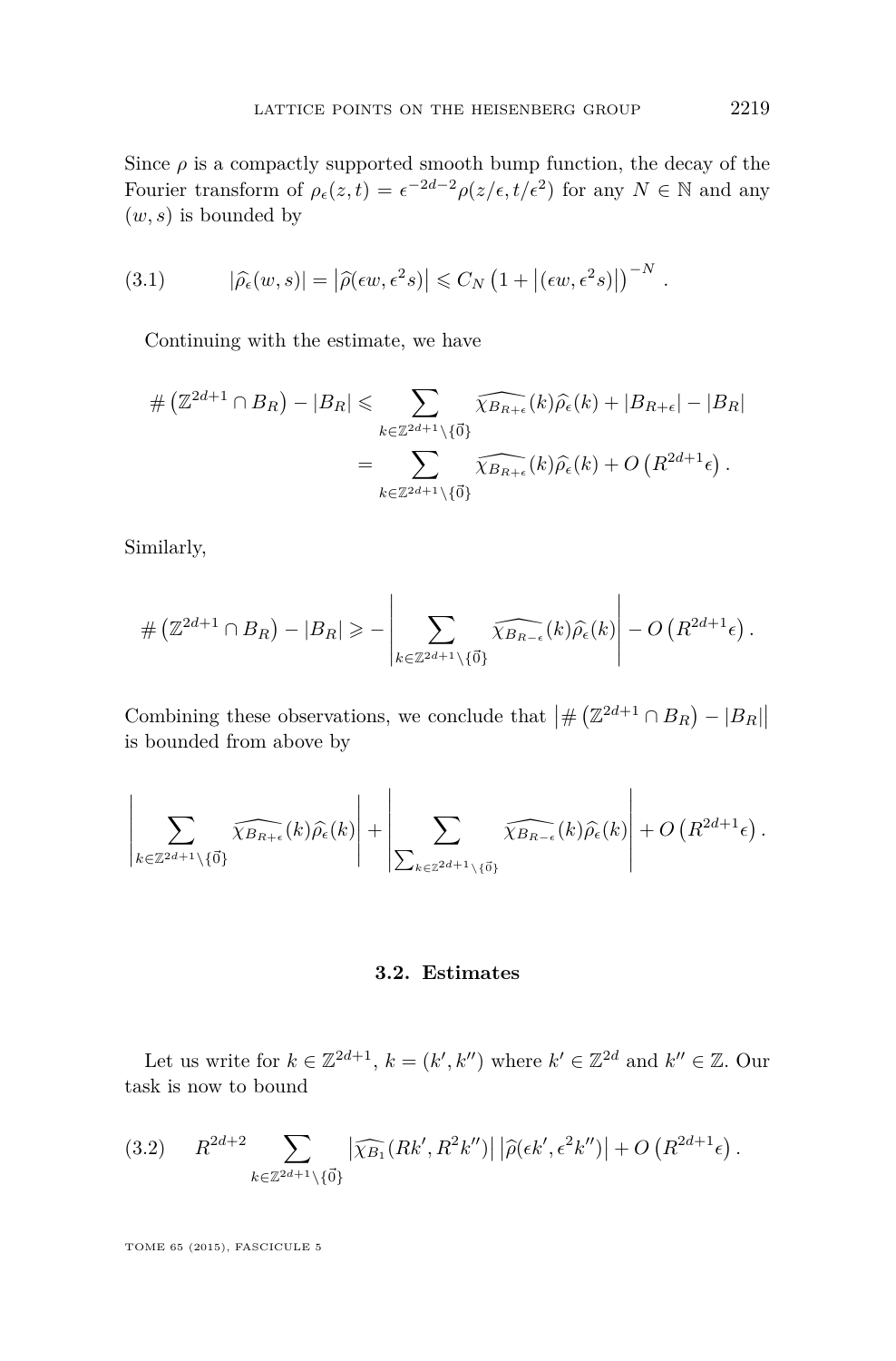We will break the sum further to three regions to utilize our three separate spectral decay estimates as follows :

$$
R^{2d+2} \sum |\widehat{\chi_{B_1}}(Rk', R^2k'')| |\widehat{\rho}(\epsilon k', \epsilon^2 k'')|
$$
  
\n
$$
= R^{2d+2} \left( \sum_{k'' \neq 0} |\widehat{\chi_{B_1}}(\vec{0}, R^2k'')| |\widehat{\rho}(\vec{0}, \epsilon^2 k'')| \right)
$$
  
\n
$$
+ R^{2d+2} \left( \sum_{k' \neq \vec{0}} |\widehat{\chi_{B_1}}(Rk', 0)| |\widehat{\rho}(\epsilon k', 0)| \right)
$$
  
\n
$$
+ R^{2d+2} \left( \sum_{k' \neq \vec{0}, k'' \neq 0} |\widehat{\chi_{B_1}}(Rk', R^2k'')| |\widehat{\rho}(\epsilon k', \epsilon^2 k'')| \right)
$$
  
\n
$$
:= I + II + III.
$$

For *I*, we use Lemma [2.3](#page-12-0) and decay of  $\hat{\rho}$  provided by equation [\(3.1\)](#page-21-0) (for any *N*),

$$
I = R^{2d+2} \sum_{k'' \neq 0} |\widehat{\chi_{B_1}}(\vec{0}, R^2 k'')| |\widehat{\rho}(\vec{0}, \epsilon^2 k'')|
$$
  
\$\lesssim R^{2d-2 min\{\frac{\alpha}{2}, \frac{2d}{\alpha}\}} \sum\_{k'' \neq 0} |k''|^{-(1+ min\{\frac{\alpha}{2}, \frac{2d}{\alpha}\})} (1 + \epsilon^2 |k''|)^{-N}\$  
\$\lesssim R^{2d-2 min\{\frac{\alpha}{2}, \frac{2d}{\alpha}\}}.

In order to take advantage of the decay of  $\hat{\rho}$  (as stated in equation [\(3.1\)](#page-21-0)) in estimating *II* and *III*, we break the sum in  $k = (k', k'')$  further into four pieces :

$$
-\sum_{k=1}^{\infty} |k'| \leq \epsilon^{-1}, |k''| \leq \epsilon^{-2}, \text{ and } k \neq \vec{0} ;
$$
  
\n
$$
-\sum_{k=1}^{\infty} |k'| \geq \epsilon^{-1}, |k''| \leq \epsilon^{-2}, \text{ and } k \neq \vec{0} ;
$$
  
\n
$$
-\sum_{k=1}^{\infty} |k'| \leq \epsilon^{-1}, |k''| \geq \epsilon^{-2}, \text{ and } k \neq \vec{0} ;
$$
  
\n
$$
-\sum_{k=1}^{\infty} |k'| \geq \epsilon^{-1}, |k''| \geq \epsilon^{-2}, \text{ and } k \neq \vec{0} .
$$

At various steps in the remaining computations of this section, we use the decay estimate of equation [\(3.1\)](#page-21-0) with *N* large enough to ensure the convergence of series' involved. For II, we use Lemma [2.4.](#page-15-0) We consider the case when  $d - \frac{1}{2} \geqslant \frac{2}{\alpha}$  and  $d - \frac{1}{2} \leqslant \frac{2}{\alpha}$  separately. In either case, we need only consider  $II$  over the set of  $k \in \mathbb{Z}^{2d+1}$  satisfying the conditions listed in sum 1 and sum 2 with last coordinate equal to zero.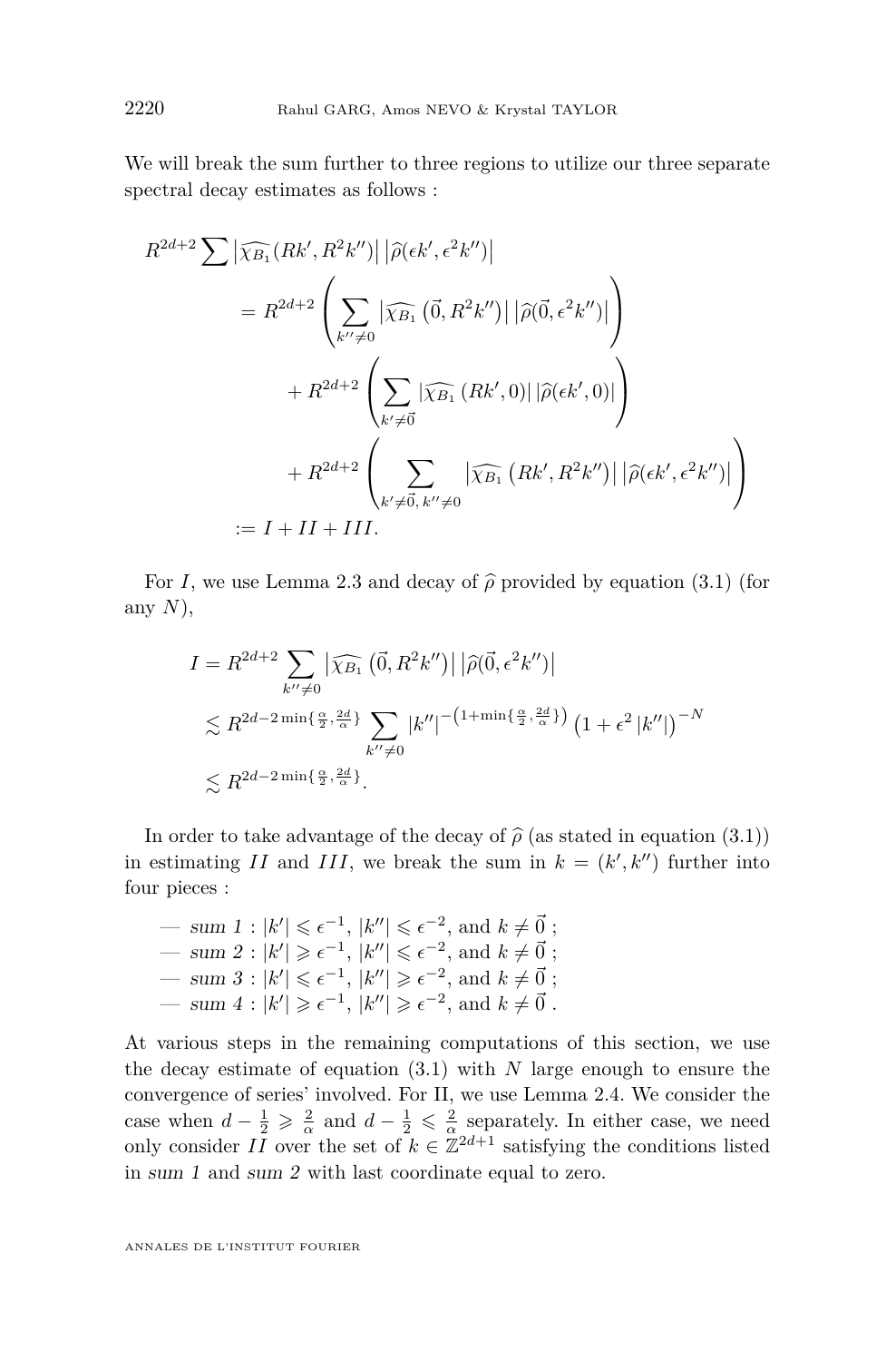When  $d - \frac{1}{2} \geqslant \frac{2}{\alpha}$ ,  $II = R^{2d+2}$  $\sum_{k'\neq \vec{0}} |\widehat{\chi_{B_1}}\left(Rk',0\right)| \left|\widehat{\rho}(\epsilon k',0)\right|$  $\lesssim R^{2d+2}$  $k' \neq 0$  $|Rk'|^{-(d+\frac{1}{2}+\frac{2}{\alpha})} (1+\epsilon |k'|)^{-N}.$ 

We first sum over the conditions listed in sum 1 to get

$$
II_{sum1} \lesssim R^{2d+2} \sum_{\substack{1 \le |k'| \le \epsilon^{-1} \\ \lesssim R^{d+\frac{3}{2}-\frac{2}{\alpha}}} |Rk'|^{-(d+\frac{1}{2}+\frac{2}{\alpha})} (1+\epsilon |k'|)^{-N}}.
$$

Next, summing over the conditions listed in sum 2, we get

$$
II_{sum2} \lesssim R^{2d+2} \sum_{|k'| \ge \epsilon^{-1}} |Rk'|^{-(d+\frac{1}{2}+\frac{2}{\alpha})} |\epsilon k'|^{-N}.
$$
  

$$
\lesssim R^{d+\frac{3}{2}-\frac{2}{\alpha}} (1/\epsilon)^{d-\frac{1}{2}-\frac{2}{\alpha}}.
$$

We conclude that, for  $d - \frac{1}{2} \geqslant \frac{2}{\alpha}$ ,  $II \lesssim R^{d + \frac{3}{2} - \frac{2}{\alpha}} \left(\frac{1}{\epsilon}\right)^{d - \frac{1}{2} - \frac{2}{\alpha}}$ . When  $d - \frac{1}{2} \leq \frac{2}{\alpha}$ , which is only the case for  $d = 1$  since  $\alpha \geq 2$ ,

$$
II = R4 \sum_{k' \neq \vec{0}} |\widehat{\chi_{B_1}} (Rk', 0)| |\widehat{\rho}(\epsilon k', 0)|
$$
  

$$
\lesssim R4 \sum_{k' \neq \vec{0}} |Rk'|^{-2} (1 + \epsilon |k'|)^{-N}.
$$

Once again, we first sum over the conditions listed in sum 1 to get

$$
II_{sum1} \lesssim R^4 \sum_{1 \leq |k'| \leq \epsilon^{-1}} |Rk'|^{-2}
$$

$$
\sim R^2 \log(1/\epsilon).
$$

And, summing over the conditions listed in sum 2, we get

$$
II_{sum2} \lesssim R^4 \sum_{|k'| \ge \epsilon^{-1}} |Rk'|^{-2} |\epsilon k'|^{-N}
$$

$$
\sim R^2 \log(1/\epsilon).
$$

We conclude that, for  $d - \frac{1}{2} \leq \frac{2}{\alpha}$ ,  $II \leq R^2 \log(1/\epsilon)$ . We note for future use that for  $d = 1$  and  $\alpha = 2$  we have  $II \lesssim R^{3/2}$ , as follows from the fact that the decay of  $\left| \widehat{\chi_{B_1^{2,A}}}(Rk',0) \right|$  is  $R^{-5/2}$ , as stated in Lemma [2.4.](#page-15-0)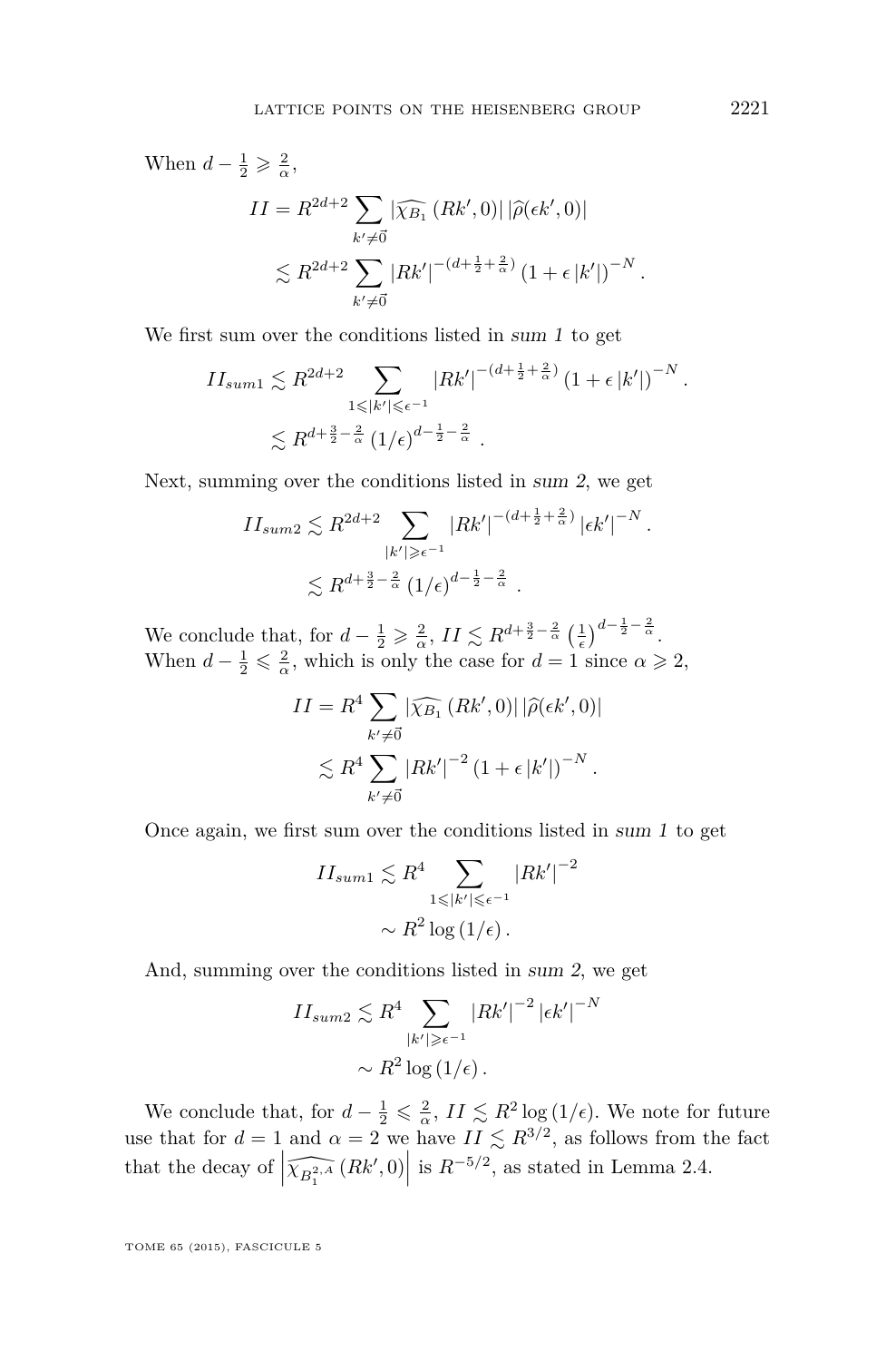For III, we use Lemma [2.5](#page-17-0) and [\(3.1\)](#page-21-0). We begin by considering the case when  $\alpha > 2$ . We have

$$
III = R^{2d+2} \sum_{k' \neq \vec{0}, k'' \neq 0} |\widehat{\chi_{B_1}}(Rk', R^2k'')| |\widehat{\rho}(\epsilon k', \epsilon^2 k'')|
$$
  

$$
\lesssim R^d \sum_{k' \neq \vec{0}, k'' \neq 0} |k'|^{-d} |k''|^{-1} (1 + |(\epsilon k', \epsilon^2 k'')|)^{-N}.
$$

Let us first consider *III* with conditions listed in sum 1.

$$
III_{sum1} \leq R^d \sum_{sum1} |k'|^{-d} |k''|^{-1}
$$

$$
\sim R^d (1/\epsilon)^d \log(1/\epsilon).
$$

Next, we consider *III* with conditions listed in sum 2.

$$
III_{sum2} \lesssim R^d \sum_{sum2} |k'|^{-d} |k''|^{-1} |\epsilon k'|^{-N}
$$
  

$$
\lesssim R^d (1/\epsilon)^d \log(1/\epsilon).
$$

Now, we consider *III* with conditions listed in sum 3.

$$
III_{sum3} \lesssim R^d \sum_{sum3} |k'|^{-d} |k''|^{-1} |\epsilon^2 k''|^{-N}
$$
  

$$
\lesssim R^d (1/\epsilon)^d.
$$

Finally, we consider *III* with conditions listed in sum 4.

$$
III_{sum4} \lesssim R^d \sum_{sum4} |k'|^{-d} |k''|^{-1} |\epsilon k'|^{-N/2} |\epsilon^2 k''|^{-N/2}
$$
  

$$
\lesssim R^d (1/\epsilon)^d.
$$

We conclude that for  $\alpha > 2$ ,  $III \lesssim R^d \left(1/\epsilon\right)^d \log\left(\frac{1}{\epsilon}\right)$ .

In the case  $\alpha = 2$  we have  $III \leq R^{d-1/2} (1/\epsilon)^{d+1/2}$  which follows from the previous calculation using the decay estimate  $|\widehat{\chi_{B_1}}(Rk', R^2k'')| \lesssim$  $|Rk'|^{-(d-1/2)} |R^2k''|$  $-3/2$  stated in Lemma [2.5.](#page-17-0)

We conclude that [\(3.2\)](#page-21-0) is bounded for  $\alpha > 2$  by

$$
R^{2d-\min\left\{\frac{\alpha}{2},\frac{2d}{\alpha}\right\}} + R^{d+2-\min\left\{d,\frac{1}{2}+\frac{2}{\alpha}\right\}} \left(1/\epsilon\right)^{d-\min\left\{d,\frac{1}{2}+\frac{2}{\alpha}\right\}} \log\left(1/\epsilon\right) + R^d \left(1/\epsilon\right)^d \log\left(1/\epsilon\right) + O\left(R^{2d+1}\epsilon\right),
$$

and for  $\alpha = 2$  the upper bound is  $R^{d-\frac{1}{2}}(1/\epsilon)^{d+\frac{1}{2}}$ , as mentioned earlier in the proof, and appears without the logarithmic term.

Next, we find the value of  $\epsilon$  which minimizes the sum above. This is accomplished by graphing each of the four quantities in the sum above as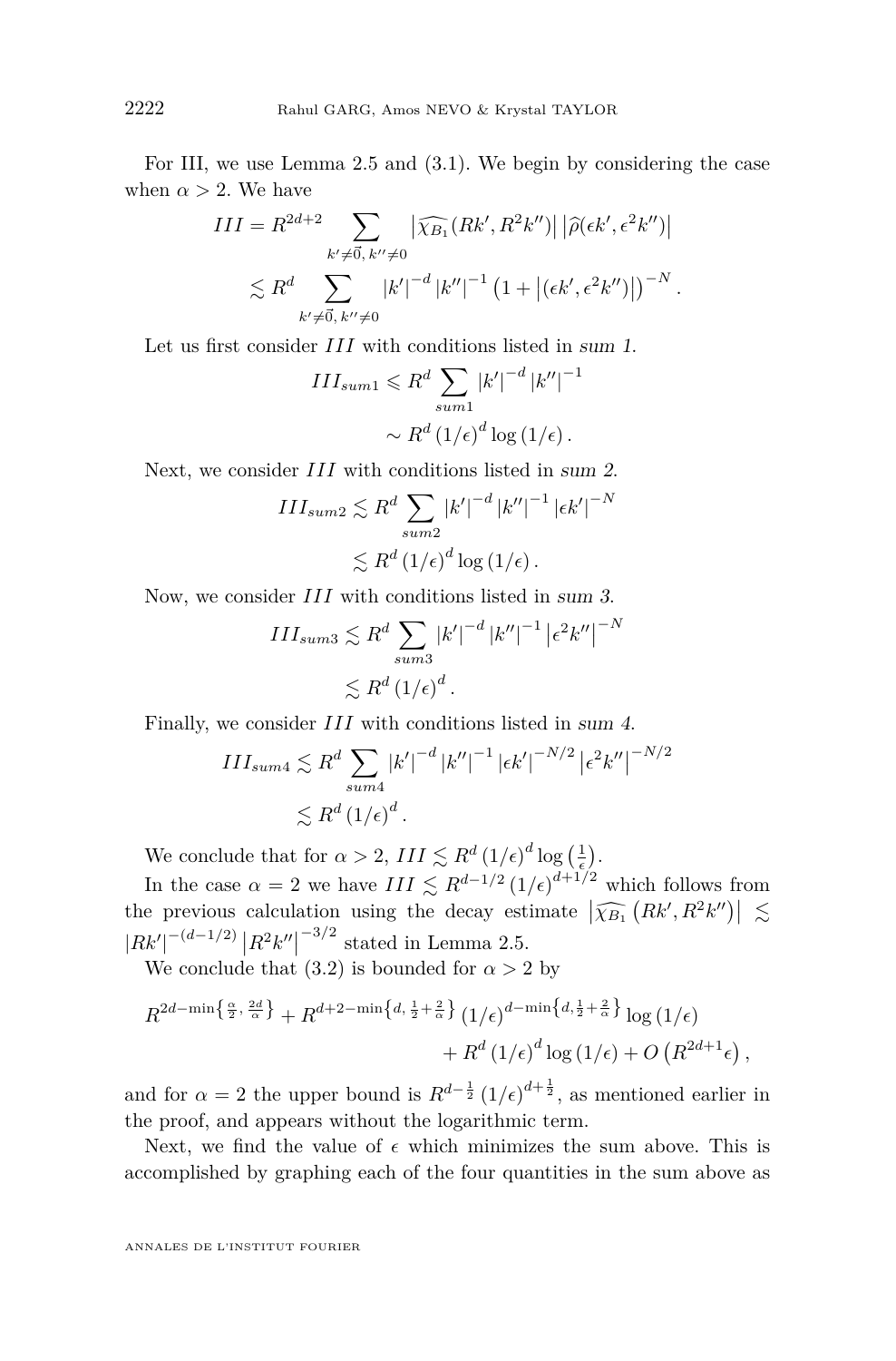<span id="page-25-0"></span>functions of  $\epsilon$  in order to find the value of epsilon which minimizes the maximum over the four quantities. For  $2 \le \alpha \le 4$ , we set  $\epsilon = \frac{1}{R}$  and conclude that [\(3.2\)](#page-21-0) is bounded by  $R^{2d}$  when  $\alpha = 2$ , and  $R^{2d} \log(R)$  when  $\alpha > 2$ .

For  $\alpha > 4$ , we set  $\epsilon = R^{\delta-1}$ , where  $\delta = \frac{2(\frac{1}{2} - \frac{2}{\alpha})}{d + \frac{1}{2} - \frac{2}{\alpha}}$  $\frac{2(\frac{2}{2} - \frac{2}{\alpha})}{d + \frac{1}{2} - \frac{2}{\alpha}}$ , and conclude that [\(3.2\)](#page-21-0) is bounded by  $R^{2d+\delta} \log(R)$ *.* 

This completes the proof of Theorem [3.1.](#page-20-0)

#### **4. Hyperplane slicing arguments**

We now turn to the standard method of counting the lattice points in a given body by slicing it with hyperplanes, and counting the lattice points in each hyperplane separately, and establish what this method yields in the case under consideration. For notational simplicity, we write the arguments only for  $A = 1$ , though the same estimates hold for general case with only non-essential modifications.

#### **4.1. Error bounds in higher dimensions**

Slicing by hyperplane produces the following obvious identity :

$$
\# (\mathbb{Z}^{2d+1} \cap B_R^{\alpha}) = \# \left( \left\{ (k', k'') \in \mathbb{Z}^{2d} \times \mathbb{Z} : |k'|^{\alpha} + |k''|^{\alpha/2} \leq R^{\alpha} \right\} \right)
$$
  

$$
= \sum_{|k''| \leq R^2} \# \left( \left\{ k' \in \mathbb{Z}^{2d} : |k'| \leq (R^{\alpha} - |k''|^{\alpha/2})^{1/\alpha} \right\} \right)
$$
  

$$
= \sum_{|k''| \leq R^2} G_{2d} \left( \left( R^{\alpha} - |k''|^{\alpha/2} \right)^{1/\alpha} \right),
$$

where  $G_{2d}(T)$  denotes  $\#\left(\left\{k' \in \mathbb{Z}^{2d} : |k'| \leq T\right\}\right)$ , the standard lattice point counting function in Euclidean balls of radius  $T$  in  $\mathbb{R}^{2d}$ . Let us write, with  $A_{2d}$  denoting the volume of the unit ball in  $\mathbb{R}^{2d}$ :

$$
|G_{2d}(T) - A_{2d}T^{2d}| \lesssim T^{\theta_1(2d)} (\log(2+T))^{\theta_2(2d)}.
$$

From the known error estimates on counting lattice points in Euclidean balls in  $\mathbb{R}^{2d}$  (see [\[17\]](#page-34-0) for a full discussion), we have  $\theta_1(2d) = 2d - 2$  for all  $d \geqslant 2$ ,  $\theta_1(2)$  is conjectured to be  $\frac{1}{2} + \epsilon$  for any  $\epsilon > 0$  (the conjectured error in the Gauss circle problem),  $\theta_2(4) = 2/3$  while  $\theta_2(2d) = 0$  for all  $d \ge 3$ . Thus,

$$
\left| \# \left( \mathbb{Z}^{2d+1} \cap B_R^{\alpha} \right) - |B_R^{\alpha}| \right| \lesssim |E_1 - |B_R^{\alpha}| + E_2,
$$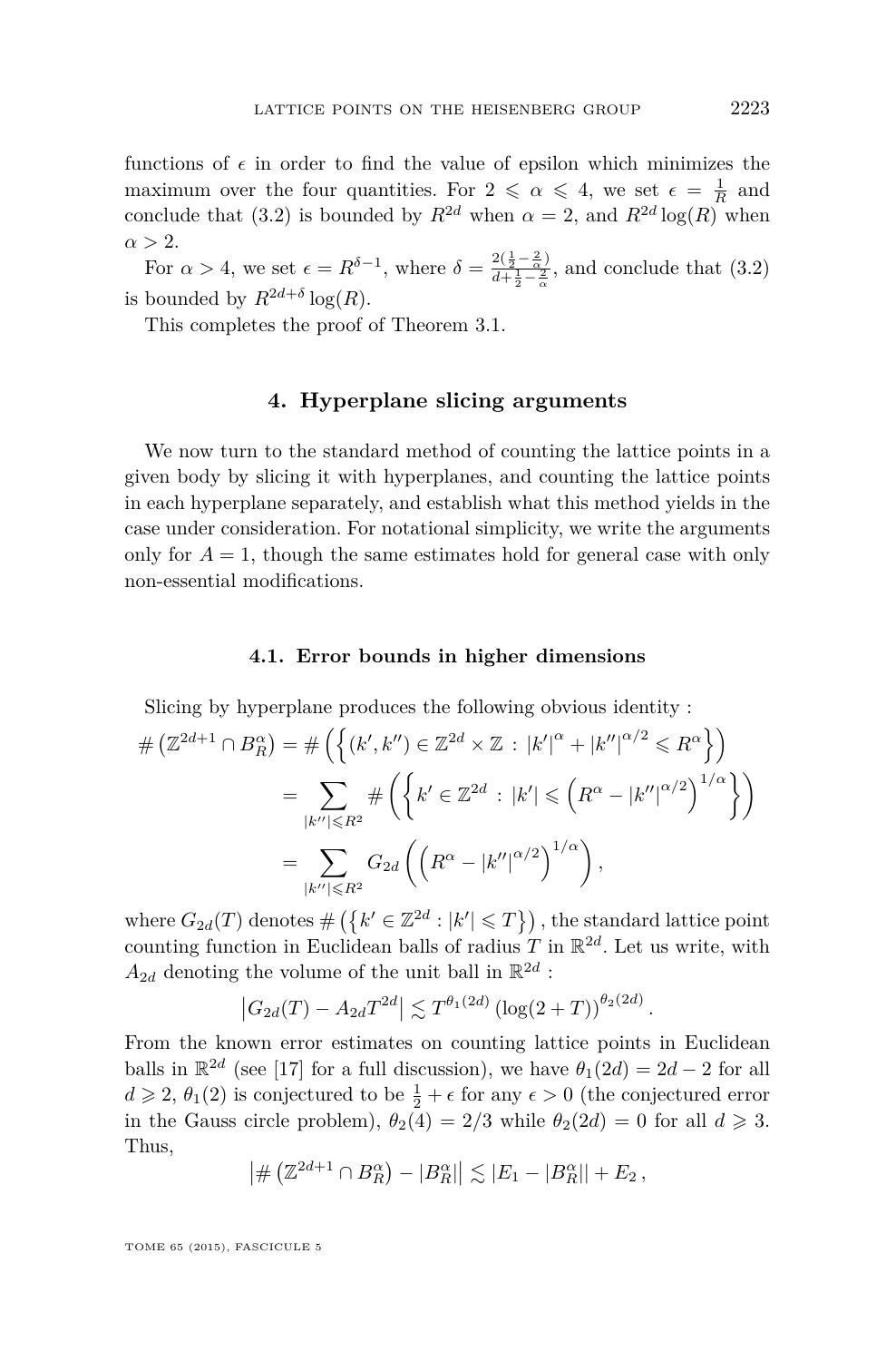where,

$$
E_1 = A_{2d} \sum_{|k''| \le R^2} \left( R^{\alpha} - |k''|^{\alpha/2} \right)^{2d/\alpha},
$$
  
\n
$$
E_2 = \sum_{|k''| \le R^2} \left( R^{\alpha} - |k''|^{\alpha/2} \right)^{\theta_1(2d)/\alpha} \left( \log \left( 2 + \left( R^{\alpha} - |k''|^{\alpha/2} \right)^{1/\alpha} \right) \right)^{\theta_2(2d)}.
$$

We will first show that the main term given by the volume satisfies for  $d \geqslant 1$ :

$$
|E_1 - |B_R^{\alpha}| \lesssim R^{2d - \min\left\{2, \frac{4d}{\alpha}\right\}}.
$$

For this, first notice that

$$
|B_R^{\alpha}| = \int_{-R^2}^{R^2} \left( \int_{|z| \leq (R^{\alpha} - |t|^{\alpha/2})^{1/\alpha}} dz \right) dt = A_{2d} \int_{-R^2}^{R^2} (R^{\alpha} - |t|^{\alpha/2})^{2d/\alpha} dt,
$$

and therefore  $E_1 - |B_R^{\alpha}|$  equals (up to a constant multiple) to

$$
\sum_{|k''| \le R^2} \left( R^{\alpha} - |k''|^{\alpha/2} \right)^{2d/\alpha} - \int_{-R^2}^{R^2} \left( R^{\alpha} - |t|^{\alpha/2} \right)^{2d/\alpha} dt
$$
  
=  $R^{2d} \sum_{-R^2 \le k'' \le R^2} g\left( k''/R^2 \right) - R^{2d} \int_{-R^2}^{R^2} g\left( t/R^2 \right) dt$ ,

where  $g(t) = (1 - |t|^{\alpha/2})^{2d/\alpha}$  on [-1, 1].

Now we apply the Euler-MacLaurin formula (as in [\[21,](#page-34-0) § 3], see also [\[17,](#page-34-0) p.20-23]) which says that

$$
\sum_{-R^2 \leq k'' \leq R^2} g(k''/R^2) - \int_{-R^2}^{R^2} g(t/R^2) dt = \int_{-R^2}^{R^2} \psi(t) \frac{d}{dt} (g(t/R^2)) dt
$$
  
=  $2 \int_0^1 \psi(R^2t) g'(t) dt$ ,

with  $\psi(t) = t - [t] - \frac{1}{2}$ . Making use of the Fourier series expansion of  $\psi$ , namely  $\psi(t) = -\pi^{-1} \sum_{j=1}^{\infty} j^{-1} \sin(2\pi j t)$ , the above estimate equals to

$$
\frac{2d}{\pi} \sum_{j=1}^{\infty} \frac{1}{j} \int_0^1 t^{\frac{\alpha}{2}-1} \left(1 - t^{\alpha/2}\right)^{\frac{2d}{\alpha}-1} \sin\left(2\pi j R^2 t\right) dt.
$$

To estimate each integral of the above sum, we perform one integration by parts if  $\frac{2d}{\alpha} \geqslant 1$ , otherwise we use the estimates for oscillatory integrals with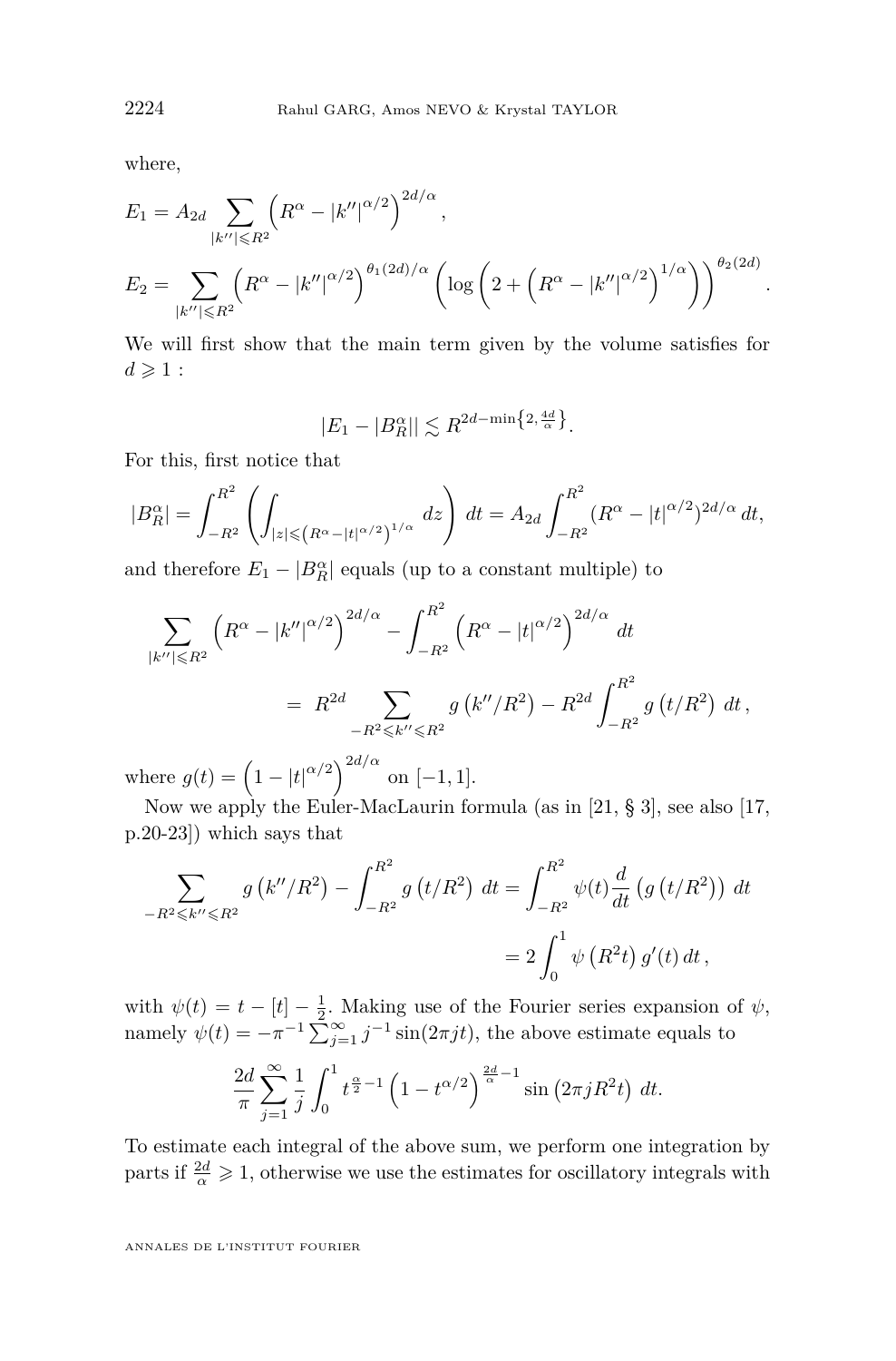<span id="page-27-0"></span>singularities at an endpoint as stated in § [2.2.2,](#page-13-0) to conclude that

$$
\left|\int_0^1 t^{\frac{\alpha}{2}-1} \left(1-t^{\alpha/2}\right)^{\frac{2d}{\alpha}-1} \sin\left(2\pi j R^2 t\right) dt\right| \lesssim \left(R^2 j\right)^{-\min\left\{1,\frac{2d}{\alpha}\right\}}.
$$

Collecting all these estimates, we get the claimed bound on  $|E_1 - |B_R^{\alpha}|$ .

Now we perform the following calculation to estimate  $E_2$ : When  $d \geq 2$ , we get

(4.1) 
$$
E_2 \sim R^{2+\theta_1(2d)} \left( \log(R) \right)^{\theta_2(2d)}.
$$

Combining the above estimates we see that

(4.2) 
$$
|\#(\mathbb{Z}^{2d+1} \cap B_R^{\alpha}) - |B_R^{\alpha}|| \lesssim \begin{cases} R^4 (\log(R))^{2/3} & ; \text{ for } d = 2\\ R^{2d} & ; \text{ for } d \geq 3 \end{cases}
$$

#### **4.2. Error bounds in the first Heisenebrg group**  $H_1$

In the case  $d = 1$  of the first Heisenebrg group  $H_1$ , we can perform the same calculation as in the previous section, but must decide on the value we take for  $\theta_1(2)$ . Let us note that even if we assume the best possible conjectured error estimate in the Gauss circle problem, namely  $\theta_1(2)$  $\frac{1}{2} + \epsilon$ , then (4.1) implies

$$
|E_2| = O_{\epsilon}\left(R^{\frac{5}{2} + \epsilon}\right).
$$

Therefore,

(4.3) 
$$
\left| \# \left( \mathbb{Z}^3 \cap B_R^{\alpha} \right) - |B_R^{\alpha}| \right| = O_{\epsilon} \left( R^{\frac{5}{2} + \epsilon} \right)
$$

for every  $\epsilon > 0$ . However, as stated in Theorem [3.1,](#page-20-0) the estimate we obtain for example for  $2 \le \alpha \le 4$  is at most  $R^2 \log(R)$ , which is better, see below for further discussion.

#### **5. Proof of the main theorem**

We will now put everything together and prove Theorem [1.1.](#page-6-0)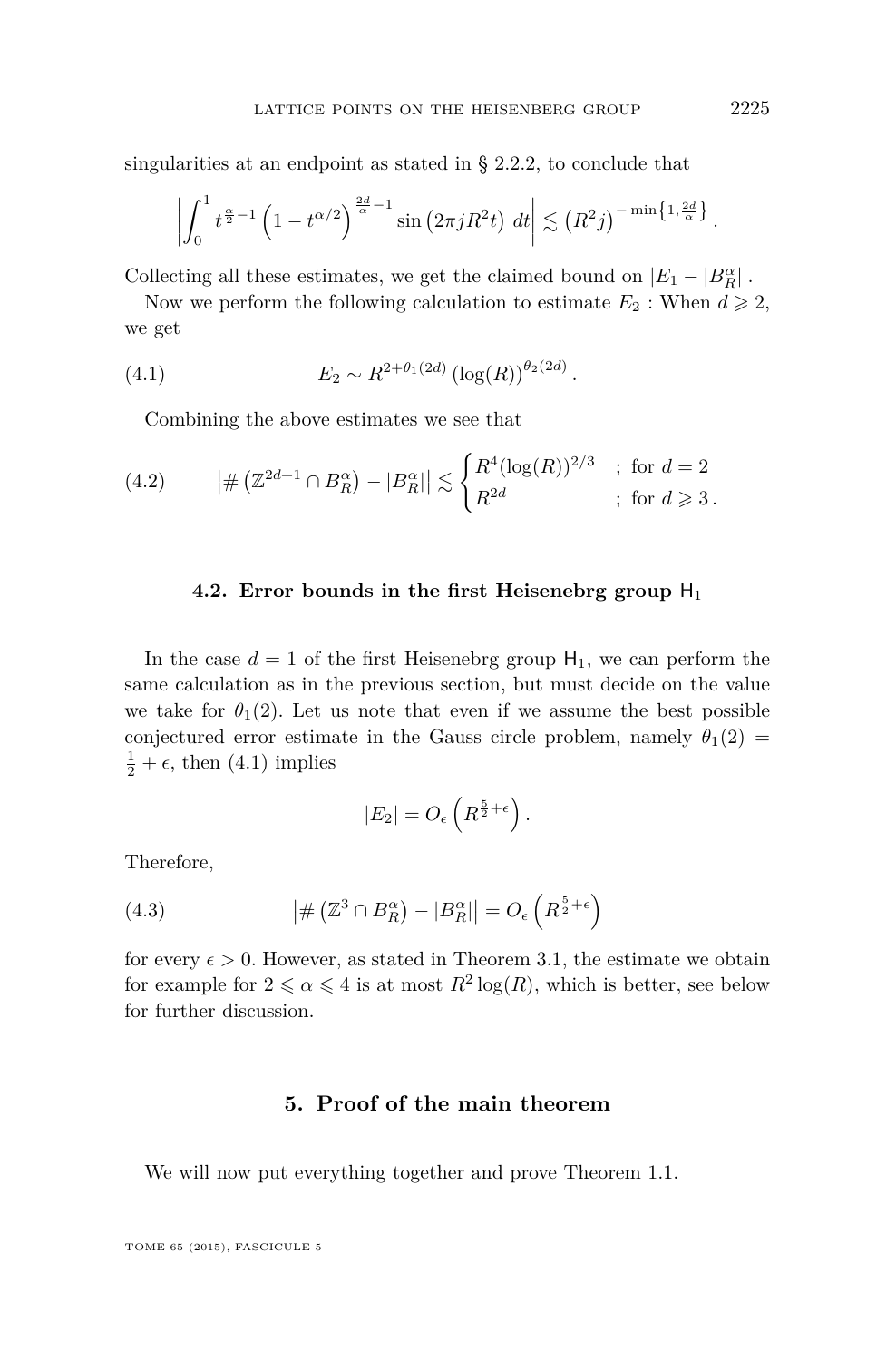#### **5.1.** The best possible estimate for  $\alpha = 2$  in all dimensions

The fact that

$$
\left| \# \left( \mathbb{Z}^{2d+1} \cap B_R^{2,A} \right) - \left| B_R^{2,A} \right| \right| = O(R^{2d})
$$

follows from the corresponding case in Theorem [3.1.](#page-20-0) The matching lower bound for the error, namely the fact that

$$
\left| \# \left( \mathbb{Z}^{2d+1} \cap B_R^{2,A} \right) - \left| B_R^{2,A} \right| \right| = \Omega(R^{2d})
$$

follows from the following elementary argument. Assume to the contrary that

$$
\left| \# \left( \mathbb{Z}^{2d+1} \cap B_R^{2,A} \right) - \left| B_R^{2,A} \right| \right| = o(R^{2d}).
$$

Then for any  $M \in \mathbb{N}$ , using the fact that we are counting integer points

$$
0 = # \left( \mathbb{Z}^{2d+1} \cap B^{2,A}_{\sqrt{M+\frac{1}{2}}} \right) - # \left( \mathbb{Z}^{2d+1} \cap B^{2,A}_{\sqrt{M}} \right)
$$
  
=  $\left| B^{2,A}_{\sqrt{M+\frac{1}{2}}} \right| - \left| B^{2,A}_{\sqrt{M}} \right| + o(M^d)$   
=  $C M^d + o(M^d)$ ,

which is a contradiction.

#### **5.2.** The first Heisenebrg group  $H_1$

5.2.1. The case  $\alpha > 2$ .

Theorem [3.1](#page-20-0) implies that

$$
\left| \#\left(\mathbb{Z}^3 \cap B_R^{\alpha, A}\right) - \left|B_R^{\alpha, A}\right| \right| \leqslant \begin{cases} R^2 \log(R) & ; \text{ for } 2 < \alpha \leqslant 4\\ R^{2+\delta} & ; \text{ for } \alpha > 4, \end{cases}
$$

where  $\delta = \delta(\alpha) = \frac{2(\frac{1}{2} - \frac{2}{\alpha})}{\frac{3}{2} - \frac{2}{\alpha}}$ .

Note that the bound on the error term for the Cygan-Korányi norm  $(\alpha = 4)$  for example is the same (up to a log factor) as in the case of  $\alpha = 2$ which was best possible. However, we do not have any meaningful  $\Omega$ -result here, and the upper bound on the error term can most likely be improved in this case.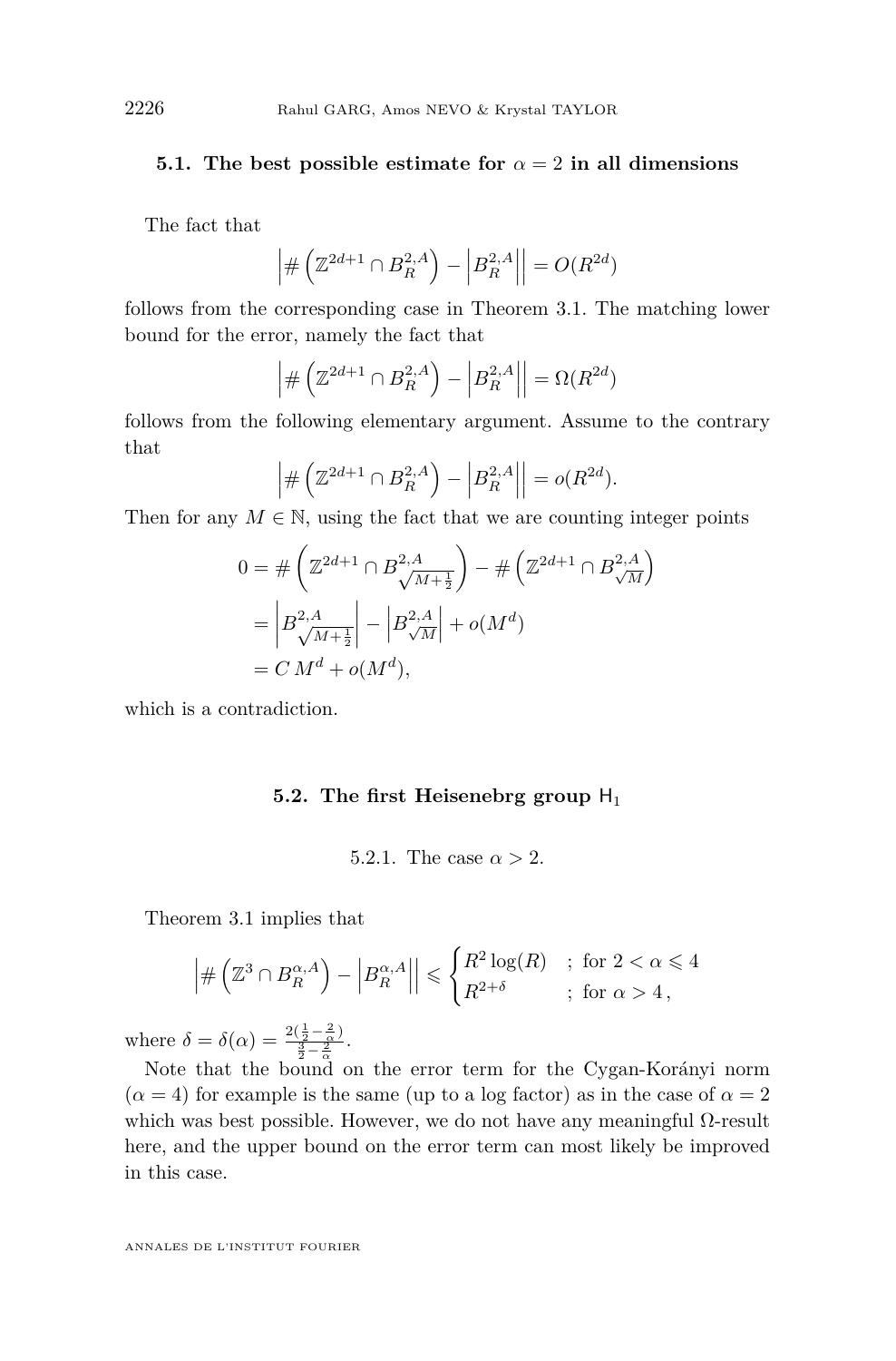#### 5.2.2. Slicing and the error bound for large *α*.

As soon as  $\alpha > 4$ , we have  $\delta(\alpha) > 0$  and so the quality of the er-ror term obtained in Theorem [3.1](#page-20-0) declines as  $\alpha \to \infty$ . As we saw at the end of the previous section, in the case of  $H_1$  the slicing argument produces different results, depending on the quality of the error estimate in the classical Gauss circle problem. Using the best possible conjectured estimate in the latter problem produces an estimate of the error term in  $\left| \# \left( \mathbb{Z}^3 \cap B^{\alpha,A}_R \right) - \left| B^{\alpha,A}_R \right| \right|$  which is  $R^{\frac{5}{2}+\epsilon}$ , so that it is inferior to the one  $\begin{array}{lll}\n\text{if } & n & \text{if } \\
\text{if } & \text{if } \\
\text{if } & n & \text{if } \\
\text{if } & n & \text{if } \\
\text{if } & n & \text{if } \\
\text{if } & n & \text{if } \\
\text{if } & n & \text{if } \\
\text{if } & n & \text{if } \\
\text{if } & n & \text{if } \\
\text{if } & n & \text{if } \\
\text{if } & n & \text{if } \\
\text{if } & n & \text{if } \\
\text{if } & n & \text{if } \\
\text{if } & n & \text{if } \\
\text{if } & n & \text{if } \\
\text{$ sufficiently large  $\alpha$ , the error estimate obtained by slicing, namely  $R^{2+\theta_1(2)}$ is superior to the one mentioned in Theorem [1.1,](#page-6-0) namely  $R^{2+\delta(\alpha)}$ . Indeed,  $\lim_{\alpha \to \infty} \delta(\alpha) = 2/3$ , so for any value of  $\theta_1(2)$  which is less than 2/3, there exists  $\alpha_{\theta}$  such that for  $\alpha > \alpha_{\theta}$  the estimate produced by slicing is better than that stated in Theorem [3.1.](#page-20-0) For example, when we choose the conjectured best possible value  $\theta_1(2) = 1/2$ , we have  $\alpha_{1/2} = 12$ . In particular, for  $2 \le \alpha \le 12$ , the estimate stated in Theorem [3.1](#page-20-0) is superior to the one produced by slicing.

#### **5.3.** The case of  $H_d$ ,  $d \ge 2$

For the higher-dimensional Heisenberg groups, the method of slicing carried out in § [4.1](#page-25-0) is surprisingly effective and produces the following bound on the error term

$$
\left| \# \left( \mathbb{Z}^{2d+1} \cap B_R^{\alpha, A} \right) - \left| B_R^{\alpha, A} \right| \right| \leqslant \begin{cases} R^4 (\log(R))^{\frac{2}{3}} & ; \text{ for } d = 2 \\ R^{2d} & ; \text{ for } d \geqslant 3 \,. \end{cases}
$$

For  $2 < \alpha \leq 4$  this is the same bound (up to a log factor) that was obtained in Theorem [3.1.](#page-20-0) However, note that in the slicing argument we utilized the best possible result for the classical lattice point counting problem in Euclidean balls in dimensions  $2d \geq 4$ . This is a highly non-elementary result, and it is interesting to note that Theorem [3.1](#page-20-0) produces the bound  $R^{2d} \log(R)$  for  $2 < \alpha \leq 4$  just using van-der-Corput lemma and Poisson summation.

Another interesting comment is that convexity of  $B_R^{\alpha,A}$  is irrelevant to the slicing argument, and in fact the error estimates stated in the beginning of this subsection are valid for all  $\alpha > 0$ , but  $B_1^{\alpha, A}$  is convex if and only if  $\alpha \geqslant 2$ .

This concludes the proof of Theorem [1.1.](#page-6-0)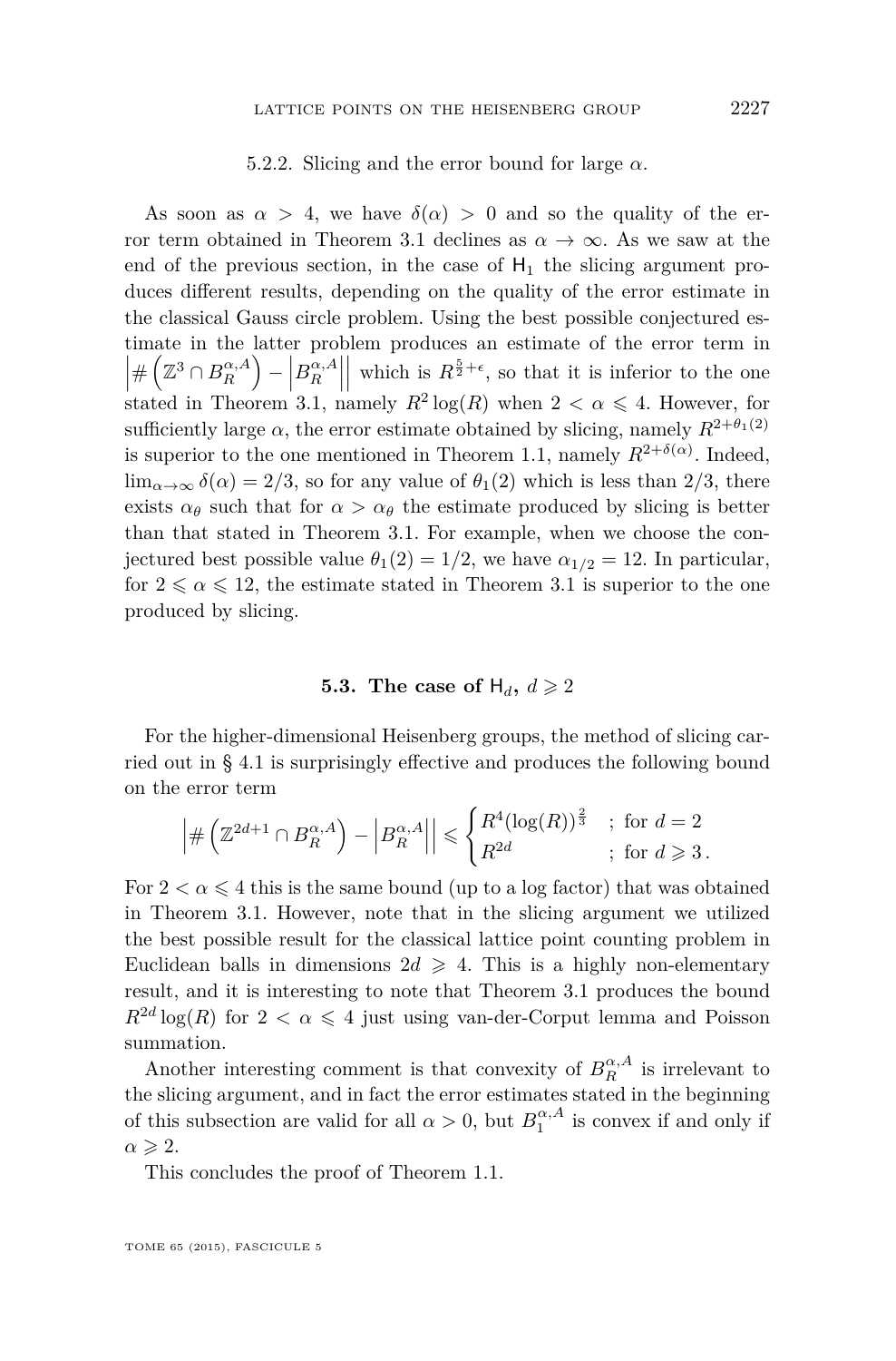#### <span id="page-30-0"></span>**6. Comparison with some Euclidean lattice point counting results**

In this section we consider the problem of applying an analogue of our method to the problem of lattice point counting in the Euclidean dilates of the compact, convex 3-dimensional Euclidean bodies

$$
D_1^{\alpha} = \{ (z, t) \in \mathbb{R}^2 \times \mathbb{R} : \widetilde{N}_{\alpha}((z, t)) \leq 1 \}.
$$

where  $\widetilde{N}_{\alpha}((z,t)) = (|z|^{\alpha} + |t|^{\alpha})^{1/\alpha}$ . Namely we will estimate  $\left| \# \left( \mathbb{Z}^3 \cap D_R^{\alpha} \right) - |D_R^{\alpha}| \right|$ 

where  $D_R^{\alpha} = \{(Rz, Rt) : (z, t) \in D_1^{\alpha}\}\$  so that  $|D_R^{\alpha}| = R^3 |D_1^{\alpha}|$ .

This problem was studied in great detail in [\[21\]](#page-34-0) (see also the references therein) where the authors performed very fine analysis obtaining sharp asymptotic results. Our goal in the present section is to demonstrate that our method of utilizing direct spectral decay estimates via Poisson's summation formula also gives the right first order error estimate (up to a log factor) for  $\alpha \geq 4$ , equal to the one produced in [\[21\]](#page-34-0). Our method cannot reproduce the much finer results regarding the secondary main terms obtained in [\[21\]](#page-34-0). The reason we include this analysis here is in order to establish some point of comparison with which to gauge the quality of the error estimate stated in Theorem [1.1.](#page-6-0) As noted in the introduction, the authors are not aware of any previous result on the lattice point counting problem on the Heisenberg groups which could serve as a basis for such a comparison.

Our main result in the Euclidean setting is as follows.

THEOREM 6.1. – For 
$$
\alpha > 2
$$
,  
\n
$$
|\#(\mathbb{Z}^3 \cap D_R^{\alpha}) - |D_R^{\alpha}|| = O\left(\left(R^{\frac{3}{2}} + R^{2-\frac{2}{\alpha}}\right) \log(R)\right).
$$

In the next section, we state spectral decay estimates analogous to those of § [2,](#page-7-0) which we will use to prove Theorem 6.1 in § [6.2.](#page-32-0)

#### **6.1. Spectral decay estimates**

We begin with a remark that though for simplicity we have stated Theorem 6.1 for  $d = 1$ , our result extends to higher dimensions, namely  $\mathbb{R}^{2d+1}$ as well. We restrict our attention only to the case  $\alpha > 2$ . The estimates in this section are stated for  $d \geq 1$  and  $\alpha > 2$ . We start with the analogs of Lemmas [2.3,](#page-12-0) [2.4](#page-15-0) and [2.5.](#page-17-0) Each of the three lemmas stated in this section is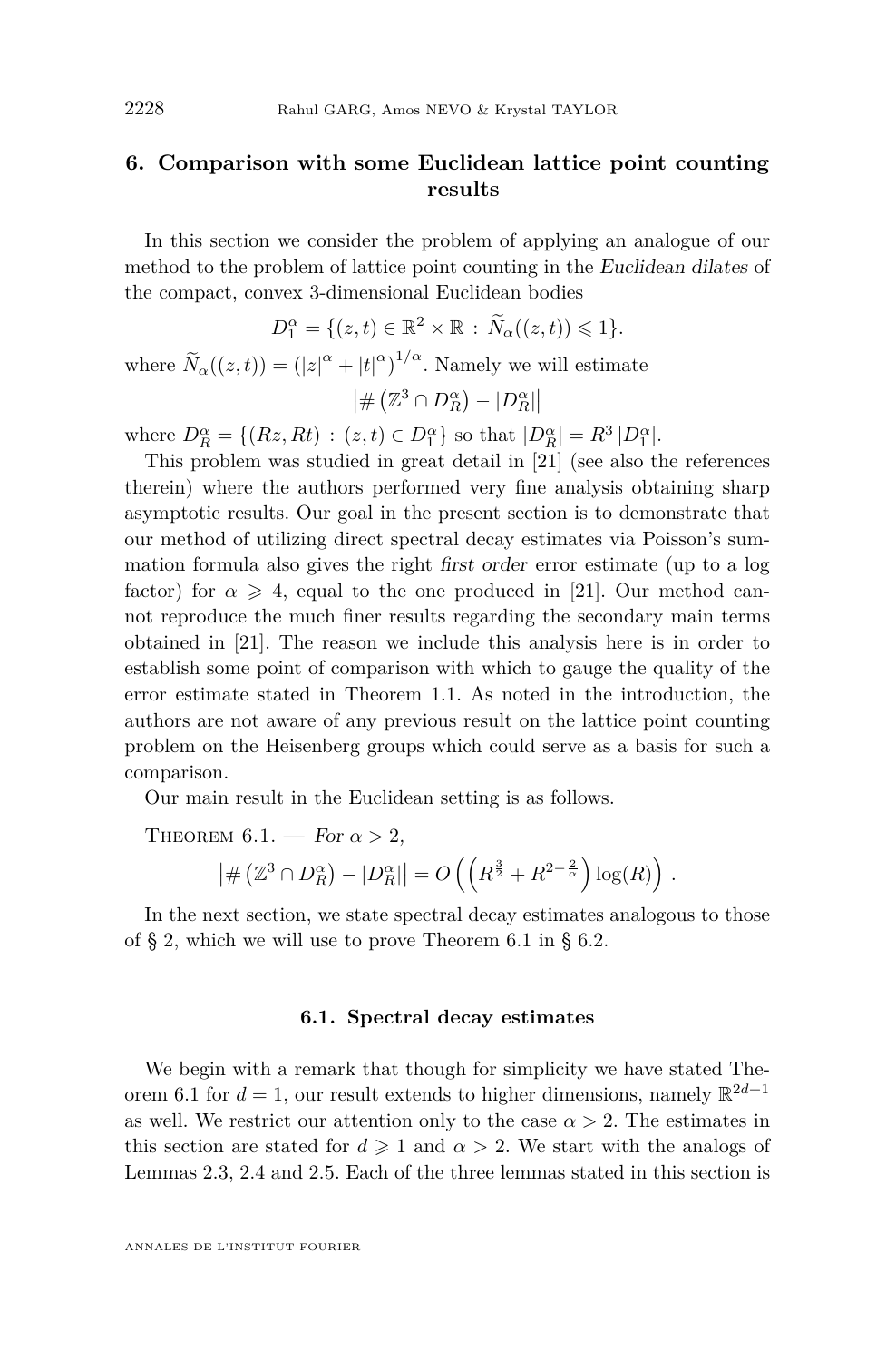<span id="page-31-0"></span>proved using the same techniques as above. Therefore, rather than repeat each of the proofs above, we include the statement of the key estimates with some brief comments regarding the proof.

LEMMA  $6.2.$  – For  $\alpha > 2$ ,  $|s| \geq 1$ ,

$$
\left|\widehat{\chi_{D_1^{\alpha}}}(\vec{0},s)\right| \lesssim |s|^{-\left(1+\min\left\{\frac{2d}{\alpha},\alpha\right\}\right)}.
$$

However, for a positive integer  $\alpha \in 2\mathbb{N}$ , we have a better estimate

$$
\left|\widehat{\chi_{D_1^{\alpha}}}(\vec{0},s)\right| \lesssim |s|^{-\left(1+\frac{2d}{\alpha}\right)}.
$$

For the purpose of proving Theorem [6.1](#page-30-0) where  $d = 1$ , let us first note that  $\min\left\{\frac{2}{\alpha},\alpha\right\}=\frac{2}{\alpha}$ . The proof of Lemma 6.2 is similar to that of Lemma [2.3,](#page-12-0) and so we do not repeat it here.

LEMMA 6.3. — For 
$$
\alpha > 2
$$
,  $|w| \ge 1$ ,  
\n
$$
\left| \widehat{\chi_{D_1^{\alpha}}}(w,0) \right| \lesssim \begin{cases} |w|^{-2d} & ; \text{ if } \frac{1}{\alpha} > d - \frac{1}{2} \\ |w|^{-(d + \frac{1}{2} + \frac{1}{\alpha})} & ; \text{ if } \frac{1}{\alpha} \le d - \frac{1}{2}. \end{cases}
$$

For the purpose of proving Theorem [6.1](#page-30-0) where  $d = 1$ , we will only need to use the second estimate.

Proof. — The conclusion of the first item agrees with the first item in Lemma [2.4,](#page-15-0) and the proof follows similarly. In the case that  $\frac{1}{\alpha} \leqslant d - \frac{1}{2}$ , we follow the proof of Lemma [2.4](#page-15-0) to see that for  $k = 0, 1$ :

$$
\left| \int_0^1 e^{i\xi r} r^{d-k-\frac{1}{2}} (1-r^{\alpha})^{1/\alpha} dr \right| \lesssim \xi^{-\left(1+\min\{\alpha,\frac{1}{\alpha},d-k-\frac{1}{2}\}\right)}.
$$

Collecting all the bounds, we see that  $I(\xi) = \int_0^1 J_{d-1}(\xi r) (1 - r^{\alpha})^{2/\alpha} r^d dr$ is dominated by a finite sum of terms of the form

$$
\delta^{d+1}, \xi^{-\frac{5}{2}} \delta^{-\frac{1}{2}}, \xi^{-\left(k+\frac{1}{2}\right)} \delta^{d-k+\frac{1}{2}}, \xi^{-\left(k+\frac{3}{2}\right)} \xi^{-\min\left\{\alpha, \frac{1}{\alpha}, d-k-\frac{1}{2}\right\}}
$$

where  $k = 0, 1$ . Choosing  $\delta = \xi^{-1}$ , we verify that

$$
|I(\xi)| \lesssim \xi^{-\left(\frac{3}{2} + \frac{1}{\alpha}\right)}; \text{ whenever } \frac{1}{\alpha} \leq d - \frac{1}{2}.
$$

LEMMA 6.4. — For  $\alpha > 2$  we have for  $|w| \geq 1$  and  $|s| \geq 1$ , (6.1)  $\left| \widehat{\chi_{D_1^{\alpha}}}(w, s) \right| \lesssim |w|^{-d} |s|^{-1}.$ 

Proof. — Considering the proof of Lemma [2.5,](#page-17-0) we see that it suffices to estimate

$$
|w|^{-1/2} \int_0^1 e^{i|w|} e^{is(1-r^{\alpha})^{1/\alpha}} r^{d-\frac{1}{2}} dr.
$$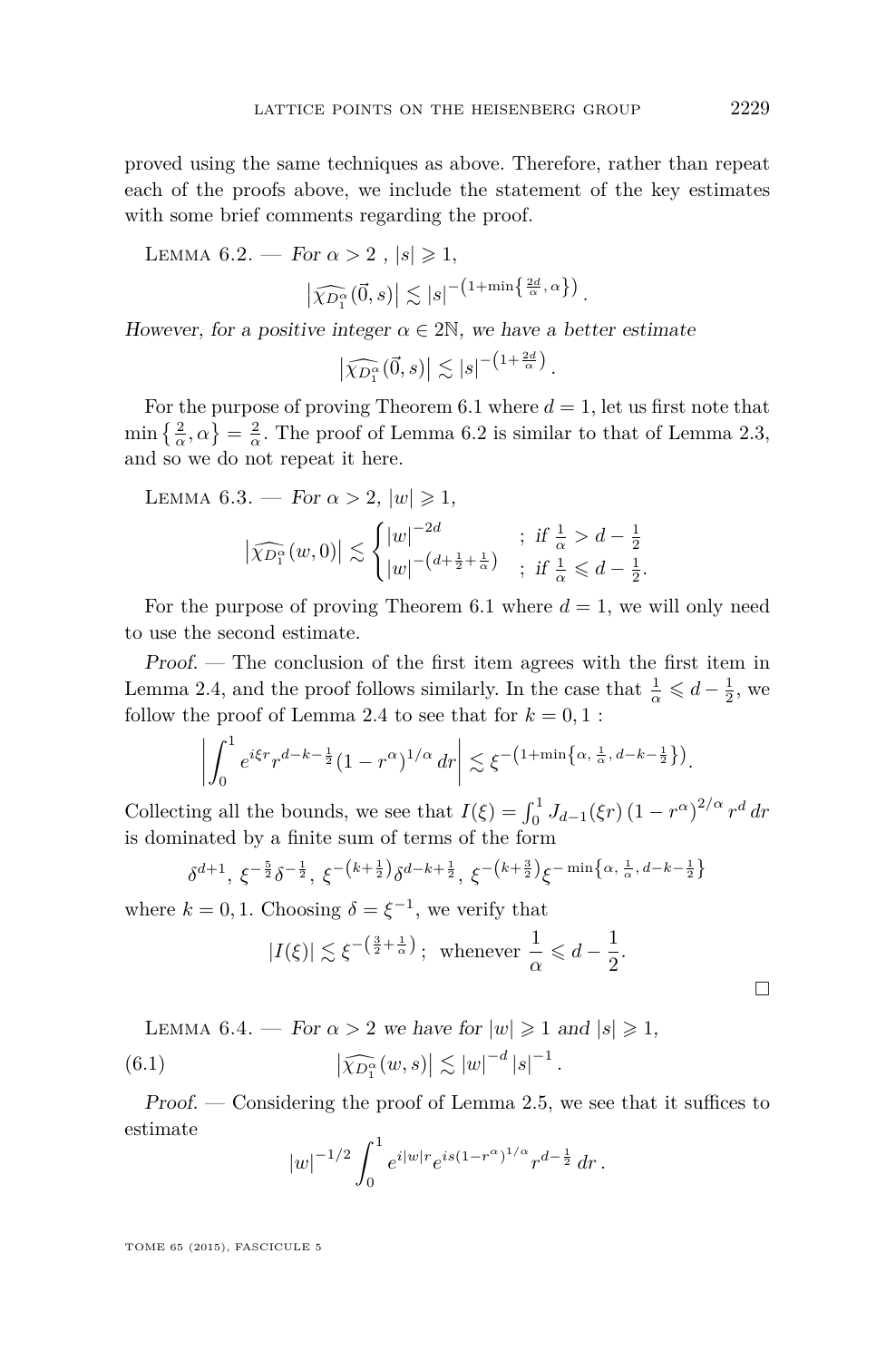The above integral is same as

$$
|w|^{-1/2} \int_0^1 \exp (i |w| \phi_{|w|,s}(r)) r^{d-\frac{1}{2}} dr,
$$

where  $\phi_{|w|,s}(r) = r + \frac{s}{|w|}(1 - r^{\alpha})^{1/\alpha}$ . Now

$$
\begin{array}{lcl} \phi'_{|w|,s}(r) & = & 1 - \frac{s}{|w|} r^{\alpha-1} (1-r^{\alpha})^{\frac{1}{\alpha}-1} \, , \\ \phi''_{|w|,s}(r) & = & - (\alpha-1) \frac{s}{|w|} r^{\alpha-2} (1-r^{\alpha})^{\frac{1}{\alpha}-2} \, . \end{array}
$$

Notice once again that  $\phi'_{|w|,s}$  is monotone on  $(0,1)$ , since  $\phi''_{|w|,s}$  has a constant sign there. Clearly,  $\phi'_{|w|,s}(r) \geq 1$  for all  $r \in [0,1]$  when *s* is negative. The difficulty arises only when *s* is positive.

Since  $r^{\alpha-1}(1 - r^{\alpha})^{\frac{1}{\alpha}-1}$  is a strictly increasing function mapping [0, 1) onto  $[0, \infty)$ , there exists unique point  $r_0 \equiv r_0(|w|, s) \in (0, 1)$  at which  $r_0^{\alpha-1}(1-r_0^{\alpha})^{\frac{1}{\alpha}-1} = \frac{|w|}{2s}$  $\frac{w_1}{2s}$  and

$$
\left| \phi'_{|w|,s}(r) \right| \geq \frac{1}{2} \text{ for all } r \in [0, r_0],
$$
  

$$
\left| \phi''_{|w|,s}(r) \right| \geq \frac{\alpha - 1}{2} \text{ for all } r \in [r_0, 1).
$$

The rest of the proof is analogous to that of Lemma [2.5.](#page-17-0)  $\Box$ 

#### **6.2. Proof of Theorem [6.1](#page-30-0)**

We fix a bump function  $\rho : \mathbb{R}^2 \times \mathbb{R} \to \mathbb{R}$ , which is a smooth non-negative function with support contained in the unit ball  $D_1^{\alpha}$ , such that  $\rho(0) > 0$ and  $\int_{D_1^{\alpha}} \rho(z, t) dz dt = 1$ . We then consider the family of functions defined by the Euclidean dilates of  $\rho$ , namely  $\rho_{\epsilon}(z,t) = \epsilon^{-3} \rho(\frac{z}{\epsilon}, \frac{t}{\epsilon})$ .

In order to prove Theorem [6.1,](#page-30-0) we will follow the proof of the Theorem [3.1.](#page-20-0) Rather than repeat the proof above, we include key estimates where the two arguments differ. As in  $\S 3.2$ , the proof reduces to estimating :

(6.2) 
$$
R^3 \sum_{k \in \mathbb{Z}^3 \backslash \{\vec{0}\}} \left| \widehat{\chi_{D_1^{\alpha}}}(Rk', Rk'') \right| |\widehat{\rho}(\epsilon k', \epsilon k'')| + O\left(R^2 \epsilon\right).
$$

In order to utilize the spectral decay estimates of Lemmas [6.2,](#page-31-0) [6.3](#page-31-0) and [6.4,](#page-31-0) we break the sum in  $k = (k', k'') \in \mathbb{Z}^2 \times \mathbb{Z}$  into following four pieces :

$$
-\sum_{k=1}^{\infty} \frac{1}{k!} |k'| \leq \epsilon^{-1}, |k''| \leq \epsilon^{-1}, \text{ and } k \neq \vec{0};
$$
  

$$
-\sum_{k=1}^{\infty} |k'| \geq \epsilon^{-1}, |k''| \leq \epsilon^{-1}, \text{ and } k \neq \vec{0};
$$

<span id="page-32-0"></span>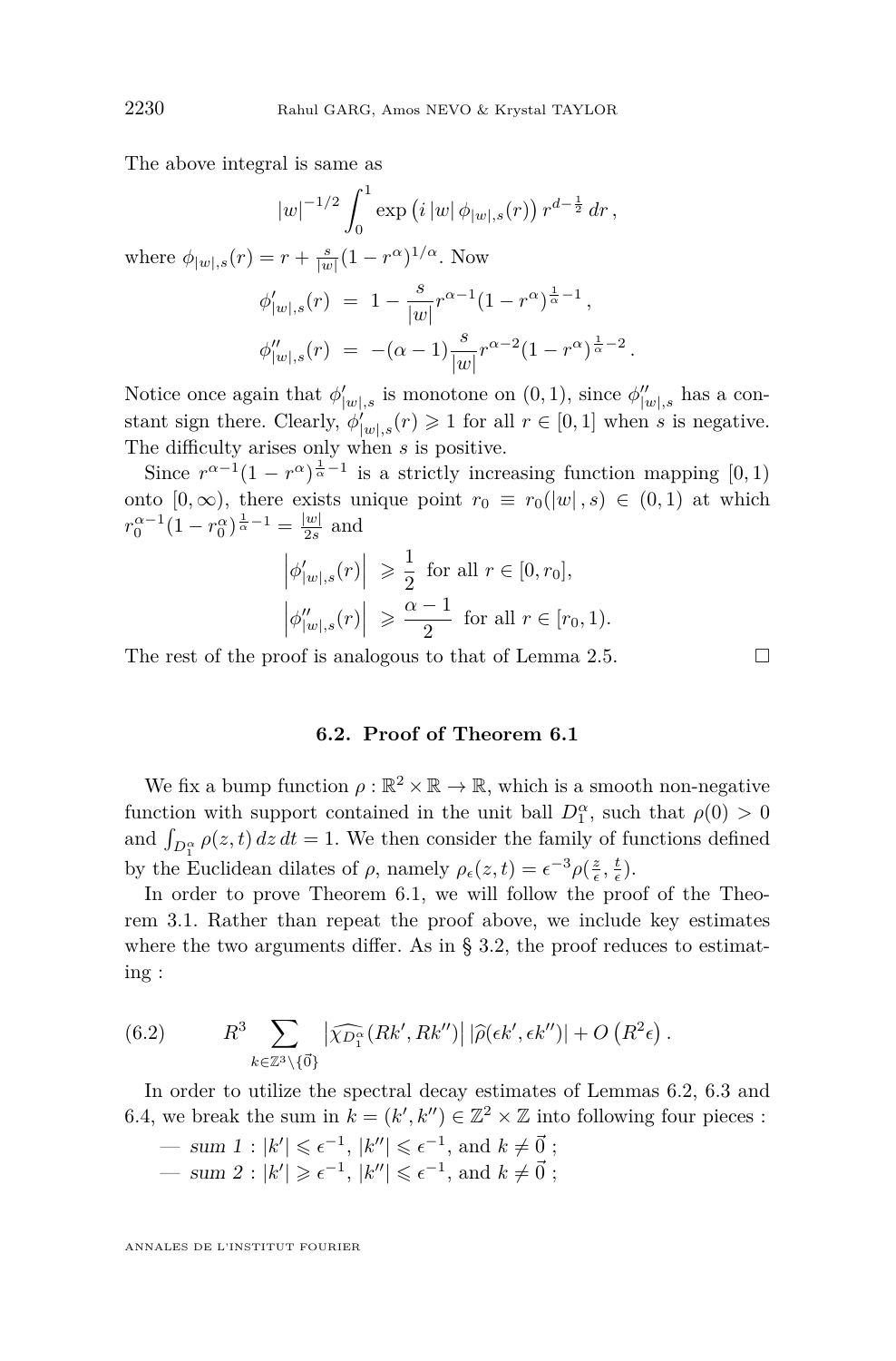<span id="page-33-0"></span>
$$
-\sum_{k=1}^{\infty} \mathbf{S} = \mathbf{S} \mathbf{S} \mathbf{S} \mathbf{S} \mathbf{S} \mathbf{S} \mathbf{S} \mathbf{S} \mathbf{S} \mathbf{S} \mathbf{S} \mathbf{S} \mathbf{S} \mathbf{S} \mathbf{S} \mathbf{S} \mathbf{S} \mathbf{S} \mathbf{S} \mathbf{S} \mathbf{S} \mathbf{S} \mathbf{S} \mathbf{S} \mathbf{S} \mathbf{S} \mathbf{S} \mathbf{S} \mathbf{S} \mathbf{S} \mathbf{S} \mathbf{S} \mathbf{S} \mathbf{S} \mathbf{S} \mathbf{S} \mathbf{S} \mathbf{S} \mathbf{S} \mathbf{S} \mathbf{S} \mathbf{S} \mathbf{S} \mathbf{S} \mathbf{S} \mathbf{S} \mathbf{S} \mathbf{S} \mathbf{S} \mathbf{S} \mathbf{S} \mathbf{S} \mathbf{S} \mathbf{S} \mathbf{S} \mathbf{S} \mathbf{S} \mathbf{S} \mathbf{S} \mathbf{S} \mathbf{S} \mathbf{S} \mathbf{S} \mathbf{S} \mathbf{S} \mathbf{S} \mathbf{S} \mathbf{S} \mathbf{S} \mathbf{S} \mathbf{S} \mathbf{S} \mathbf{S} \mathbf{S} \mathbf{S} \mathbf{S} \mathbf{S} \mathbf{S} \mathbf{S} \mathbf{S} \mathbf{S} \mathbf{S} \mathbf{S} \mathbf{S} \mathbf{S} \mathbf{S} \mathbf{S} \mathbf{S} \mathbf{S} \mathbf{S} \mathbf{S} \mathbf{S} \mathbf{S} \mathbf{S} \mathbf{S} \mathbf{S} \mathbf{S} \mathbf{S} \mathbf{S} \mathbf{S} \mathbf{S} \mathbf{S} \mathbf{S} \mathbf{S} \mathbf{S} \mathbf{S} \mathbf{S} \mathbf{S} \mathbf{S} \mathbf{S} \mathbf{S} \mathbf{S} \mathbf{S} \mathbf{S} \mathbf{S} \mathbf{S} \mathbf{S} \mathbf{S} \mathbf{S} \mathbf{S} \mathbf{S} \mathbf{S} \mathbf{S} \math
$$

Continuing the analysis analogous to that of  $\S 3.2$ , we conclude that  $(6.2)$ is bounded by a constant times :

(6.3) 
$$
R^{2-\frac{2}{\alpha}} + R^{\frac{3}{2}-\frac{1}{\alpha}} (1/\epsilon)^{\frac{1}{2}-\frac{1}{\alpha}} + (R/\epsilon) \log(R) + O(R^2\epsilon)
$$

When  $2 < \alpha \leq 4$ , we choose  $\epsilon = R^{-1/2}$  to see that the expression in (6.3) is bounded by

 $R^{3/2} \log(R)$ .

When  $\alpha > 4$ , we choose  $\epsilon = R^{\frac{2}{\alpha}-1}$  to see that (6.3) is bounded by

$$
R^{2-\frac{2}{\alpha}}\log(R).
$$

This completes the proof of Theorem [6.1.](#page-30-0)

#### BIBLIOGRAPHY

- [1] E. BREUILLARD & E. LE DONNE, "On the rate of convergence to the asymptotic cone for nilpotent groups and subFinsler geometry", Proc. Natl. Acad. Sci. USA **110** (2013), no. 48, p. 19220-19226.
- [2] F. Chamizo, "Lattice points in bodies of revolution", Acta Arith. **85** (1998), no. 3, p. 265-277.
- [3] M. Cowling, "Unitary and uniformly bounded representations of some simple Lie groups", in Harmonic analysis and group representations, Liguori, Naples, 1982, p. 49-128.
- [4] M. Cowling, A. H. Dooley, A. Korányi & F. Ricci, "*H*-type groups and Iwasawa decompositions", Adv. Math. **87** (1991), no. 1, p. 1-41.
- [5] J. Cygan, "Wiener's test for the Brownian motion on the Heisenberg group", Colloq. Math. **39** (1978), no. 2, p. 367-373.
- [6] ——— , "Subadditivity of homogeneous norms on certain nilpotent Lie groups", Proc. Amer. Math. Soc. **83** (1981), no. 1, p. 69-70.
- [7] M. DUCHIN & C. MOONEY, "Fine asymptotic geometry in the Heisenberg group", Indiana Univ. Math. J. **63** (2014), no. 3, p. 885-916.
- [8] A. Erdélyi, Asymptotic expansions, Dover Publications, Inc., New York, 1956, vi+108 pages.
- [9] R. L. FRANK & E. H. LIEB, "Sharp constants in several inequalities on the Heisenberg group", Ann. of Math. (2) **176** (2012), no. 1, p. 349-381.
- [10] A. Gorodnik & A. Nevo, "Counting lattice points", J. Reine Angew. Math. **663** (2012), p. 127-176.
- [11] L. Grafakos, Classical Fourier analysis, second ed., Graduate Texts in Mathematics, vol. 249, Springer, New York, 2008, xvi+489 pages.
- [12] C. S. Herz, "On the number of lattice points in a convex set", Amer. J. Math. **84** (1962), p. 126-133.
- [13] E. Hlawka, "Über Integrale auf konvexen Körpern. I", Monatsh. Math. **54** (1950), p. 1-36.

*.*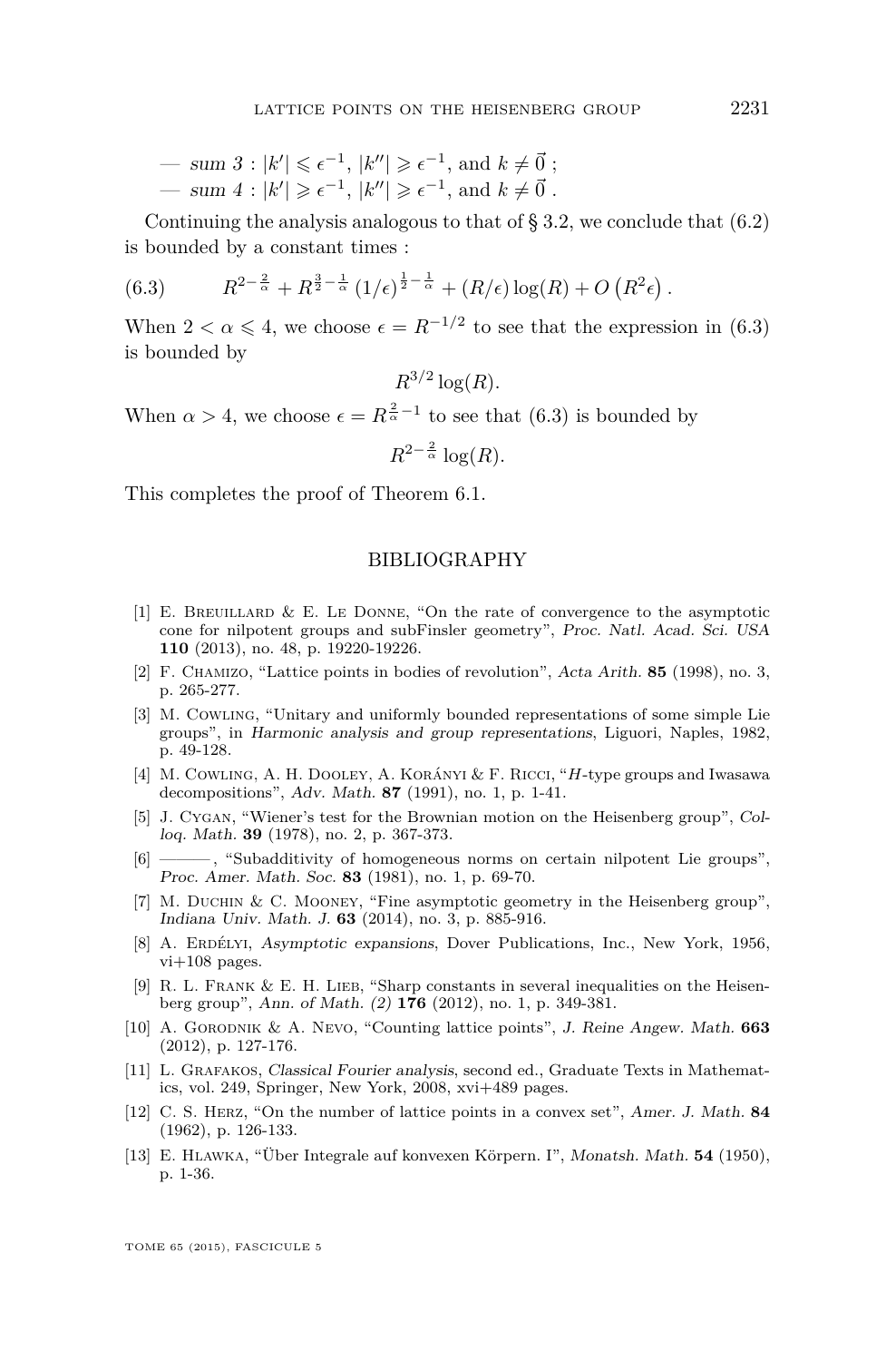- <span id="page-34-0"></span>[14] A. Ivić, E. Krätzel, M. Kühleitner & W. G. Nowak, "Lattice points in large regions and related arithmetic functions: recent developments in a very classic topic", in Elementare und analytische Zahlentheorie, Schr. Wiss. Ges. Johann Wolfgang Goethe Univ. Frankfurt am Main, 20, Franz Steiner Verlag Stuttgart, Stuttgart, 2006, p. 89-128.
- [15] M. KHOSRAVI & Y. N. PETRIDIS, "The remainder in Weyl's law for *n*-dimensional Heisenberg manifolds", Proc. Amer. Math. Soc. **133** (2005), no. 12, p. 3561-3571 (electronic).
- [16] A. Korányi, "Geometric properties of Heisenberg-type groups", Adv. in Math. **56** (1985), no. 1, p. 28-38.
- [17] E. Krätzel, Lattice points, Mathematics and its Applications (East European Series), vol. 33, Kluwer Academic Publishers Group, Dordrecht, 1988, 320 pages.
- [18] ——— , "Lattice points in super spheres", Comment. Math. Univ. Carolin. **40** (1999), no. 2, p. 373-391.
- [19] ——— , "Lattice points in some special three-dimensional convex bodies with points of Gaussian curvature zero at the boundary", Comment. Math. Univ. Carolin. **43** (2002), no. 4, p. 755-771.
- [20] ——— , "Lattice points in three-dimensional convex bodies with points of Gaussian curvature zero at the boundary", Monatsh. Math. **137** (2002), no. 3, p. 197-211.
- [21] E. Krätzel & W. G. Nowak, "The lattice discrepancy of bodies bounded by a rotating Lamé's curve", Monatsh. Math. **154** (2008), no. 2, p. 145-156.
- [22] ——— , "The lattice discrepancy of certain three-dimensional bodies", Monatsh. Math. **163** (2011), no. 2, p. 149-174.
- [23] W. G. NOWAK, "On the lattice discrepancy of bodies of rotation with boundary points of curvature zero", Arch. Math. (Basel) **90** (2008), no. 2, p. 181-192.
- [24] J. Parkkonen & F. Paulin, "Counting and equidistribution in Heisenberg groups", <http://arxiv.org/abs/1402.7225>.
- [25] M. PETER, "The local contribution of zeros of curvature to lattice point asymptotics", Math. Z. **233** (2000), no. 4, p. 803-815.
- [26] ——, "Lattice points in convex bodies with planar points on the boundary", Monatsh. Math. **135** (2002), no. 1, p. 37-57.
- [27] B. RANDOL, "A lattice-point problem", Trans. Amer. Math. Soc. **121** (1966), p. 257-268.
- [28] ——— , "A lattice-point problem. II", Trans. Amer. Math. Soc. **125** (1966), p. 101- 113.
- [29] ——— , "On the asymptotic behavior of the Fourier transform of the indicator function of a convex set", Trans. Amer. Math. Soc. **139** (1969), p. 279-285.
- [30] ———, "On the Fourier transform of the indicator function of a planar set.", Trans. Amer. Math. Soc. **139** (1969), p. 271-278.
- [31] E. M. STEIN, Harmonic analysis: real-variable methods, orthogonality, and oscillatory integrals, Princeton Mathematical Series, vol. 43, Princeton University Press, Princeton, NJ, 1993, With the assistance of Timothy S. Murphy, Monographs in Harmonic Analysis, III, xiv+695 pages.
- $[32]$  E. M. STEIN & S. WAINGER, "Problems in harmonic analysis related to curvature", Bull. Amer. Math. Soc. **84** (1978), no. 6, p. 1239-1295.

Manuscrit reçu le 24 avril 2014, révisé le 14 septembre 2014, accepté le 27 novembre 2014.